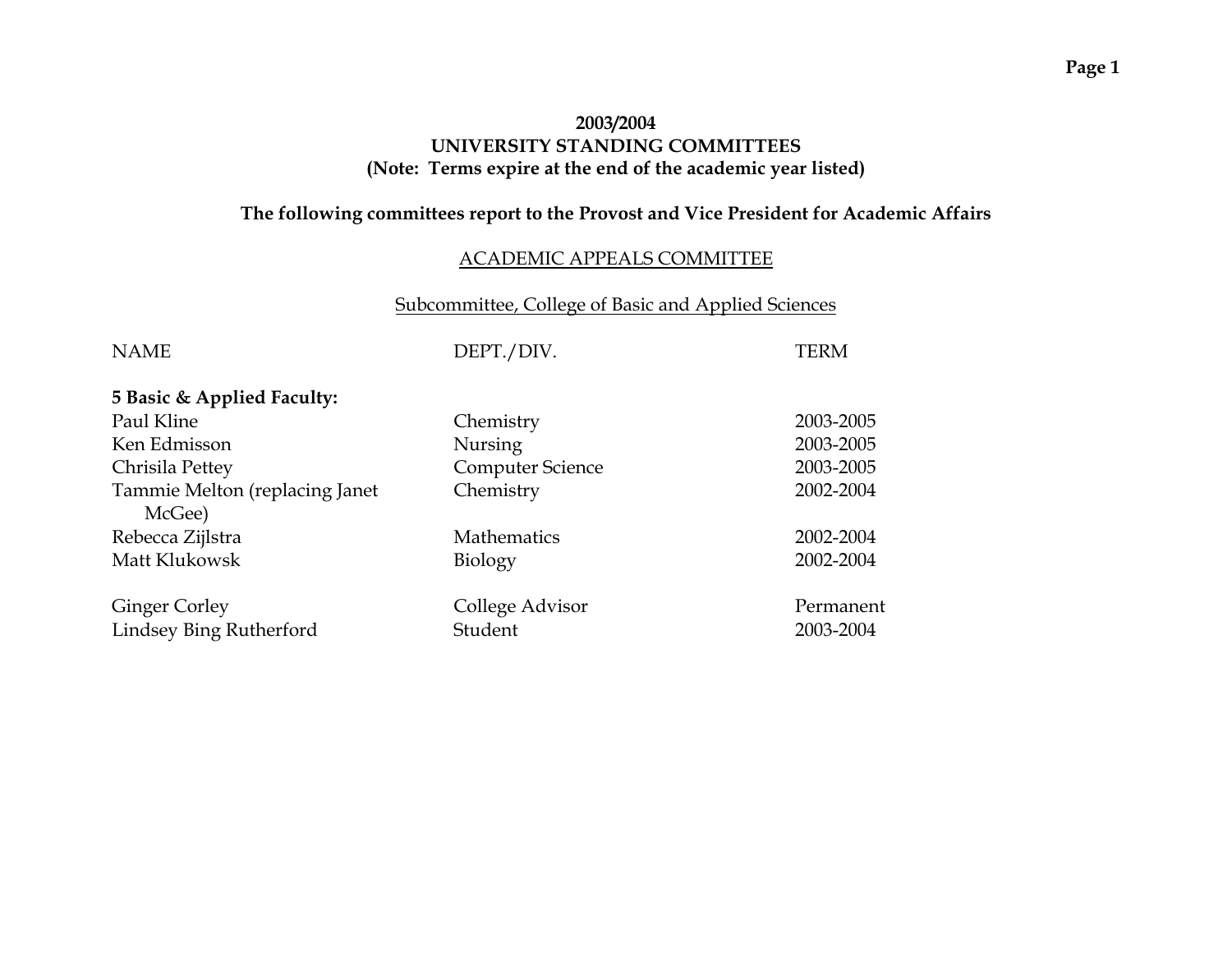# Subcommittee, College of Business

# **5 Business Faculty:**

| James Feller                     | Economics            | 2003-2005 |
|----------------------------------|----------------------|-----------|
| Martha Balachandran              | <b>BMOM</b>          | 2003-2005 |
| Tom Strickland                   | Economics/Finance    | 2002-2004 |
| <b>Steven Morris</b>             | Accounting           | 2002-2004 |
| Jinfeng Yue                      | Management/Marketing | 2002-2004 |
| Gretchen Leming<br>Lorrie Murgas | College Advisor      | Permanent |
| Jeredan Lyles                    | Student              | 2003-2004 |

# Subcommittee, College of Education and Behavioral Science

| <b>NAME</b><br><b>5 Education Faculty:</b> | DEPT./DIV.                    | TERM                   |
|--------------------------------------------|-------------------------------|------------------------|
| Janet Colson                               | <b>Human Sciences</b>         | 2003-2005              |
| William Langston                           | Psychology                    | 2003-2005              |
| Kim Shibinski                              | <b>Educational Leadership</b> | 2003-2004              |
| <b>Stuart Bernstein</b>                    | Psychology                    | 2002-2004              |
| Kathy Patten                               | <b>Educational Leadership</b> | 2002-2004              |
| Sandie Norton<br>Emily Megan Wright        | College Advisor<br>Student    | Permanent<br>2003-2004 |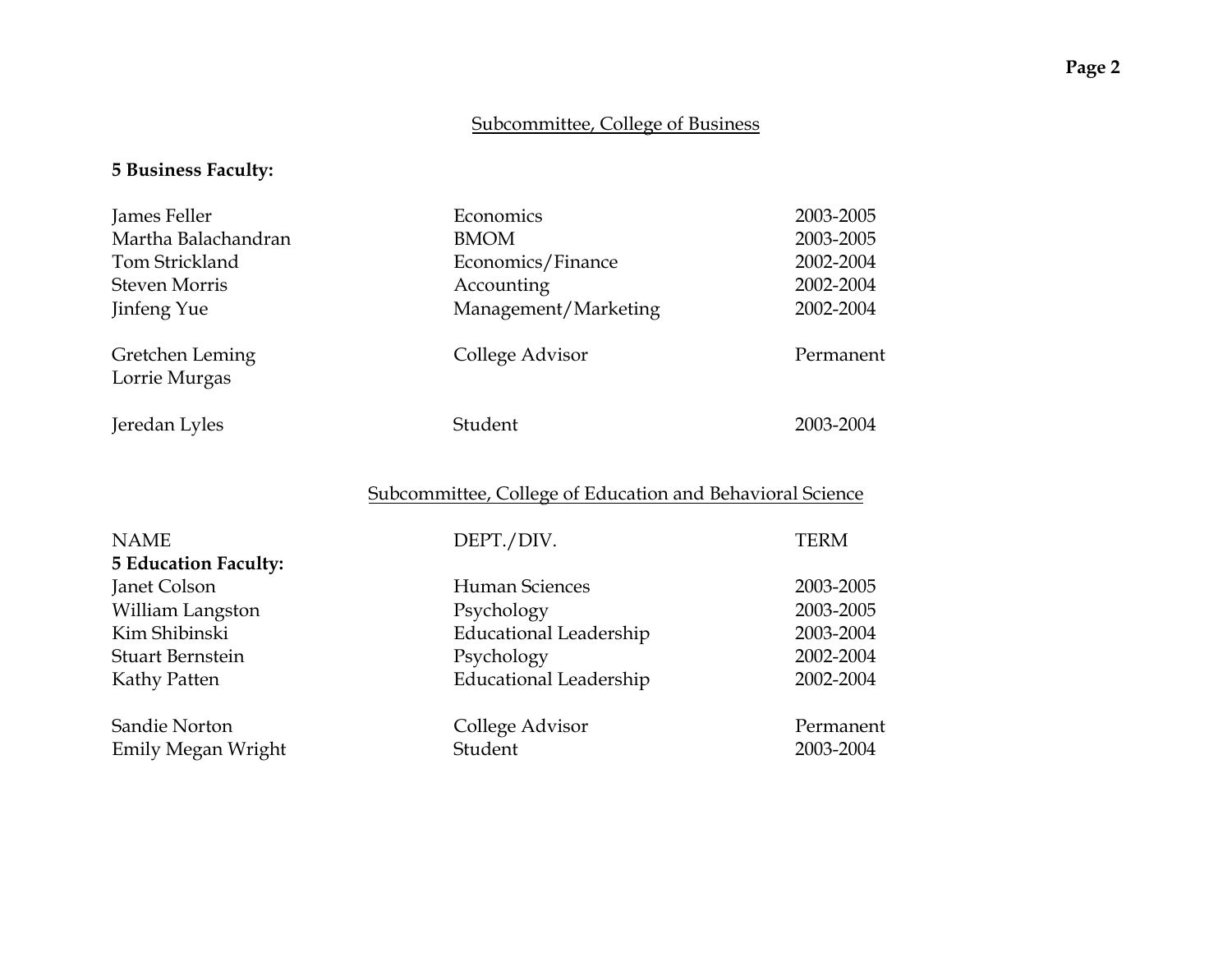# Subcommittee, College of Liberal Arts

| 5 Liberal Arts Faculty:                    |                            |                        |
|--------------------------------------------|----------------------------|------------------------|
| Alfred Lutz                                | English                    | 2003-2005              |
| Stephen Smith                              | Music                      | 2003-2005              |
| Kathleen Therrien                          | English                    | 2003-2005              |
| Theresa Rosenhagen                         | Foreign Language           | 2002-2004              |
| Robert Hood                                | Philosophy                 | 2002-2004              |
| <b>Annette Coorts</b><br>Stephanie A. Head | College Advisor<br>Student | Permanent<br>2003-2004 |

# Subcommittee, College of Mass Communication

| <b>NAME</b>                          | DEPT./DIV.         | <b>TERM</b> |
|--------------------------------------|--------------------|-------------|
| <b>5 Mass Communication Faculty:</b> |                    |             |
| Claire Bratten                       | Electronic Media   | 2002-2004   |
| Robert Pondillo                      | Electronic Media   | 2002-2004   |
| Teresa Mastin                        | Journalism         | 2002-2004   |
| Amy Macy                             | Recording Industry | 2002-2004   |
| Jacqueline Dowdy                     | Library            | 2003-2005   |
| Sarah Thompson<br>Ami Carter         | College Advisor    | Permanent   |
| Ann Inman                            | Student            | 2003-2004   |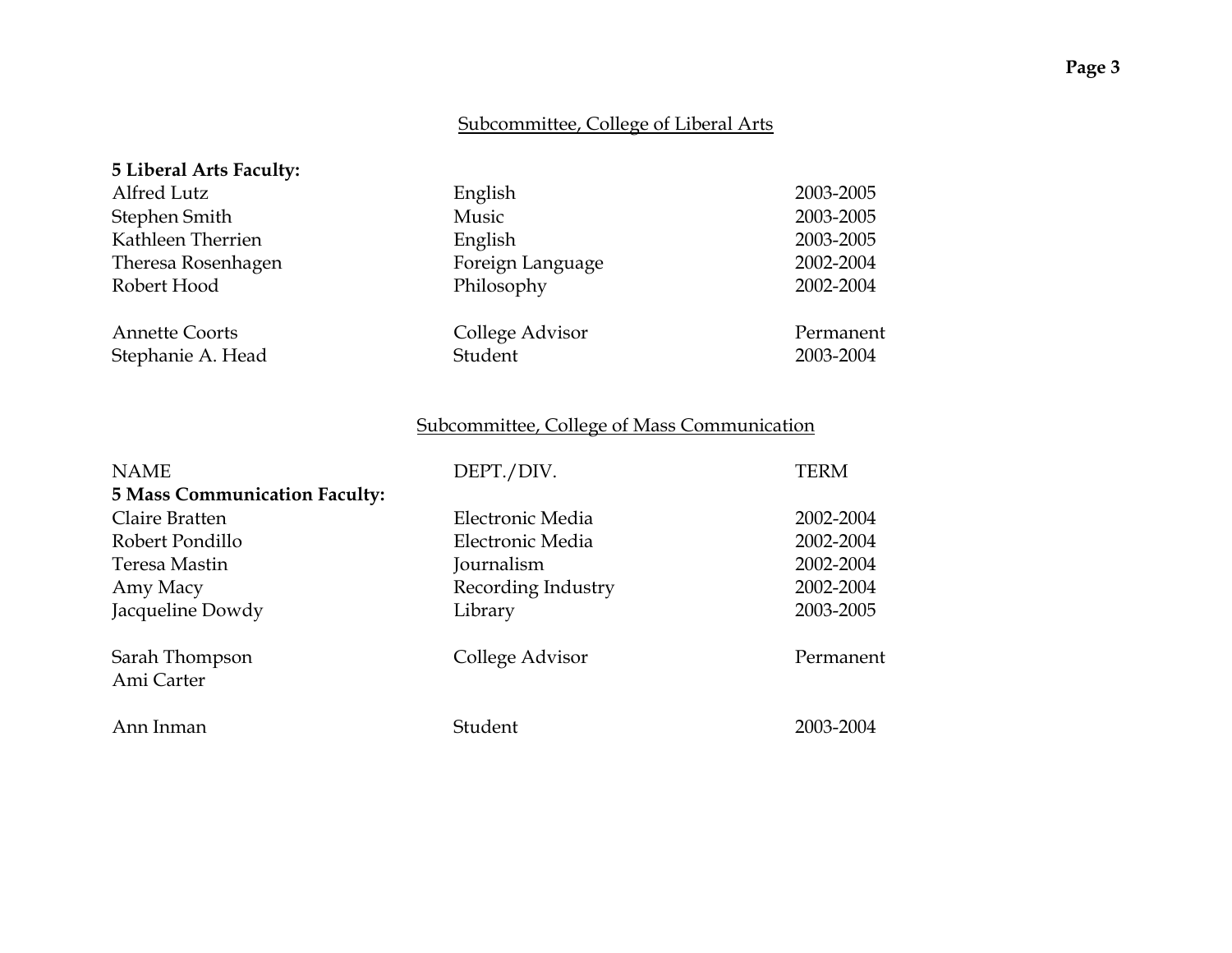# Subcommittee, Undeclared Majors and Developmental Studies

# **4 Developmental Studies Faculty:**

| Linda Clark     | Developmental Studies                 | 2002-2004 |
|-----------------|---------------------------------------|-----------|
| Lawanna Fisher  | Developmental Studies                 | 2002-2004 |
| David Otts      | Developmental Studies                 | 2002-2004 |
| Fran Henslee    | Developmental Studies                 | 2002-2004 |
| Suann Alexander | Library Faculty                       | 2002-2004 |
| Crosby Hunt     | DS Advisor                            | 2003-2005 |
| Michael Johnson | Counseling/Testing Counselor          | 2002-2004 |
| Carol Ann Baily | <b>Adult Services Center Director</b> | Permanent |
| Miranda Yeargin | Student                               | 2003-2004 |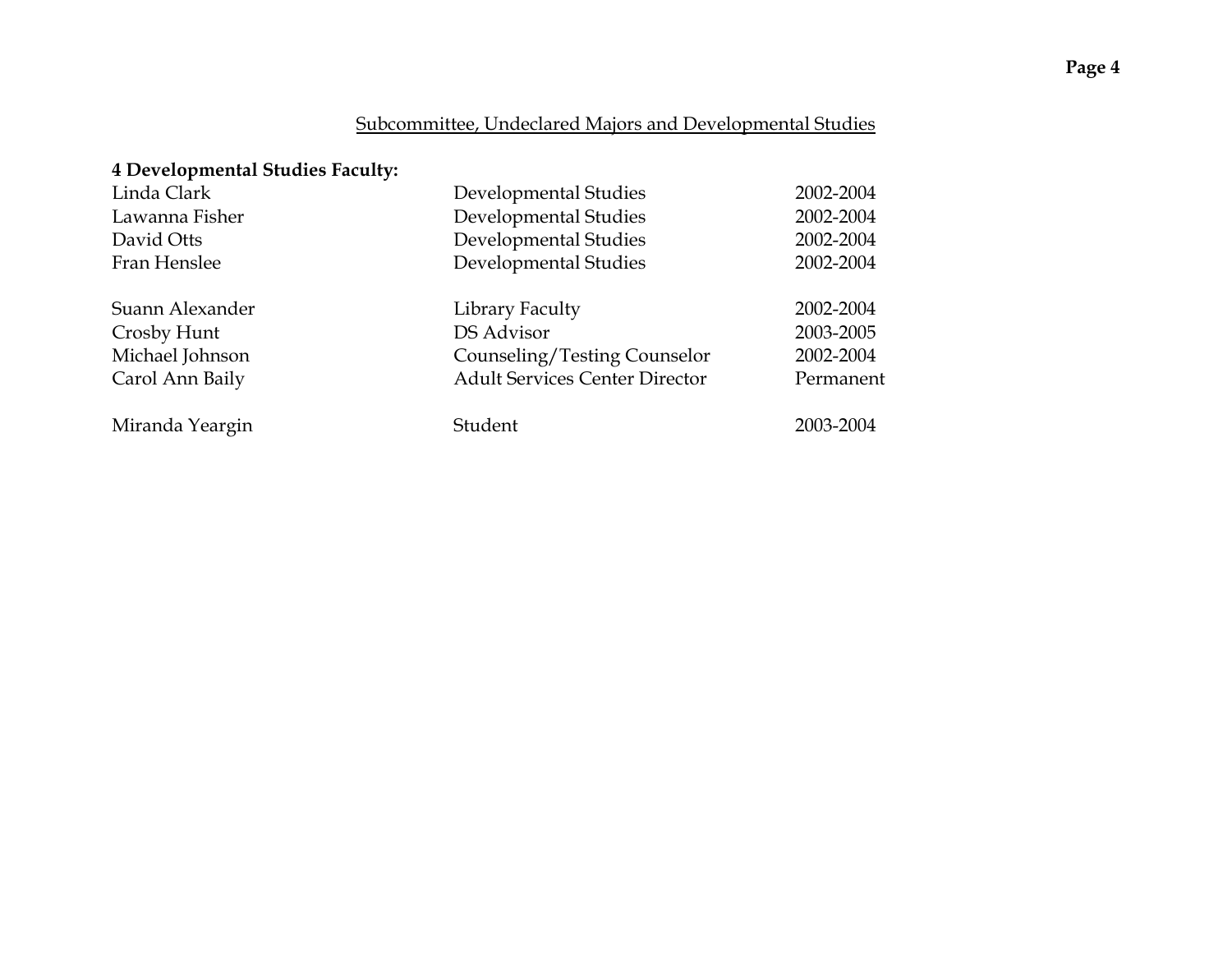### ANIMAL CARE AND USE COMMITTEE

| <b>NAME</b>                        | DEPT./DIV.                                      | <b>TERM</b>            |
|------------------------------------|-------------------------------------------------|------------------------|
| 1 Faculty-Each Undergrad. College: |                                                 |                        |
| Vincent Cobb                       | B & A, Biology                                  | 2003-2005              |
| Cecilia Toole                      | Ed., Elementary & Special Ed                    | 2003-2005              |
| Margaret Seime                     | L/A, Social Work                                | 2003-2005              |
| Melodie Phillips                   | Bus, Management & Marketing                     | 2002-2004              |
| Vivian Alley                       | MC, Developmental Studies                       | 2002-2004              |
|                                    | Veterinarian<br><b>Community Representative</b> |                        |
| Myra Norman                        | Director of Sponsored Programs                  |                        |
| 2 Students:                        |                                                 |                        |
| Laura Robinson                     | Undergraduate Student<br>Graduate Student       | 2003-2004<br>2003-2004 |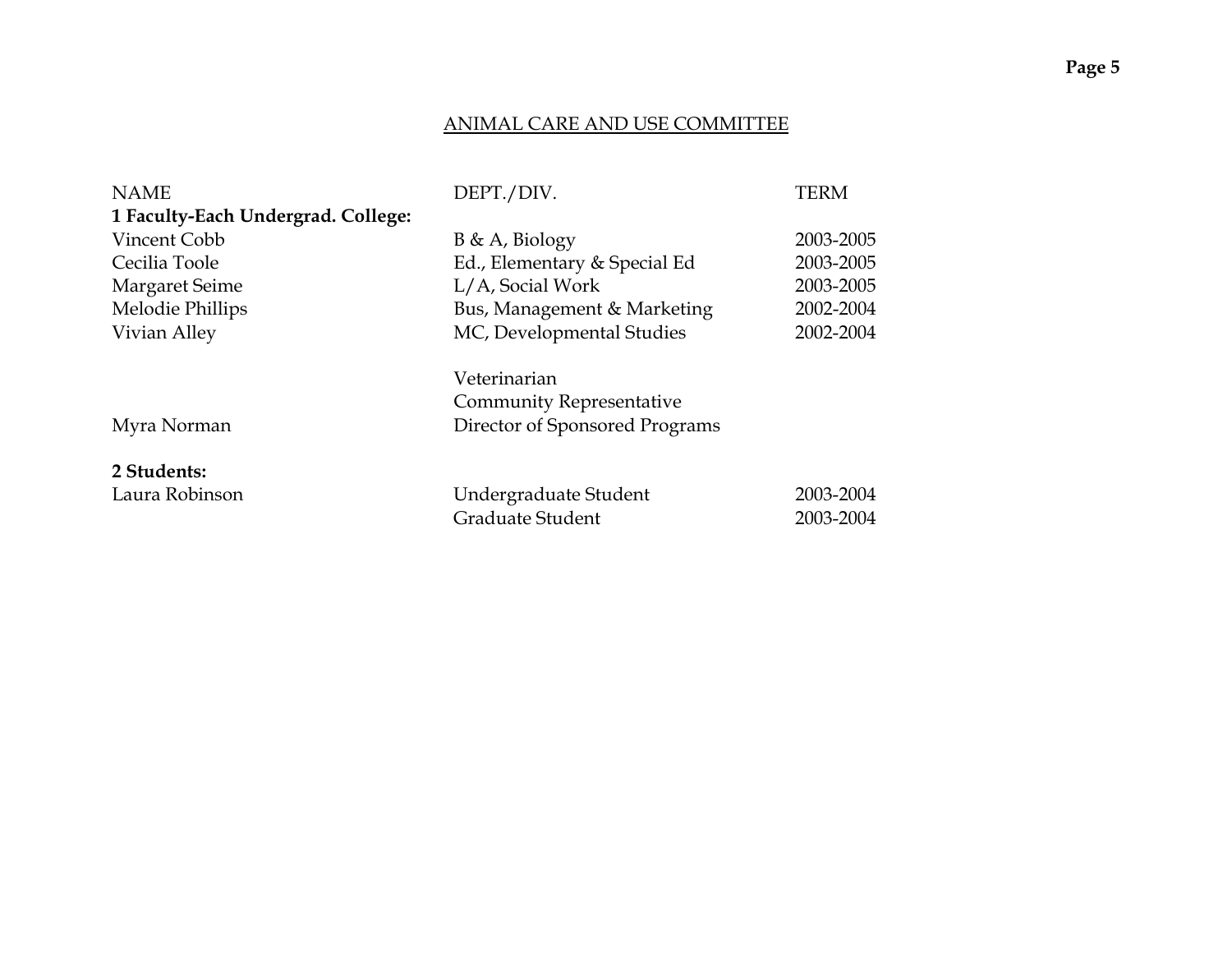#### ATHLETIC COMMITTEE

| <b>NAME</b>                                       | DEPT./DIV.                       | <b>TERM</b> |
|---------------------------------------------------|----------------------------------|-------------|
| 1 Faculty Each Undergrad. College (3 year terms): |                                  |             |
| <b>Mamit Deme</b>                                 | Business, Economics              | 2003-2006   |
| Carolyn Hopper                                    | $M/C$ , D. S.                    | 2001-2004   |
| Jim Calder                                        | Ed., Ele. Sp. Ed.                | 2001-2004   |
| Don Campbell                                      | $B \& A$ , Mathematics           | 2002-2005   |
| <b>Margaret Seime</b>                             | LA, Social Work                  | 2002-2005   |
|                                                   |                                  |             |
| 2 At Large Faculty:                               |                                  |             |
| K. R. Tillery                                     | Business, Management & Marketing | 2002-2005   |
| John MacBeth                                      | <b>Education, HPERS</b>          | 2003-2006   |
|                                                   |                                  |             |
| <b>Terry Whiteside</b>                            | President's Representative       |             |
| <b>Boots Donnelly</b>                             | <b>Athletic Director</b>         | Ex-Officio  |
|                                                   |                                  |             |
|                                                   |                                  |             |
| Diane Turnham                                     | Senior Women's Administrator     | Ex-Officio  |
|                                                   |                                  |             |
| 2 Students:                                       |                                  |             |
| Tara Garrison                                     | Student                          | 2003-2004   |
| Adam Osborne                                      | Student                          | 2003-2004   |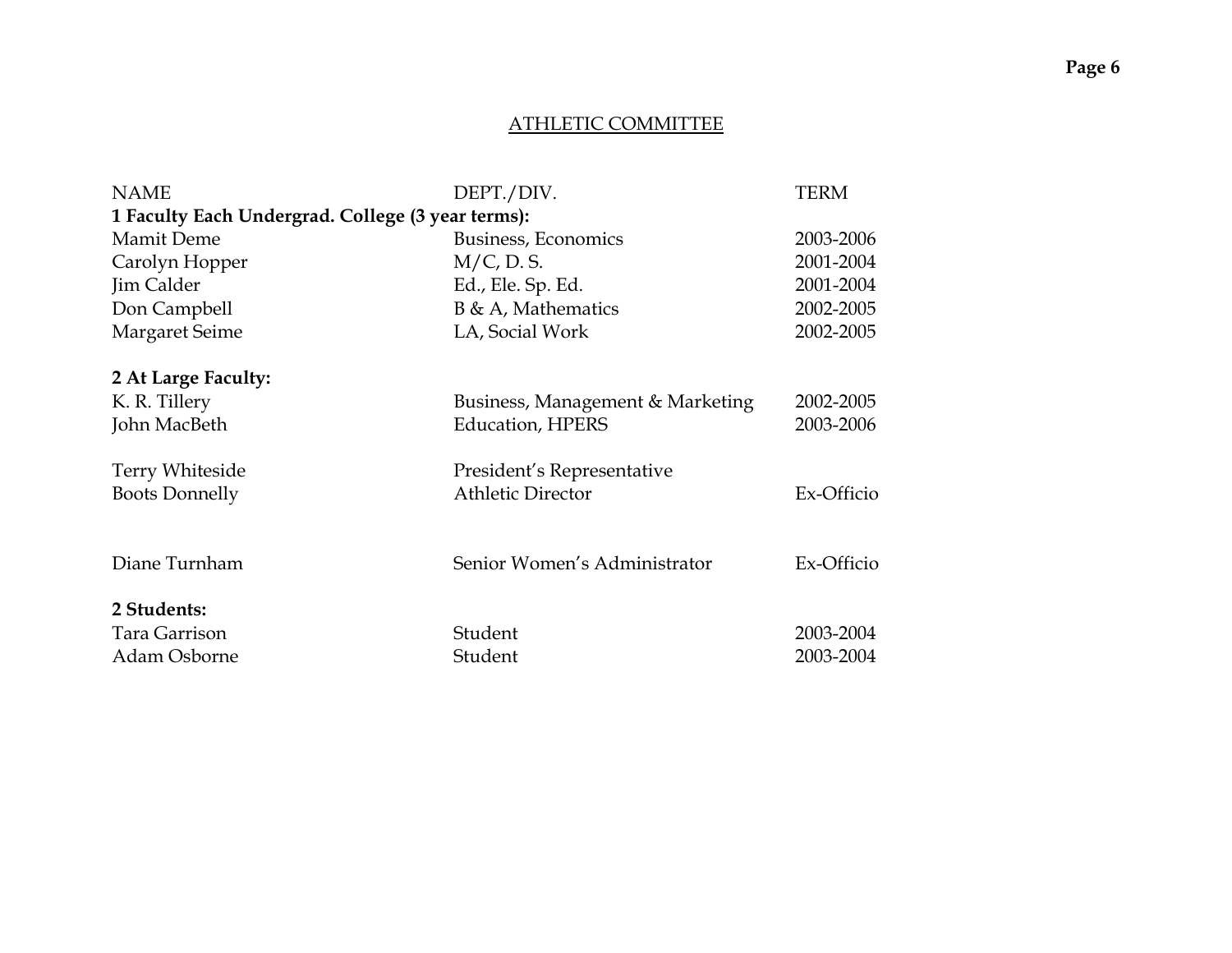# Athletic Compliance Committee

| <b>NAME</b>             | DEPT./DIV.                                                             |           |
|-------------------------|------------------------------------------------------------------------|-----------|
| Jeanne Massaquoi        | Director, Student Athlete Enhancement Center/Athletic Academic Advisor |           |
| <b>Wynnifred Counts</b> | Athletic Academic Advisor                                              |           |
| Donna Victory           | <b>Athletic Certification Officer</b>                                  |           |
| David Chambers          | <b>Financial Aid Officer</b>                                           |           |
| Terry Whiteside         | <b>Faculty Athletics Representative</b>                                |           |
| Ellie Kunkel            | Director of Compliance                                                 |           |
| Diane Gower             | Education-Elem. & Special Education                                    | 2002-2004 |
| Tony Johnston           | B & A, Agribusiness/Agriscience                                        | 2002-2004 |
| Jette Halladay          | Liberal Arts, Speech & Theatre                                         | 2002-2004 |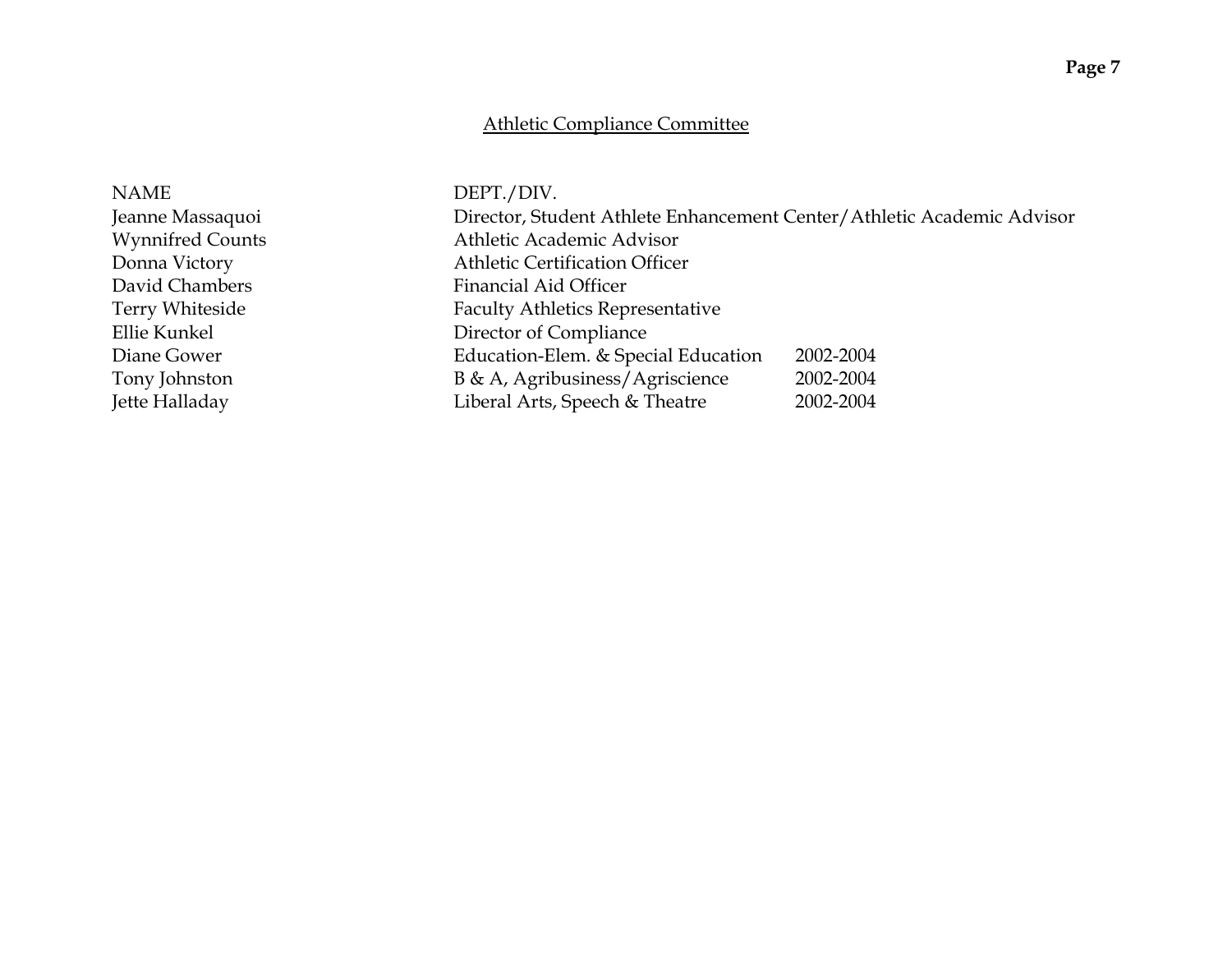#### CAREER ACHIEVEMENT AWARD COMMITTEE

| <b>NAME</b>                                                                   | DEPT./DIV.                          | <b>TERM</b> |
|-------------------------------------------------------------------------------|-------------------------------------|-------------|
| 2 Tenured Faculty (Professor or Associate Professor)-Each Undergrad. College: |                                     |             |
| Vatsala Krishnamani                                                           | $B/A$ , Math                        | 2003-2005   |
| Horace Johns                                                                  | Business, Accounting                | 2003-2005   |
| Donald Snead                                                                  | Ed., Ed. Leadership                 | 2003-2005   |
| George Vernardakis                                                            | L/A, Political Science              | 2003-2005   |
| Suann Alexander                                                               | $M/C$ , Library                     | 2003-2005   |
| Kathy Mathis                                                                  | $B & A$ , ETIS                      | 2002-2004   |
| Bill Ford                                                                     | Business, Weatherford Chair         | 2002-2004   |
| Bella Higdon                                                                  | Education, Elementary & SpEd        | 2002-2004   |
| <b>Christy Nuell</b>                                                          | LA, Art                             | 2002-2004   |
| <b>Bob Spires</b>                                                             | MC, Electronic Media                | 2002-2004   |
|                                                                               |                                     |             |
| Gloria Bonner                                                                 | Academic Dean, College of Education | 2003-2004   |
|                                                                               | and Behavioral Science              |             |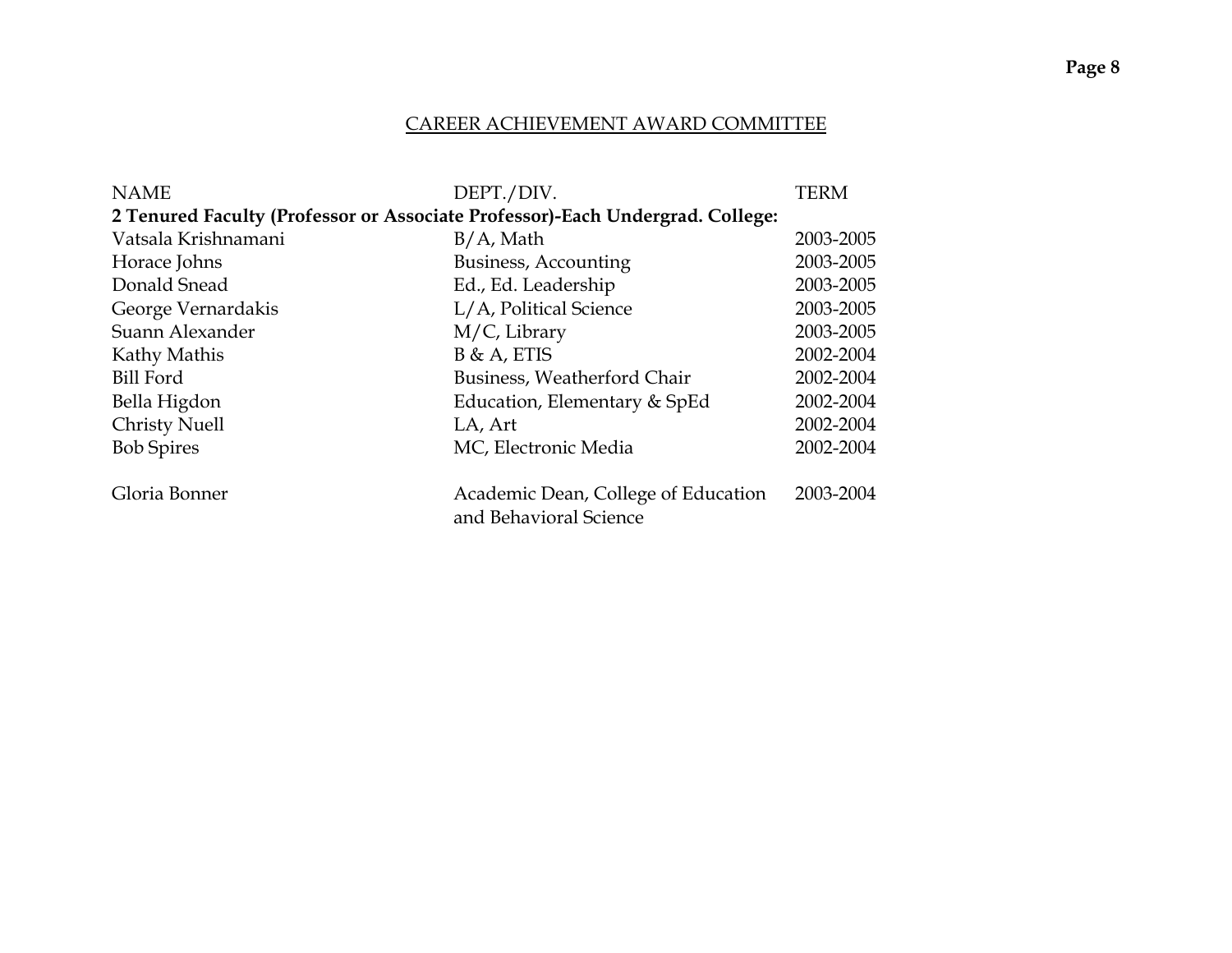### CAMPUS NON-VIOLENCE COMMITTEE

| <b>NAME</b>                             | DEPT./DIV.                         | TERM       |
|-----------------------------------------|------------------------------------|------------|
| 1 At Large Faculty:<br>Terrence Sundeen | Mass Comm, Developmental Studies   | 2003-2005  |
| Kathy Musselman                         | Director, Human Resource Services  |            |
| Jack Drugmand                           | Director, Public Safety            |            |
| Margie Lawler                           | Counseling and Testing Center Rep. | 2002-2004  |
| David Hays                              | Dean, Student Life                 |            |
| Terry Logan                             | <b>Campus Safety Officer</b>       |            |
| Dan Pfeifer                             | <b>President, Faculty Senate</b>   |            |
| Michele Butler                          | President, SGA                     |            |
|                                         | Director, JAWC                     |            |
| James Floyd                             | Legal Assistant to the President   | Ex-Officio |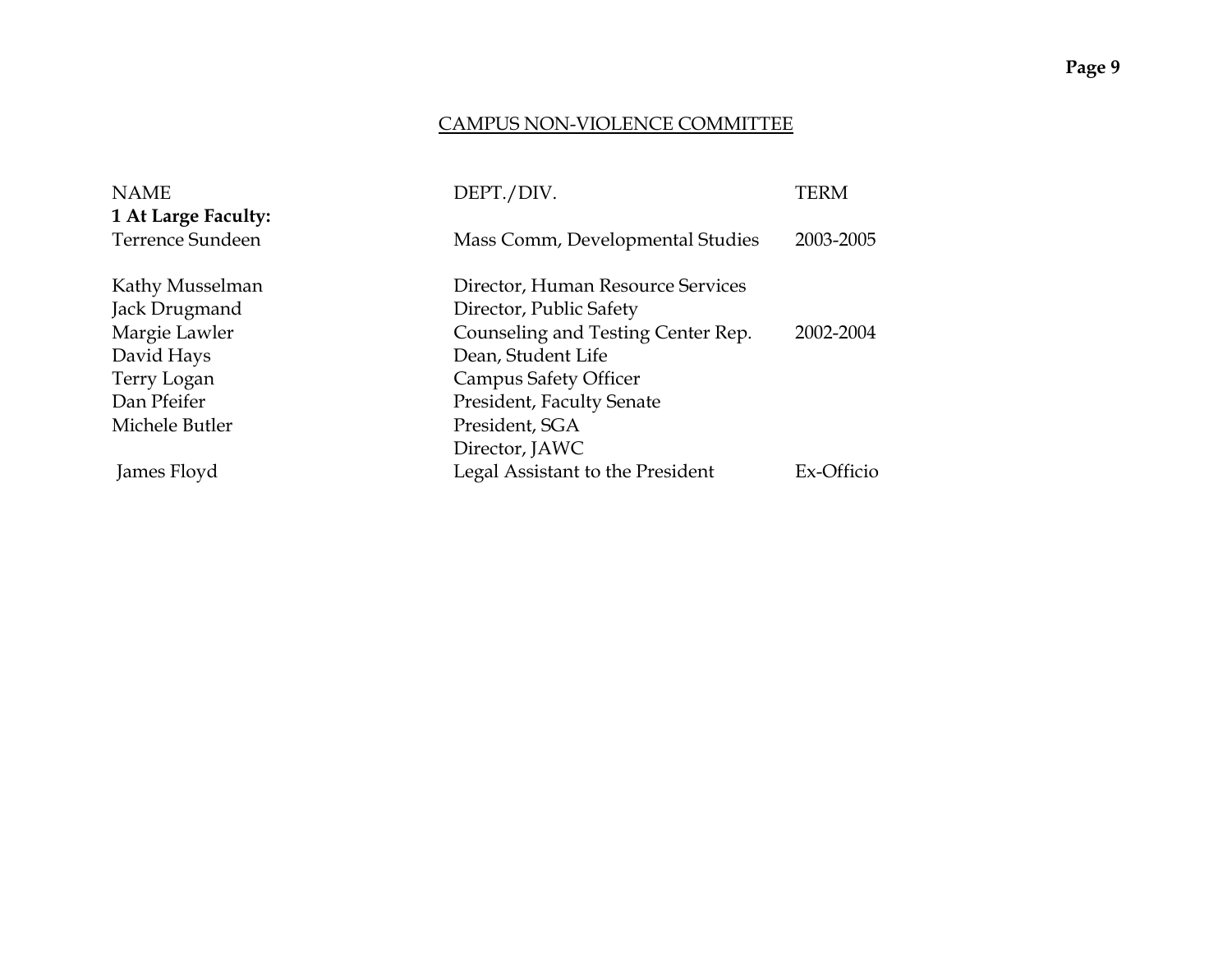### CLASSROOM LABORATORY UTILIZATION AND EFFECTIVENESS

| <b>NAME</b>                                       | DEPT./DIV.                              | TERM      |
|---------------------------------------------------|-----------------------------------------|-----------|
| 1 Tenured faculty from each undergraduate college |                                         |           |
| Dwight Patterson                                  | $B/A$ , Chemistry                       | 2003-2005 |
| Stan Gambill                                      | Business, CIS                           | 2003-2005 |
| Jennifer Caputo                                   | <b>Education, HPERS</b>                 | 2003-2005 |
| Linda Seward                                      | L/A, Speech and Theatre                 | 2003-2004 |
| Dennis Oneal                                      | $M/C$ , EMC                             | 2003-2004 |
|                                                   |                                         |           |
| Diane Miller                                      | Vice Provost for Academic Affairs       |           |
| Michele Butler                                    | President, SGA                          |           |
|                                                   | Student                                 |           |
| Lucinda Lea                                       | Vice President for Information          |           |
|                                                   | Technology                              |           |
| Patti Miller                                      | Director, Campus Planning               |           |
| David Gray                                        | Director, Facilities Services           |           |
| Watson Hannah                                     | Director, Academic Technology           |           |
|                                                   | <b>Planning and Projects</b>            |           |
| Crickett Pimentel                                 | <b>Scheduling Center Representative</b> |           |
| Dan Pfeifer                                       | <b>Faculty Senate President</b>         |           |
| Jennifer Dooley                                   | <b>Faculty Senate Past-President</b>    |           |
| Anantha Babbili                                   | Academic Dean                           | 2003-2005 |
| <b>Edward Kick</b>                                | President Chair's Council               |           |
|                                                   |                                         |           |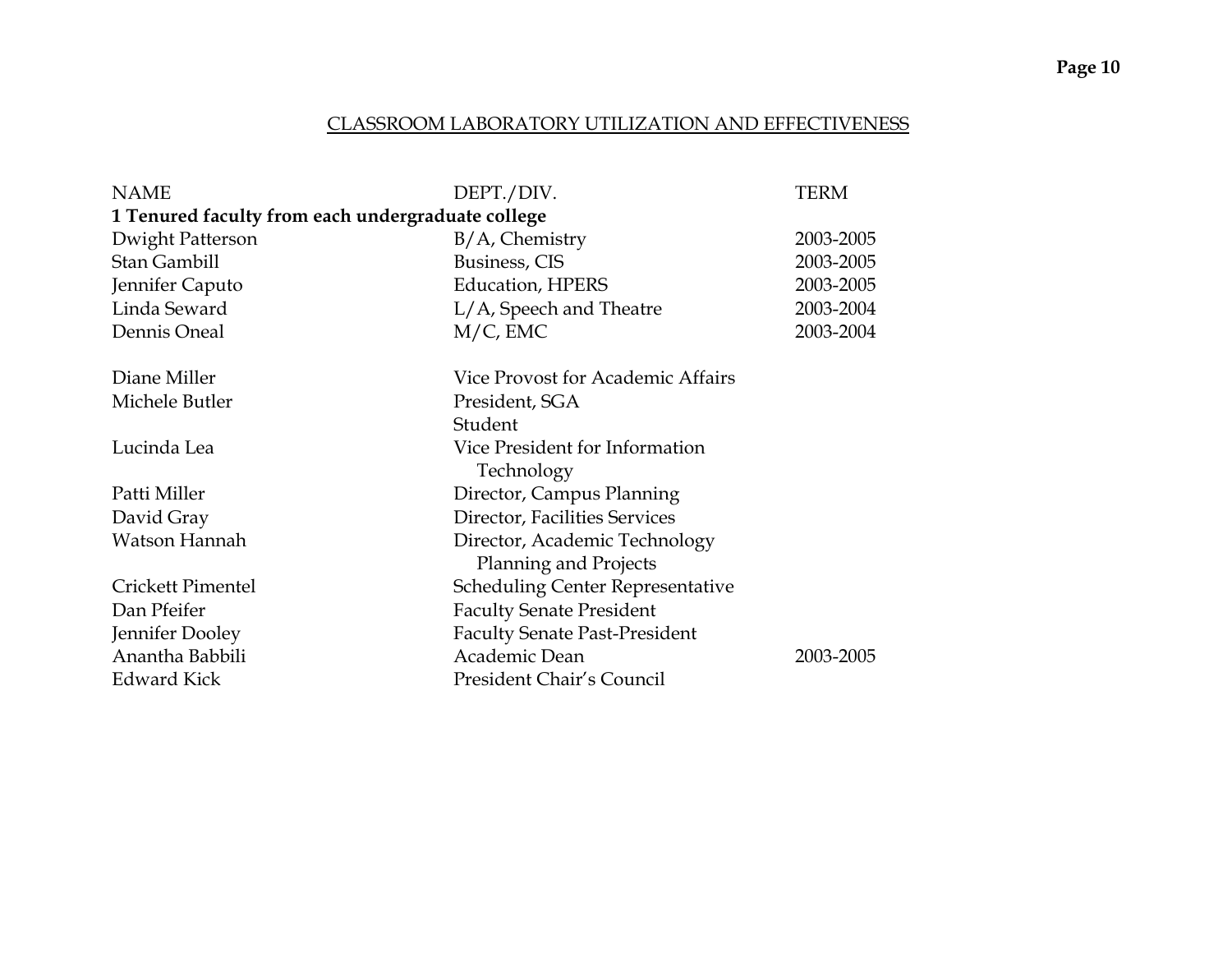### COUNCIL ON TEACHER EDUCATION

| <b>NAME</b>                             | DEPT./DIV.                                                  | <b>TERM</b> |
|-----------------------------------------|-------------------------------------------------------------|-------------|
| Gloria Bonner                           | Dean, College of Education and<br><b>Behavioral Science</b> | Chair       |
| Connie Jones                            | Chair, Elementary/Special Ed.                               |             |
| Jim Huffman                             | Chair, Educational Leadership                               |             |
| Dellmar Walker                          | Interim Chair, Human Sciences                               |             |
| 2 Education Faculty:                    |                                                             |             |
| Nancy Crews                             | Education, Elem & Special Ed                                | 2003-2005   |
| Donald Snead                            | Education, Educational Leadership                           | 2002-2004   |
| 3 Faculty Outside Education College:    |                                                             |             |
| Sandra Johnson                          | $B/A$ , Biology                                             | 2003-2005   |
| <b>Trixie Smith</b>                     | $L/A$ , English                                             | 2003-2005   |
| Sue Thetford                            | MC, Library                                                 | 2002-2004   |
| 2 Public School Licensed Practitioners: |                                                             |             |
| Catherine Stephens                      | Teacher                                                     | 2001-2003   |
| Andre Buford                            | Teacher                                                     | 2002-2004   |
| <b>Willis Means</b>                     | Director, Clinical and Lab Experiences                      | Ex-Officio  |
| 2 Students:                             |                                                             |             |
| Kristin Grantham                        | Undergraduate Student                                       | 2003-2004   |
| John Marshall                           | Graduate Student                                            | 2003-2004   |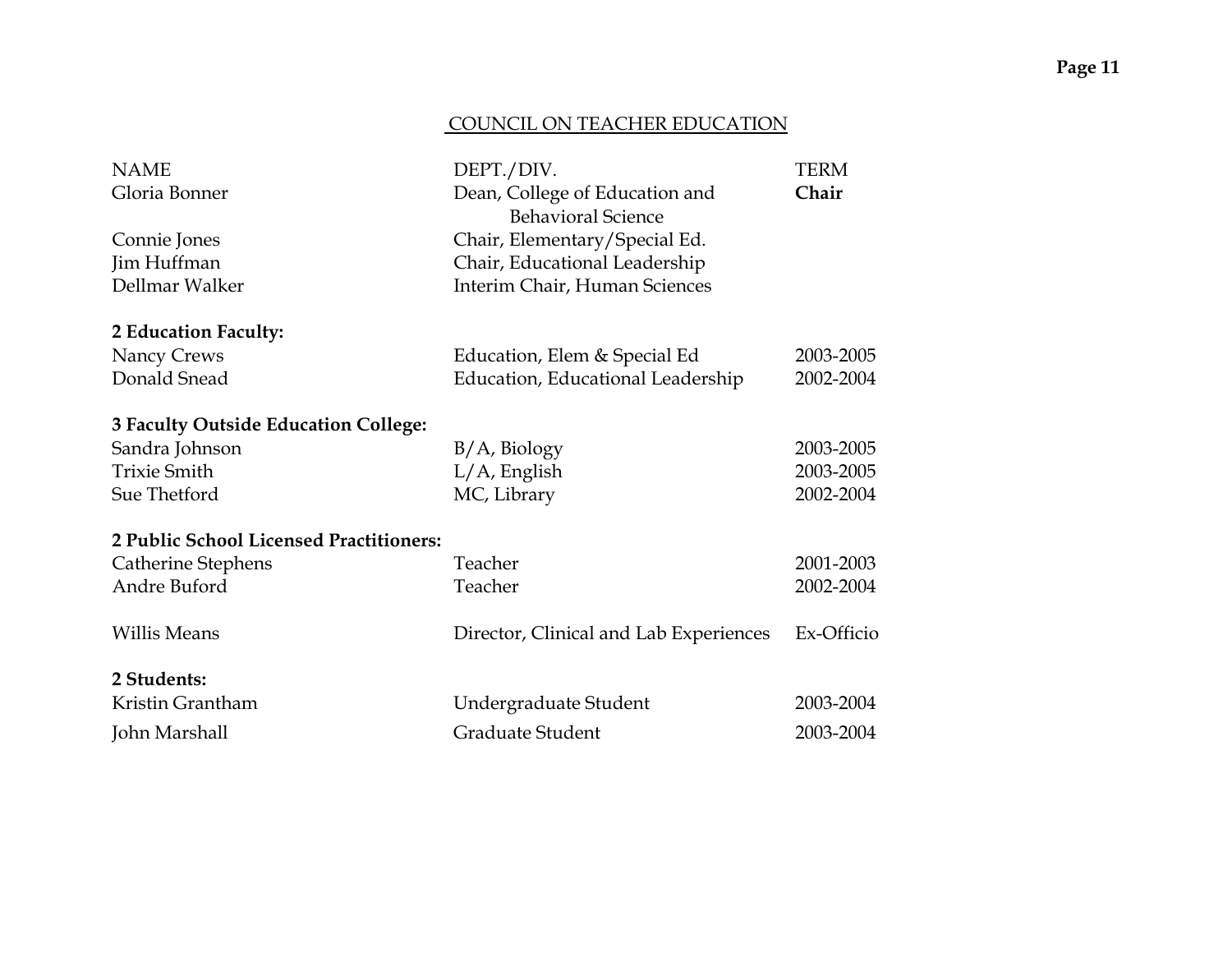### CURRICULUM COMMITTEE

| <b>NAME</b>                              | DEPT./DIV.               | <b>TERM</b> |
|------------------------------------------|--------------------------|-------------|
| 2 Faculty, Each Undergrad. College:      |                          |             |
| Karim Salman                             | $B/A$ , ETIS             | 2003-2005   |
| Richard Mpoyi                            | Bus, Management & Mktg   | 2003-2005   |
| Alan Musicant                            | Education, Psychology    | 2003-2005   |
| Louis Haas                               | $L/A$ , History          | 2003-2005   |
| Matthew O'Brien                          | $M/C$ , RIM              | 2003-2005   |
| Martha Weller                            | B & A, Physics/Astronomy | 2002-2004   |
| Larry Farmer                             | Business, Accounting     | 2002-2004   |
| Sandra Neal                              | <b>Education, HPERS</b>  | 2002-2004   |
| Elvira Casal                             | LA, English              | 2002-2004   |
| John Hitchcock                           | MC, Library              | 2002-2004   |
| Sherian Huddleston                       | Director of Records      | Ex-Officio  |
| 2 Students, Upper Class Representatives: |                          |             |
| Ashley Elizabeth Graham                  | Student                  | 2003-2004   |
| Jennifer Lane                            | Student                  | 2003-2004   |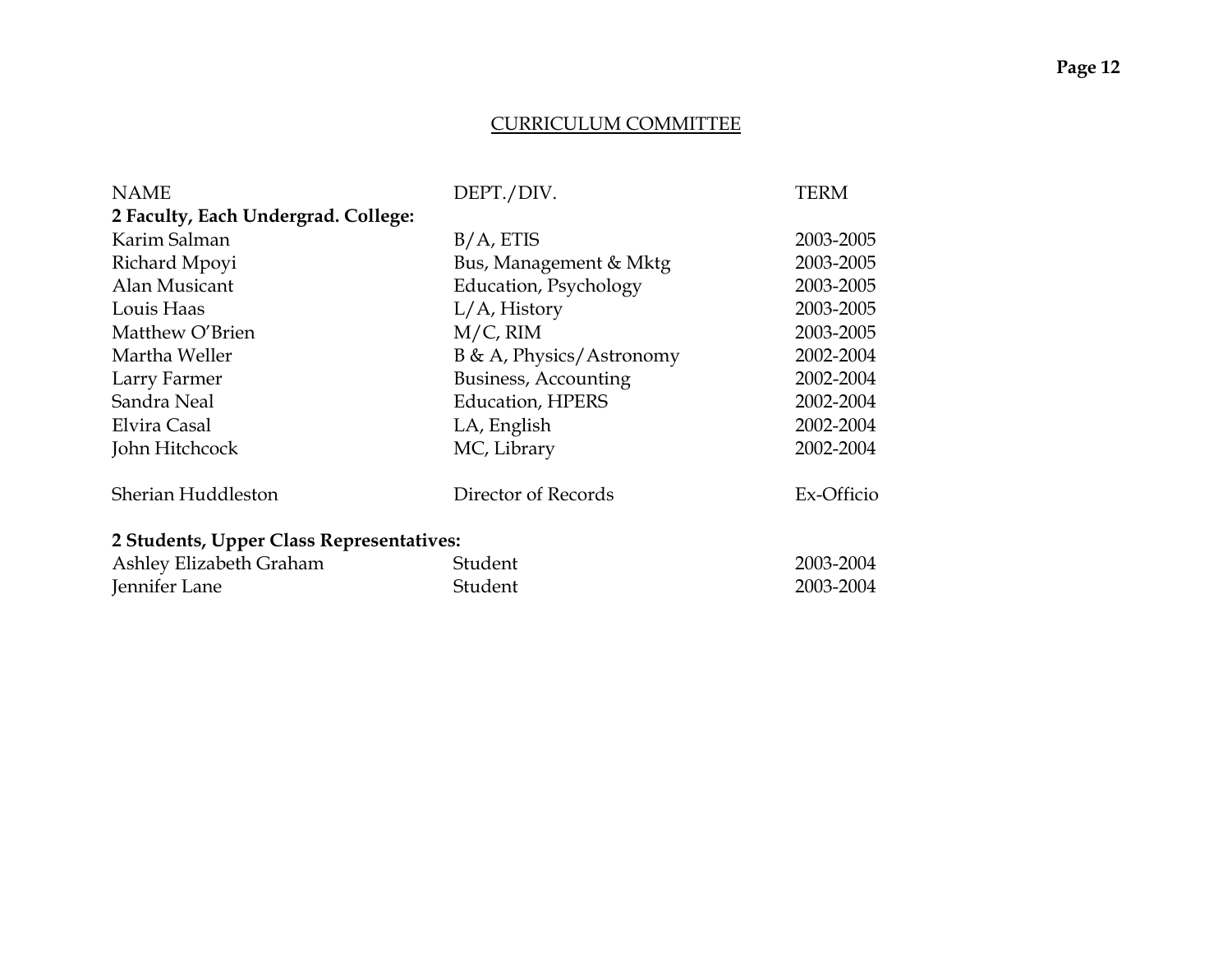### FACULTY APPEALS COMMITTEE

| <b>NAME</b>                                    | DEPT./DIV.                       | <b>TERM</b> |
|------------------------------------------------|----------------------------------|-------------|
| 2 Tenured Professors, Each Undergrad. College: |                                  |             |
| Zachariah Sinkala                              | $B/A$ , Math                     | 2003-2005   |
| Stephen Lewis                                  | Business, BMOM                   | 2003-2005   |
| Dana Miller                                    | <b>Education, Human Sciences</b> | 2003-2005   |
| Kevin Breault                                  | L/A, Sociology/Anthropology      | 2003-2005   |
| David Eason                                    | $M/C$ , Journalism               | 2003-2005   |
| Padgett Kelly                                  | $B \& A$ , Biology               | 2002-2004   |
| Paula Thomas                                   | Business, Accounting             | 2002-2004   |
| Dianne Bartley                                 | <b>Education, HPERS</b>          | 2002-2004   |
| <b>Bob Holtzclaw</b>                           | LA, English                      | 2002-2004   |
| Marva Lucas                                    | MC, Developmental Studies        | 2002-2004   |
| 3 Alternates:                                  |                                  |             |
| 4 recommended by Faculty Senate                |                                  |             |
| William Warren                                 | Business, Management & Marketing | 2003-2005   |
| Fred Crawford                                  | $L/A$ , History                  | 2003-2005   |

Rich Barnet MC, Recording Industry 2003-2005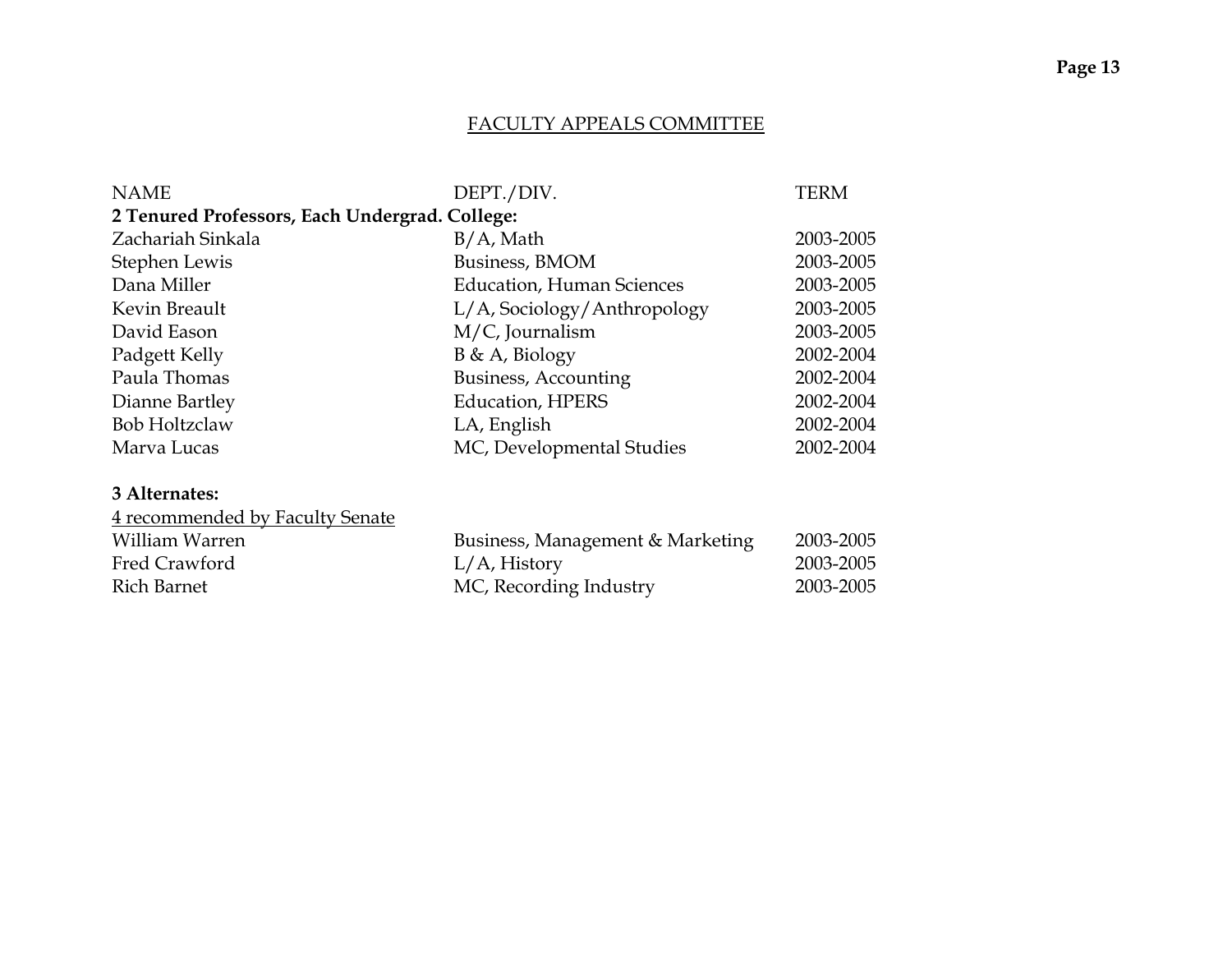# **Page 14**

#### FACULTY DEVELOPMENT COMMITTEE

| <b>NAME</b>                         | DEPT./DIV.                       | TERM      |
|-------------------------------------|----------------------------------|-----------|
| 1 Faculty, Each Undergrad. College: |                                  |           |
| Catherine Stogner                   | <b>Education, Human Sciences</b> | 2002-2004 |
| Joey Melhorn                        | B & A, Agribusiness/Agriscience  | 2002-2004 |
| Larry Howard                        | Business, Management & Marketing | 2002-2004 |
| Chong Chen                          | $B/A$ , ETIS                     | 2003-2005 |
| Melinda Richards                    | $L/A$ , Speech & Theatre         | 2003-2005 |
|                                     |                                  |           |
| 2 At Large Faculty                  |                                  |           |
| Aleka Blackwell                     | $L/A$ , English                  | 2003-2005 |
| John Dougan                         | M/C, Recording Industry Mgmt.    | 2003-2005 |
|                                     |                                  |           |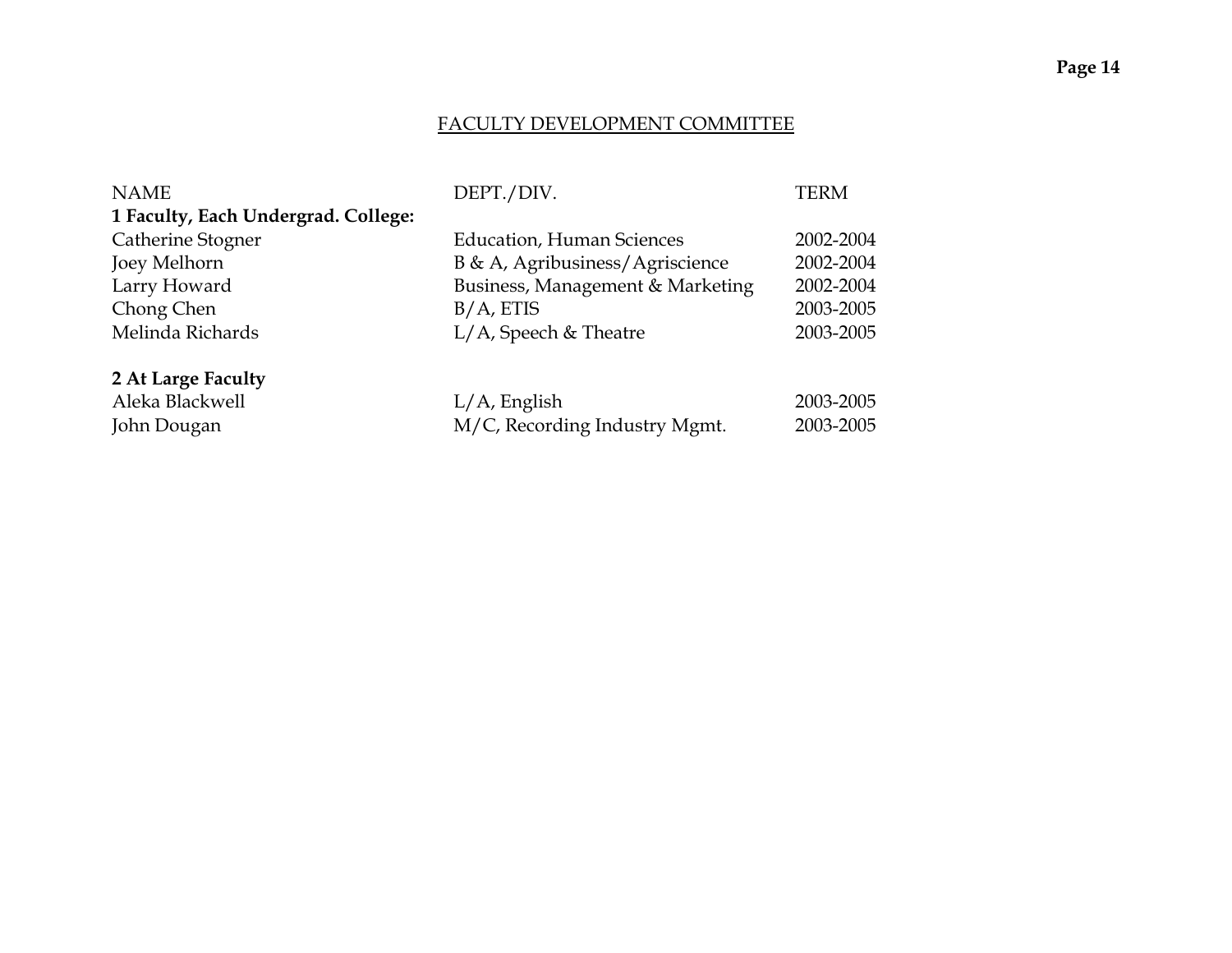### FACULTY RESEARCH AND CREATIVE ACTIVITY COMMITTEE

| (not Graduate College nor Honors College): |                              |
|--------------------------------------------|------------------------------|
| MC, Electronic Media                       | 2002-2004                    |
| Business, CIS                              | 2002-2004                    |
|                                            |                              |
| <b>Education, Dyslexic Studies</b>         | 2002-2004                    |
| LA, English                                | 2002-2004                    |
| $B/A$ , ETIS                               | 2003-2005                    |
|                                            |                              |
|                                            |                              |
| L/A, Sociology/Anthropology                | 2003-2005                    |
| $M/C$ , DS                                 | 2003-2005                    |
|                                            |                              |
| Dean, College of Graduate Studies          | Ex-Officio                   |
|                                            | Ex-Officio                   |
| Director, Institutional Effectiveness      | Consultant                   |
| VP, Information Technology                 | Consultant                   |
| Director, Corp. & Found. Relations         | Consultant                   |
|                                            | Director, Sponsored Programs |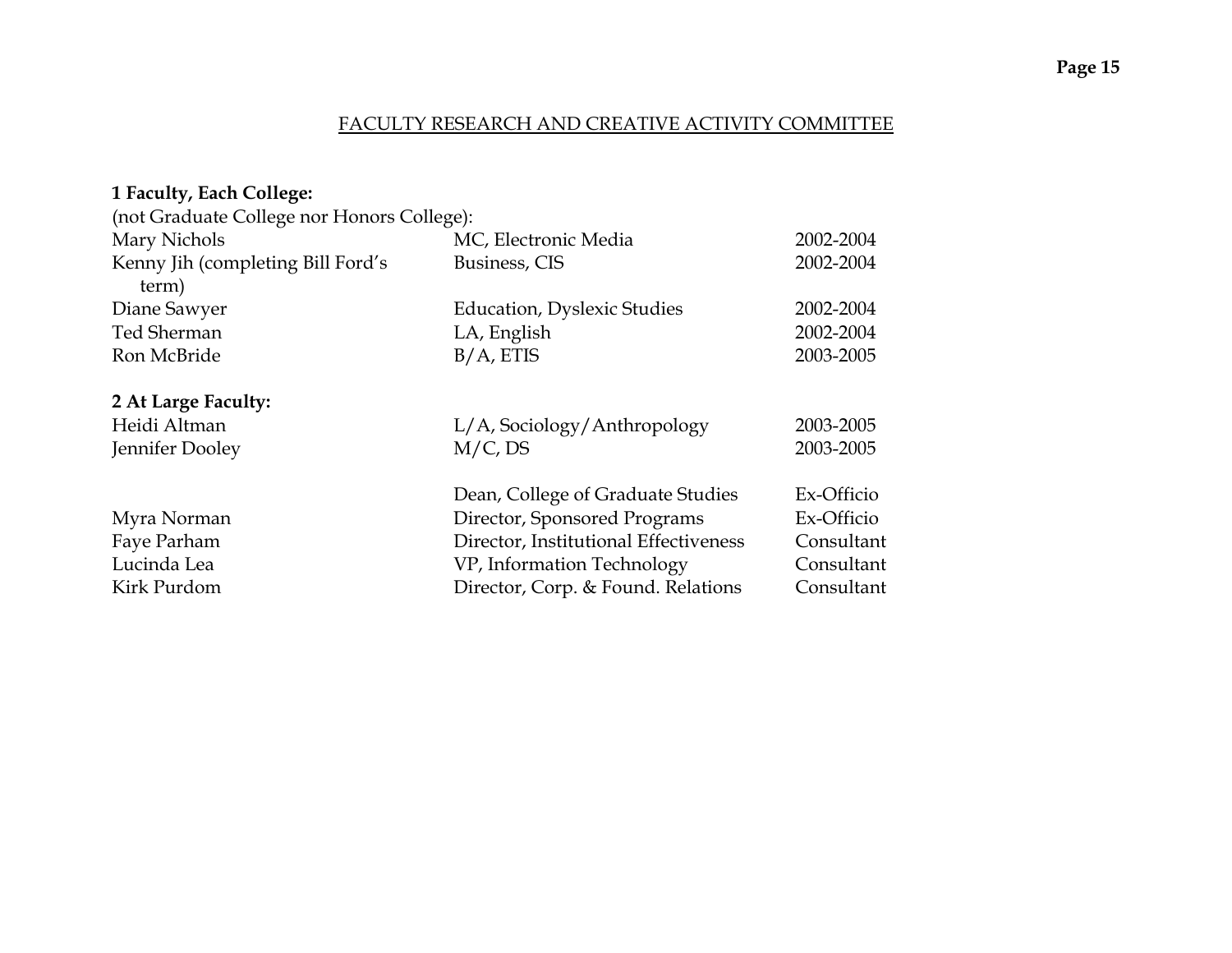#### UNIVERSITY COMMITTEE ON GENERAL STUDIES

| <b>NAME</b>                            | DEPT./DIV.                            | <b>TERM</b> |
|----------------------------------------|---------------------------------------|-------------|
| 3 Faculty, Each Undergrad. College:    |                                       |             |
| Sarah Barlow                           | $B/A$ , Biology                       | 2001-2004   |
| <b>Buddy Freeman</b>                   | Bus., CIS                             | 2001-2004   |
| Ann Campbell                           | Ed., Ele. Sp. Ed.                     | 2001-2004   |
| Marva Lucas                            | M/C, Dev. Stu.                        | 2001-2004   |
| Kevin Smith                            | LA, Sociology/Anthropology            | 2001-2004   |
| Pam Holder                             | $B/A$ , Nursing                       | 2003-2006   |
| David Walker                           | $L/A$ , Speech & Theatre              | 2003-2006   |
| Janice Cole                            | Business, BMOM                        | 2003-2006   |
| Powell McClellan                       | <b>Education</b> , HPERS              | 2003-2006   |
| Clare Bratten                          | MC, EMC                               | 2003-2006   |
| Mary Enderson                          | $B \& A$ , Math                       | 2002-2005   |
| Jinfeng Yue                            | Business, Management and Marketing    | 2002-2005   |
| Michelle Boyer-Pennington              | <b>Education</b> , Psychology         | 2002-2005   |
| Ron Kates (cpltg. Michael Hinz's term) | $L/A$ , English                       | 2003-2005   |
| Chris Haseleu (serving Fall 2003 for   | MC                                    | 2002-2005   |
| Paul Fisher)                           |                                       |             |
| <b>Bill Badley</b>                     | Director, General Studies             | Ex-Officio  |
| Diane Miller                           | Re., P/VPAA Office                    | Ex-Officio  |
| Faye Parham                            | Director, Institutional Effectiveness | Ex-Officio  |
| John McDaniel                          | Dean (rec. by Dean's Council)         | Ex-Officio  |
| Thad Smith                             | Chair (rec. by Chair's Council)       | Ex-Officio  |
|                                        |                                       |             |
|                                        |                                       |             |
| 2 SGA Members:                         |                                       |             |
| <b>Brittany Rogers</b>                 | Student                               | 2003-2004   |
| Joey Torrento                          | Student                               | 2003-2004   |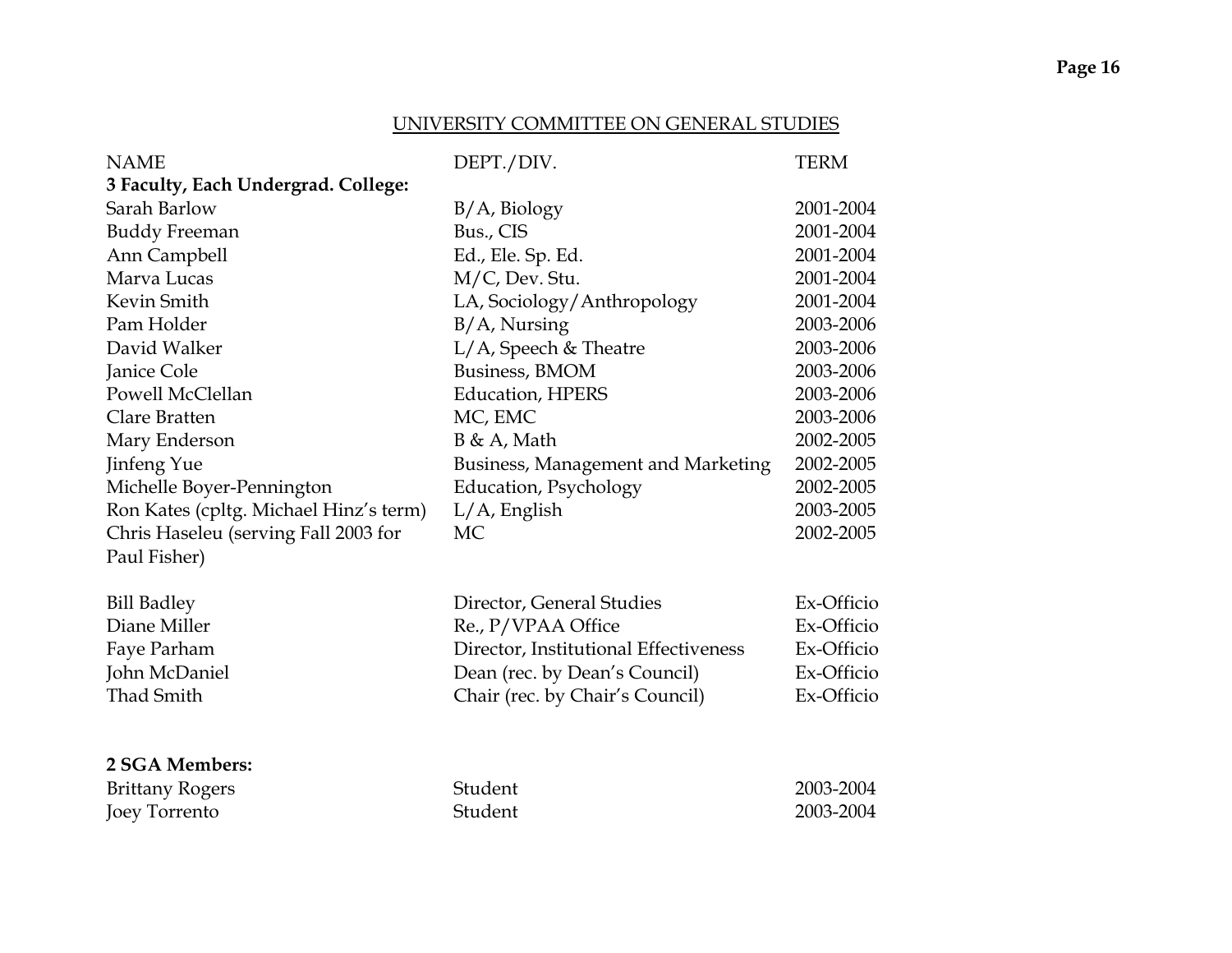# College of Basic and Applied Sciences

| <b>NAME</b>                 | DEPT./DIV.                       | <b>TERM</b> |
|-----------------------------|----------------------------------|-------------|
| 4 B & A Faculty:            |                                  |             |
| <b>Brent Skelton</b>        | Aerospace                        | 2003-2005   |
| Amy Jetton                  | Biology                          | 2001-2004   |
| Pat Patterson               | Chemistry                        | 2002-2004   |
| Jungsoon Yoo                | <b>Computer Science</b>          | 2002-2004   |
| 1 B & A Student:            |                                  |             |
| Meredith Wilson             | Student                          | 2003-2004   |
| 2 B & A Faculty Alternates: |                                  |             |
| B. S. Sridhara              | <b>ETIS</b>                      | 2002-2004   |
| <b>Cliff Ricketts</b>       | Agribusiness/Agriscience         | 2002-2004   |
| 1 B & A Student Alternate:  |                                  |             |
| Matt Demonbrun              | Student                          | 2003-2004   |
| Diane Miller                | Associate Provost, Acad. Affairs | Ex-Officio  |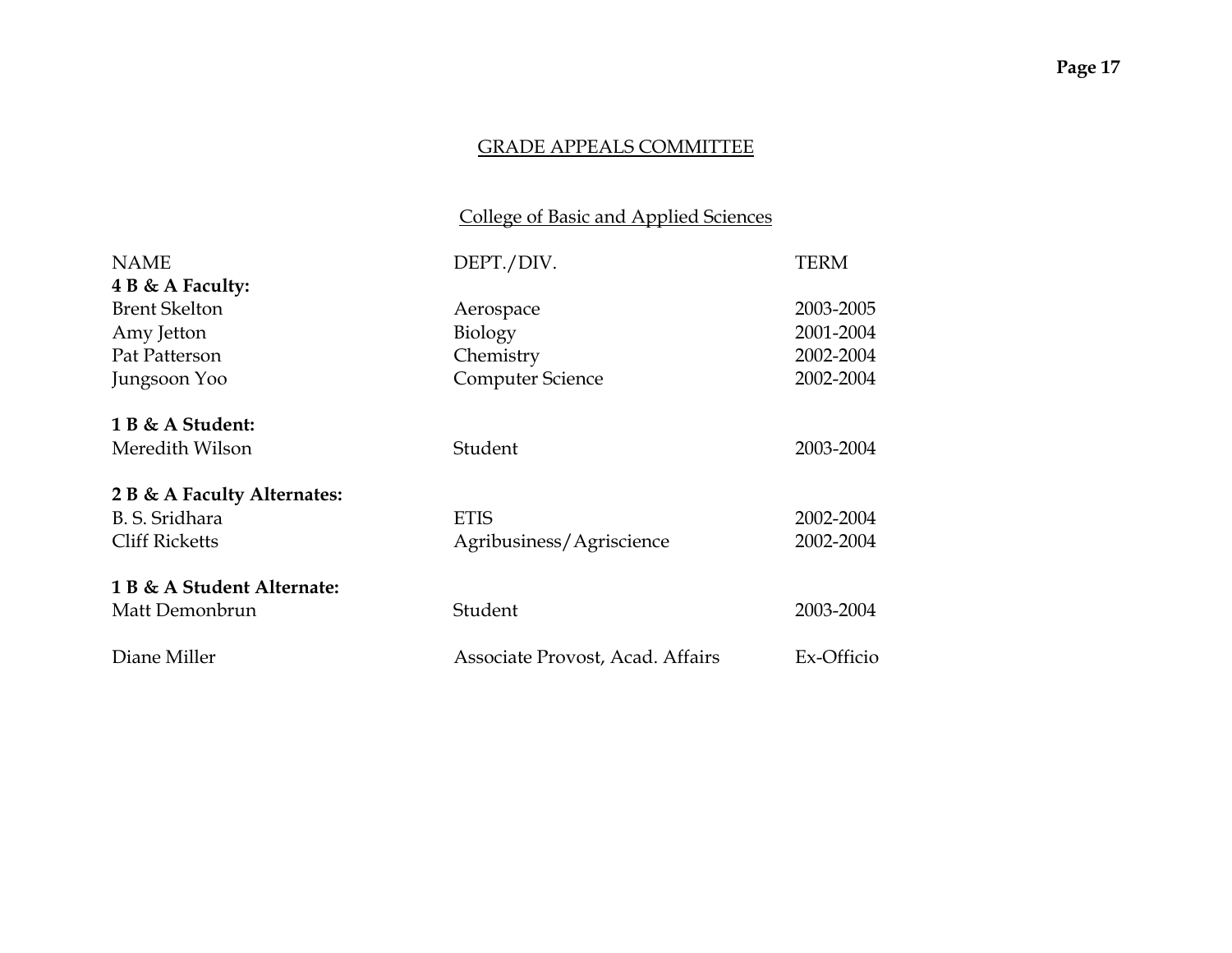# College of Business

| <b>NAME</b>                    | DEPT./DIV.                          | TERM       |
|--------------------------------|-------------------------------------|------------|
| <b>4 Business Faculty:</b>     |                                     |            |
| Judy Holmes                    | <b>Computer Information Systems</b> | 2002-2004  |
| Cheryl Ward                    | Management and Marketing            | 2002-2004  |
| Janice Cole                    | <b>BMOM</b>                         | 2002-2004  |
| James Feller                   | Economics                           | 2003-2005  |
| 1 Business Student:            |                                     |            |
| <b>Talisa Powers</b>           | Student                             | 2003-2004  |
| 2 Business Faculty Alternates: |                                     |            |
| Susan Harmon                   | Management & Marketing              | 2003-2005  |
| H.O. Wilson                    | Accounting                          | 2003-2005  |
| 1 Business Student Alternate:  |                                     |            |
| Adam Osborne                   | Student                             | 2003-2004  |
| Diane Miller                   | Associate Provost, Acad. Affairs    | Ex-Officio |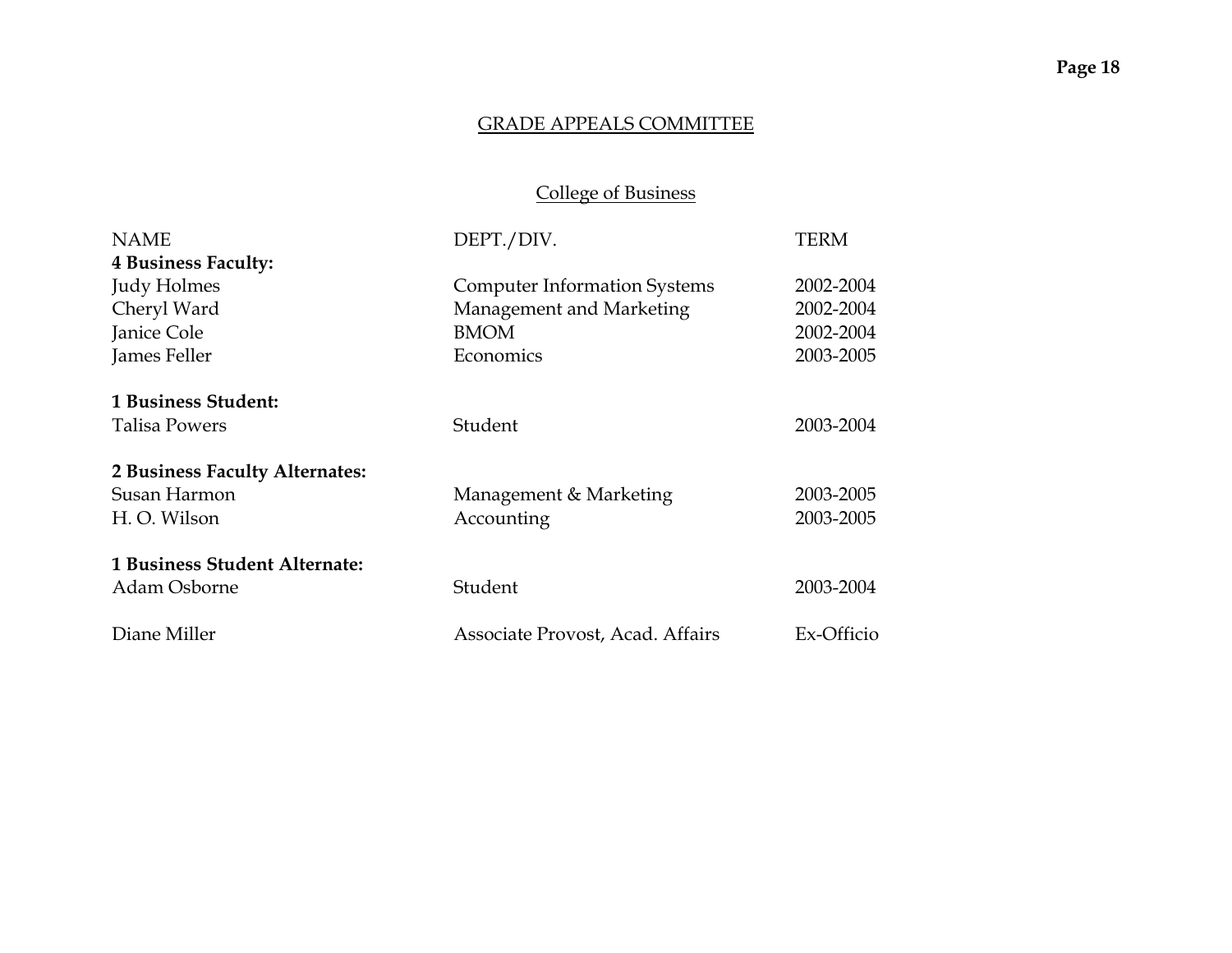# College of Education and Behavioral Science

| <b>NAME</b>                           | DEPT./DIV.                       | TERM       |
|---------------------------------------|----------------------------------|------------|
| <b>4 Education Faculty:</b>           |                                  |            |
| Dennis Kramer                         | Psychology                       | 2003-2005  |
| Dana Fuller                           | Psychology                       | 2002-2004  |
| Jim Calder                            | Elementary & Special Education   | 2002-2004  |
| <b>Harriet Estes</b>                  | Human Sciences                   | 2003-2005  |
| 1 Education Student:                  |                                  |            |
| Alisha Fuqua                          | Student                          | 2003-2004  |
| 2 Education Faculty Alternates:       |                                  |            |
| Linda Richey                          | Human Sciences                   | 2003-2005  |
| Nancy Crews                           | Elementary & Special Education   | 2002-2004  |
| <b>1 Education Student Alternate:</b> |                                  |            |
| Lisa Barkley                          | Student                          | 2003-2004  |
| Diane Miller                          | Associate Provost, Acad. Affairs | Ex-Officio |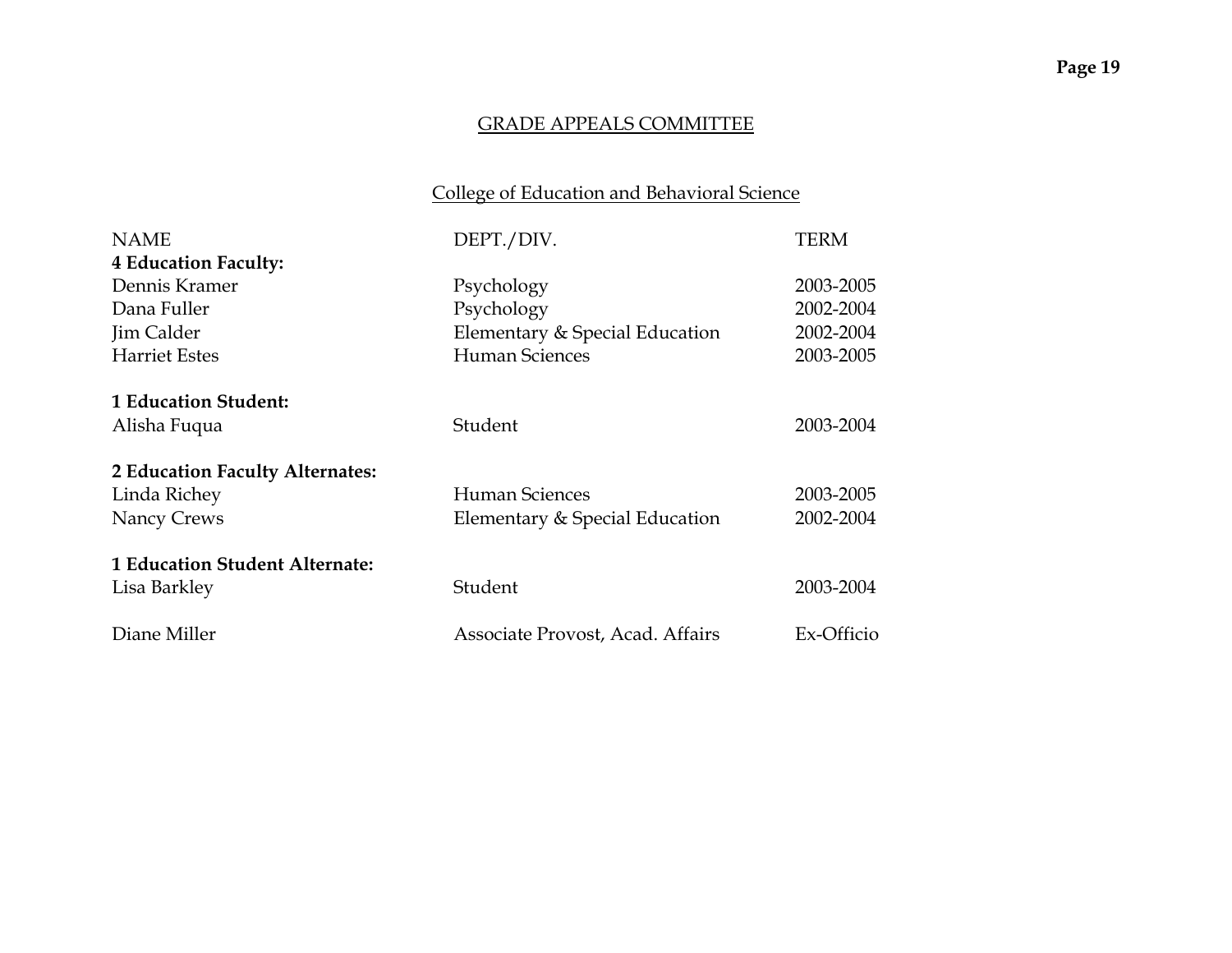# College of Liberal Arts

| <b>NAME</b>                        | DEPT./DIV.                       | TERM       |
|------------------------------------|----------------------------------|------------|
| 4 Liberal Arts Faculty:            |                                  |            |
| Stephen Smith                      | $L/A$ , Music                    | 2003-2005  |
| Mark Byrnes                        | <b>Political Science</b>         | 2002-2004  |
| Kevin Donovan                      | English                          | 2002-2004  |
| Beverly Lewis                      | Speech & Theatre                 | 2002-2004  |
| 1 Liberal Arts Student:            |                                  |            |
| Jenny Rowan                        | Student                          | 2003-2004  |
| 2 Liberal Arts Faculty Alternates: |                                  |            |
| Justyna Kostkowska                 | English                          | 2003-2005  |
| Oscar Diaz-Ortiz                   | Foreign Languages & Literatures  | 2003-2005  |
| 1 Liberal Arts Student Alternate:  |                                  |            |
| Nathan Snell                       | Student                          | 2003-2004  |
| Diane Miller                       | Associate Provost, Acad. Affairs | Ex-Officio |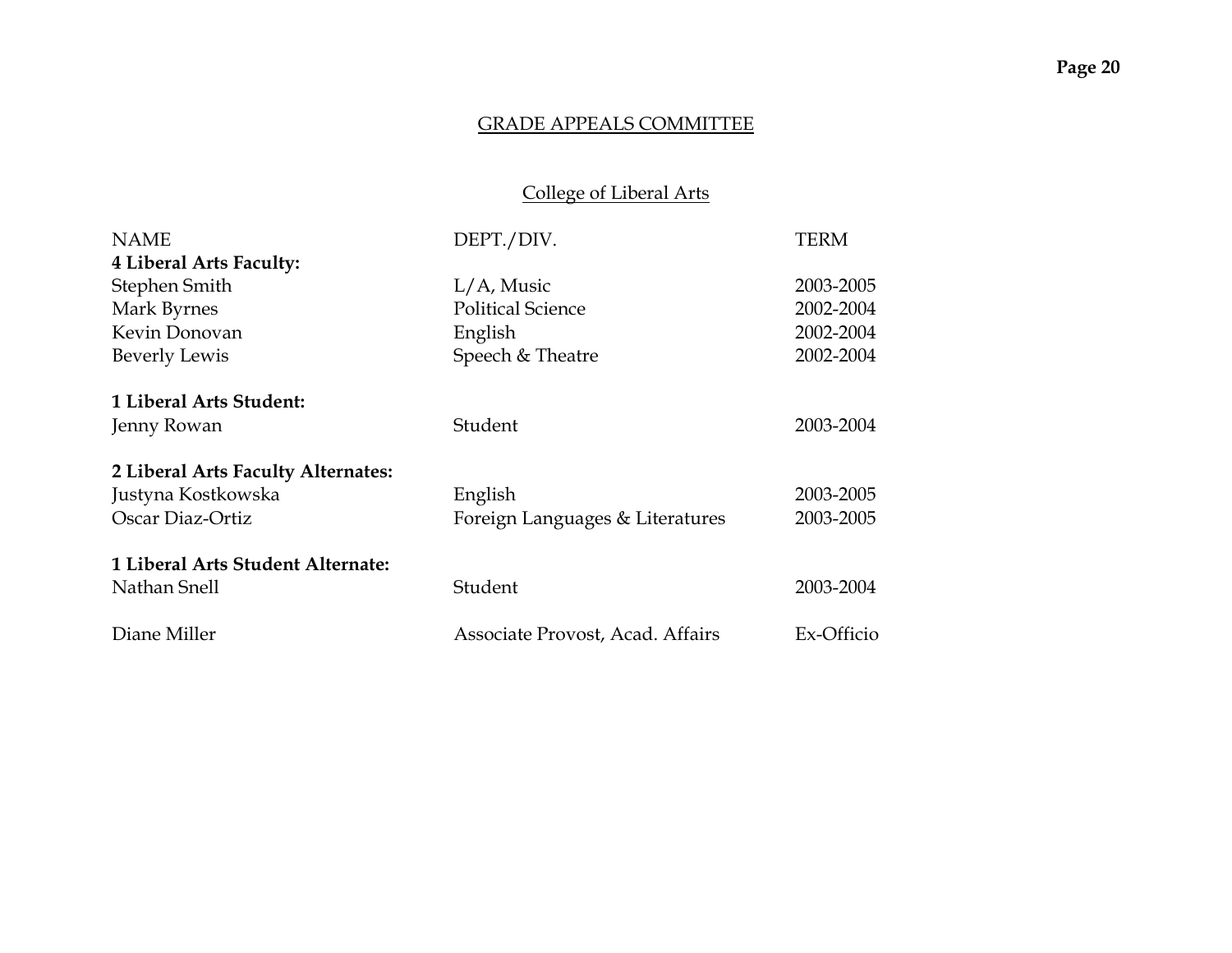# College of Mass Communication

| <b>NAME</b>                          | DEPT./DIV.                       | TERM       |
|--------------------------------------|----------------------------------|------------|
| <b>4 Mass Communication Faculty:</b> |                                  |            |
| Scott McDaniel                       | Developmental Studies            | 2003-2005  |
| Nancy McCormick                      | Developmental Studies            | 2002-2004  |
| David Badger                         | Journalism                       | 2002-2004  |
| Guanping Zheng                       | Electronic Media                 | 2002-2004  |
| <b>1 Mass Communication Student:</b> |                                  |            |
| Jonathan Stewart                     | Student                          | 2003-2004  |
| 2 Mass Comm. Faculty Alternates:     |                                  |            |
| Loren Mulraine                       | Recording Industry               | 2002-2004  |
| Jacqueline Dowdy                     | Library                          | 2002-2004  |
| 1 Mass Comm. Student Alternate:      |                                  |            |
| Allison Scranton                     | Student                          | 2003-2004  |
| Diane Miller                         | Associate Provost, Acad. Affairs | Ex-Officio |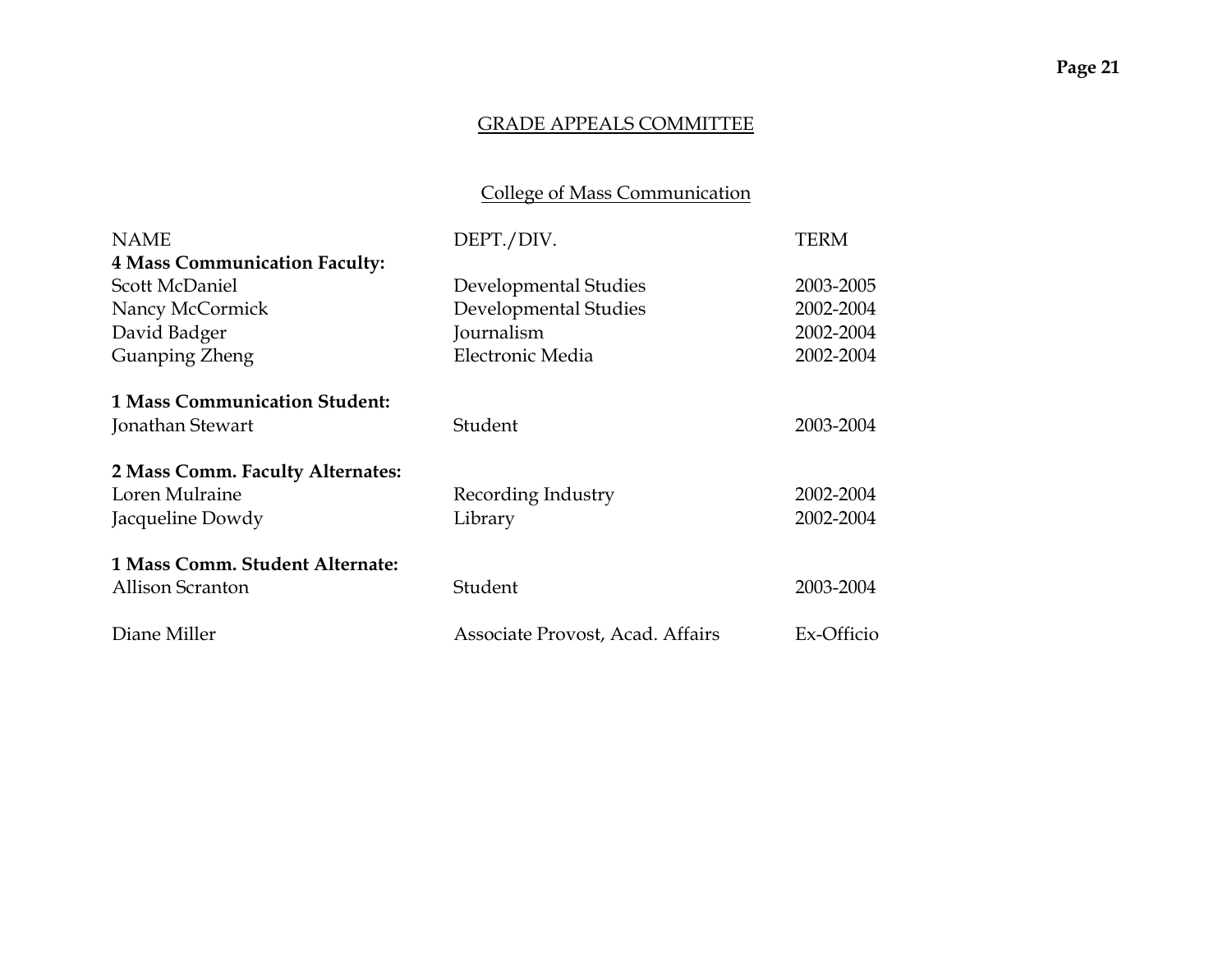# GRADUATE COUNCIL

| <b>NAME</b>                                              | DEPT./DIV.                           | <b>TERM</b> |  |
|----------------------------------------------------------|--------------------------------------|-------------|--|
| 3 Graduate Faculty-Each Undergrad. College-3 year terms: |                                      |             |  |
| Andrew Worsey (repl. Terrence Lee)                       | B/A, Mathematical Sciences           | 2001-2004   |  |
| David Foote                                              | Bus., $M/M$                          | 2001-2004   |  |
| Barbara Young                                            | Ed., Education Leader                | 2001-2004   |  |
| Claudia Barnett                                          | LA, English                          | 2001-2004   |  |
| Tom Berg                                                 | MC, Radio/TV/Photo                   | 2001-2004   |  |
| Frank Bailey                                             | B & A, Biology                       | 2002-2005   |  |
| Bichaka Fayissa                                          | Business, Economics                  | 2002-2005   |  |
| Norman Weatherby                                         | <b>Education, HPERS</b>              | 2002-2005   |  |
| Jackie Eller                                             | LA, Sociology                        | 2002-2005   |  |
| Tom Hutchison                                            | MC, Recording Industry               | 2002-2005   |  |
| Jeffrey Walck                                            | $B/A$ , Biology                      | 2003-2006   |  |
| Jung-Song Lee                                            | Business, Computer Info Sys          | 2003-2006   |  |
| Michael Hein                                             | <b>Education</b> , Psychology        | 2003-2006   |  |
| Nuria Novella                                            | L/A, Foreign Languages & Literatures | 2003-2006   |  |
| Ken Blake                                                | M/C, Journalism                      | 2003-2006   |  |
| Graduate & All Academic Deans:                           |                                      |             |  |
| Don Curry                                                | Dean, College of Graduate Studies    | Ex-Officio  |  |
| John McDaniel                                            | Dean, Liberal Arts                   | Ex-Officio  |  |
| Tom Cheatham                                             | Dean, Basic & Applied Sciences       | Ex-Officio  |  |
| Anantha Babbili                                          | Dean, Mass Communications            | Ex-Officio  |  |
| Jim Burton                                               | Dean, Business                       | Ex-Officio  |  |
| Gloria Bonner                                            | Dean, Ed. and Behavioral Science     | Ex-Officio  |  |
| 2 Graduate Students:                                     |                                      |             |  |
| Rob Patterson                                            | Graduate Student                     | 2003-2004   |  |
| Katy Francisco-Riddle                                    | Graduate Student                     | 2003-2004   |  |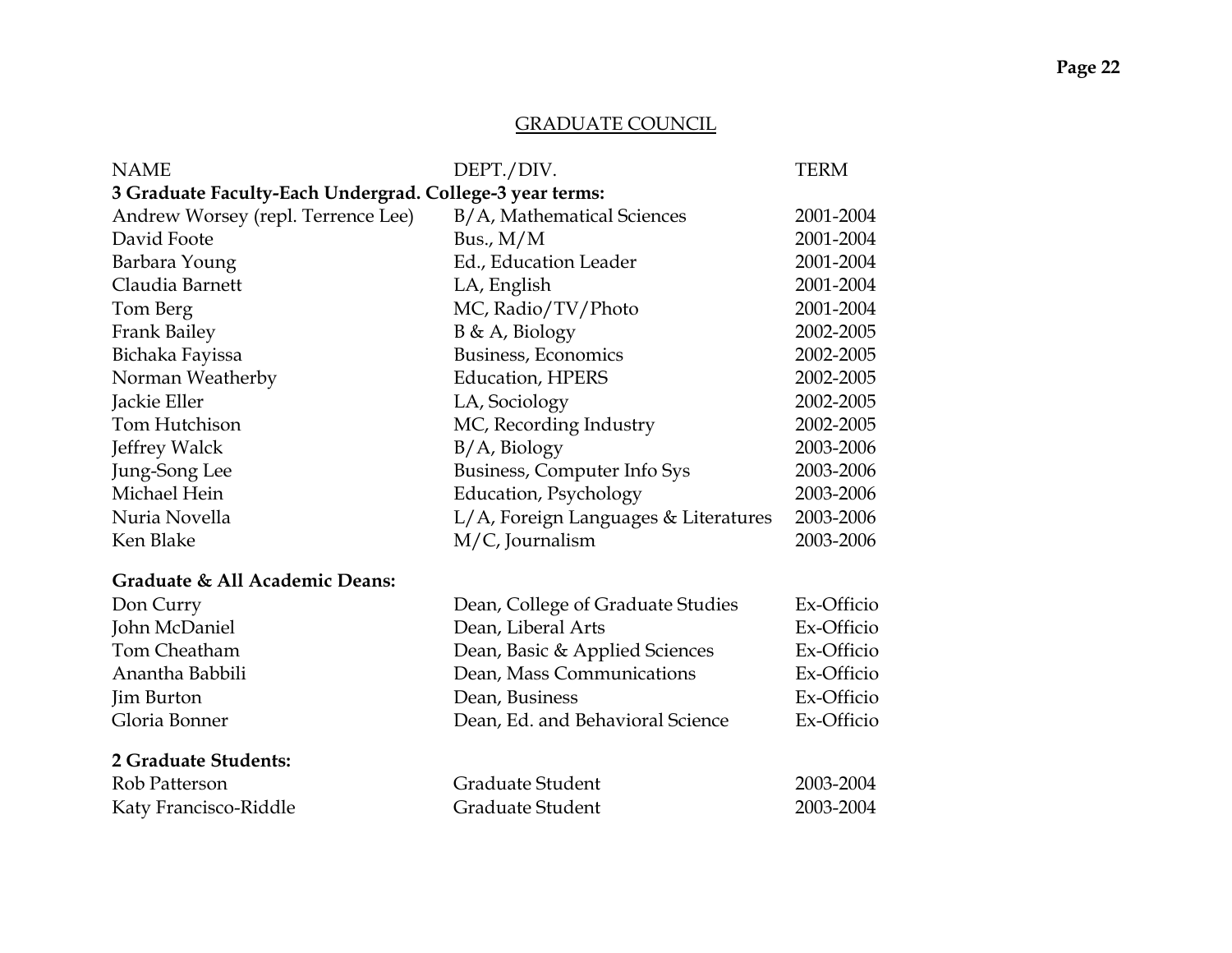#### HONORS COUNCIL

| <b>NAME</b>                    | DEPT./DIV.                   | <b>TERM</b> |
|--------------------------------|------------------------------|-------------|
| 2 Honors Faculty-Each College: |                              |             |
| Matt Klukowski                 | B/A, Biology                 | 2003-2005   |
| Paula Thomas                   | Business, Accounting         | 2003-2005   |
| <b>Willis Means</b>            | Education, Elementary & SpEd | 2003-2005   |
| Richard Hanson                 | $L/A$ , Speech & Theatre     | 2003-2005   |
| Chris Haseleu                  | $M/C$ , RIM                  | 2003-2005   |
| Gary Wulfsberg                 | $B \& A$ , Chemistry         | 2002-2004   |
| Lara Womack                    | Business, Accounting         | 2002-2004   |
| Terry Whiteside                | Education, Psychology        | 2002-2004   |
| Lynn Nelson                    | LA, History                  | 2002-2004   |
| Larry Burriss                  | MC, Journalism               | 2002-2004   |
| John Paul Montgomery           | Dean, Honors College         | Ex-Officio  |
| 2 Honors College Students:     |                              |             |
| Tisha Leth Sherfield           | Honors College Student       | 2003-2004   |
| Katie Pittenger                | Honors College Student       | 2003-2004   |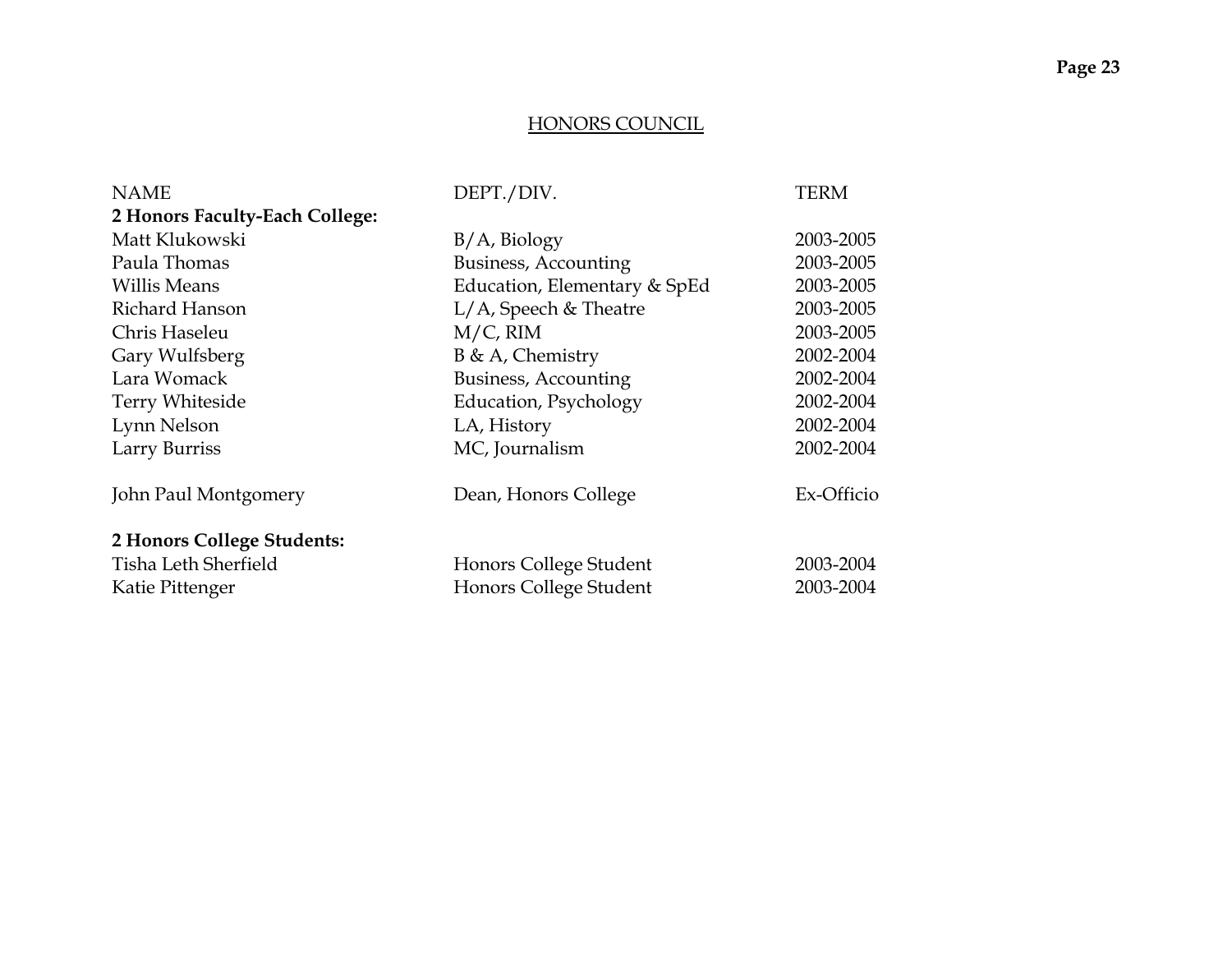#### INSTITUTIONAL REVIEW BOARD

| <b>NAME</b>                                                                                            | DEPT./DIV.                       | TERM       |  |  |
|--------------------------------------------------------------------------------------------------------|----------------------------------|------------|--|--|
| 2 Faculty-Each Undergrad. College/1 Grad. Faculty/1 Scientific Faculty/1 Non-Scientific - 3 yr. terms: |                                  |            |  |  |
| <b>Bob Kalwinsky</b>                                                                                   | $M/C$ , EMC                      | 2003-2006  |  |  |
| Anita Crockett                                                                                         | $B/A$ , Nursing                  | 2003-2006  |  |  |
| Nadine Hawke                                                                                           | $L/A$ , Art                      | 2003-2006  |  |  |
| Cheryl Flanigan                                                                                        | MC, Developmental Studies        | 2003-2006  |  |  |
| Robert Blair                                                                                           | Bus., BMOM                       | 2001-2004  |  |  |
| Deborah Mistron                                                                                        | L/A, For. Lang.                  | 2001-2004  |  |  |
| Powell McClellan                                                                                       | Ed., HPERS                       | 2001-2004  |  |  |
| Robert Hood                                                                                            | $L/A$ , Philosophy               | 2001-2004  |  |  |
| Jan Zijlstra                                                                                           | B & A, Math                      | 2002-2005  |  |  |
| William Langston                                                                                       | Education, Psychology            | 2002-2005  |  |  |
| Ken Blake                                                                                              | MC, Journalism                   | 2002-2005  |  |  |
| Reuben Kyle                                                                                            | Business, Economics & Finance    | 2002-2005  |  |  |
| Catherine Stogner                                                                                      | <b>Education, Human Sciences</b> | 2002-2005  |  |  |
| <b>Off-campus Representative:</b>                                                                      |                                  |            |  |  |
| Reverend Thomas McCracken                                                                              | Central Christian Church         |            |  |  |
|                                                                                                        | 404 East Main Street             |            |  |  |
|                                                                                                        | Murfreesboro, TN 37130           |            |  |  |
| Myra Norman                                                                                            | Director, Sponsored Programs     | Ex-Officio |  |  |
| 2 Students:                                                                                            |                                  |            |  |  |
| Lisa Barkley                                                                                           | Undergraduate Student            | 2003-2004  |  |  |
|                                                                                                        | Graduate Student                 | 2003-2004  |  |  |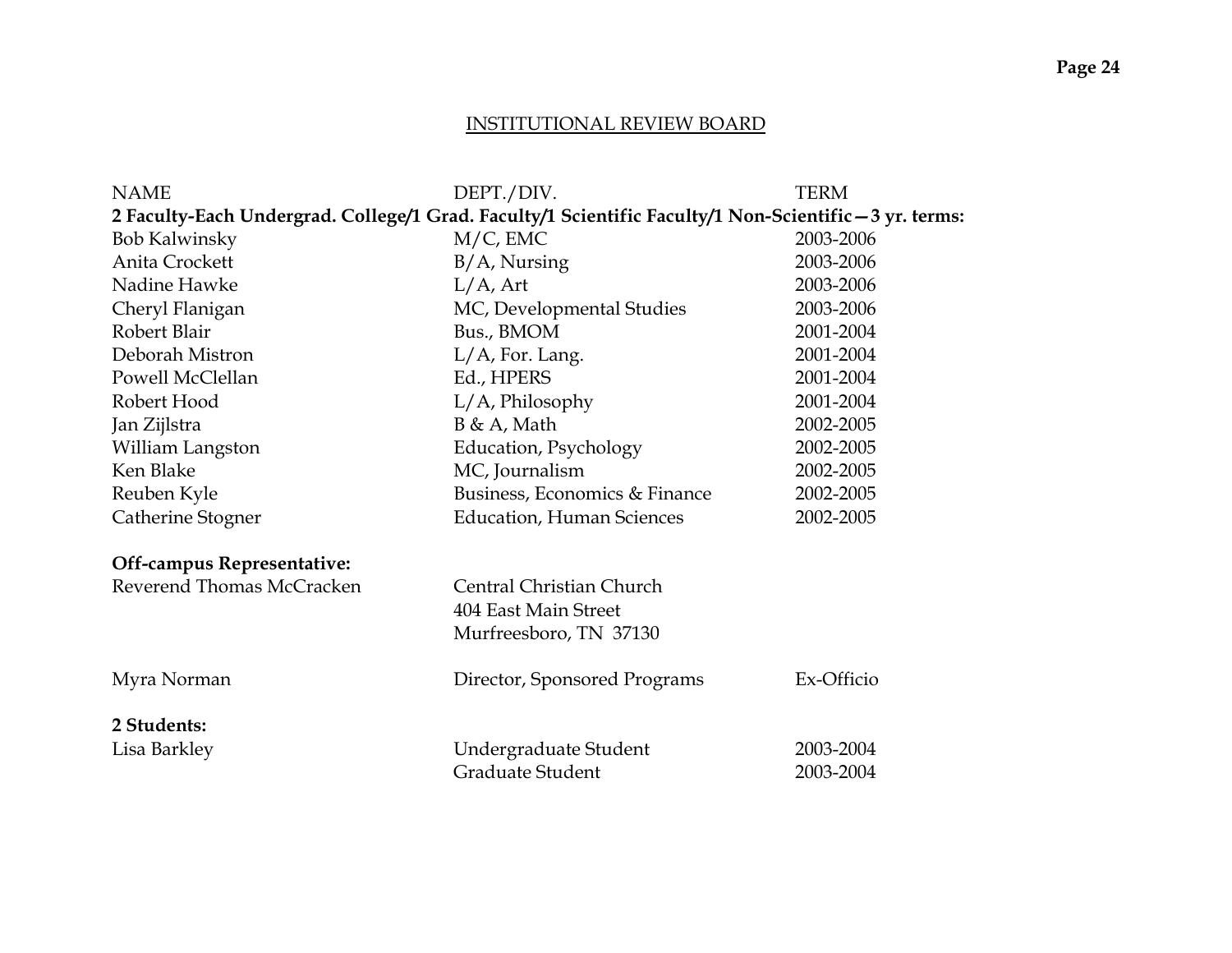### INSTRUCTIONAL EVALUATION AND DEVELOPMENT COMMITTEE

| DEPT./DIV.                                                      | TERM       |
|-----------------------------------------------------------------|------------|
| $B/A$ , ETIS                                                    | 2003-2005  |
| Business, Accounting                                            | 2003-2005  |
| Education, Educational Leadership                               | 2003-2005  |
| $L/A$ , Speech & Theatre                                        | 2003-2005  |
| M/C, Developmental Studies                                      | 2003-2005  |
| $B \& A$ , Biology                                              | 2002-2004  |
| Business, Economics                                             | 2002-2004  |
| <b>Education, Human Sciences</b>                                | 2002-2004  |
| LA, History                                                     | 2002-2004  |
| MC, RIM                                                         | 2002-2004  |
| 1 Instructional Technology Support Center Staff Representative: |            |
| <b>Instructional Technology Support</b>                         | Ex-Officio |
| Center Staff Representative                                     |            |
| Director, General Studies                                       | Ex-Officio |
|                                                                 |            |
| Student                                                         | 2003-2004  |
| Student                                                         | 2003-2004  |
|                                                                 |            |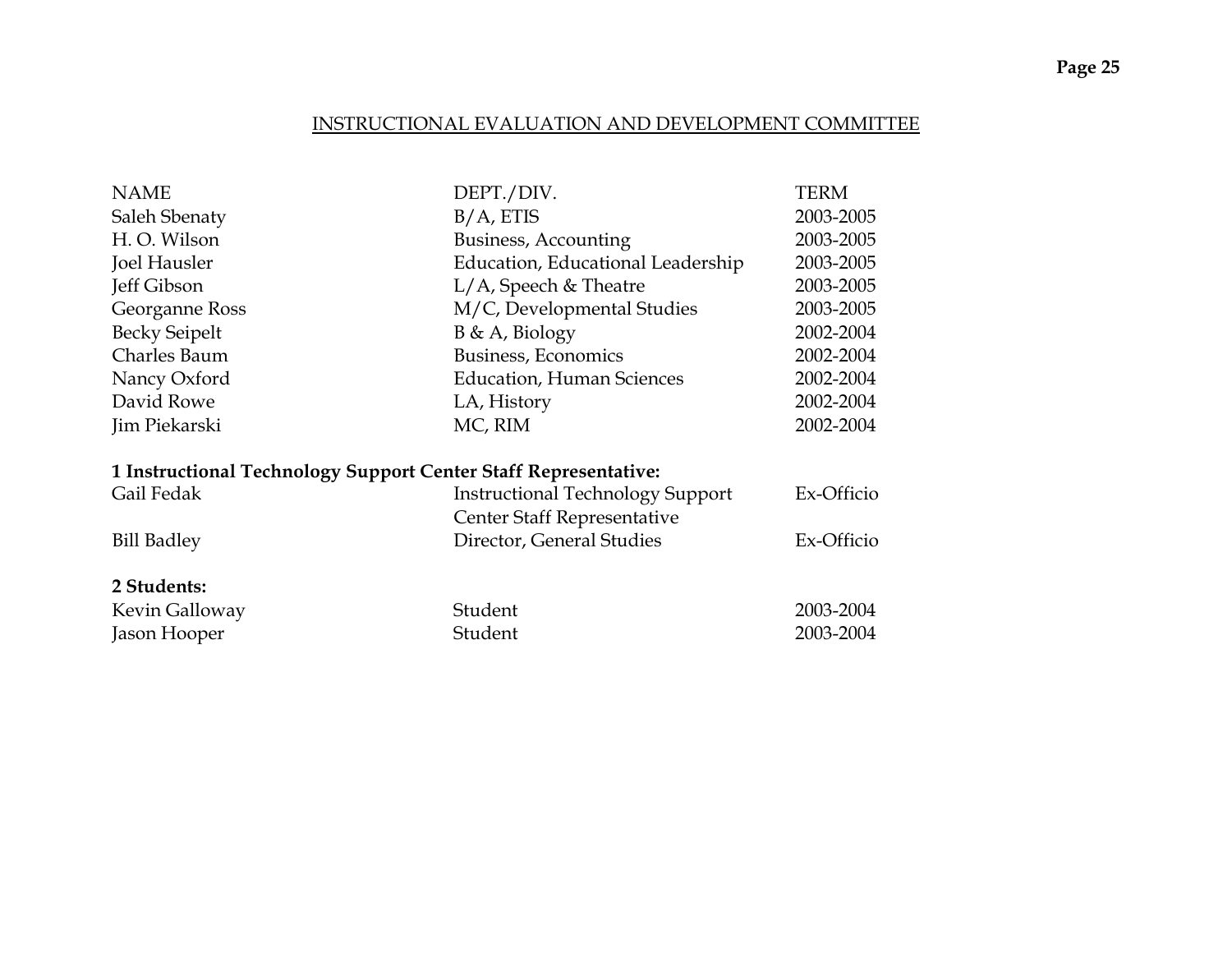#### LIBRARY COMMITTEE

| <b>NAME</b>                                                       | DEPT./DIV.                        | <b>TERM</b> |
|-------------------------------------------------------------------|-----------------------------------|-------------|
| 1 Faculty, Each Undergrad. College & 2 At Large Graduate Faculty: |                                   |             |
| Wen-jang Jih                                                      | Business, CIS                     | 2003-2005   |
| Judith Shardo                                                     | $B/A$ , Biology                   | 2003-2005   |
| David Otts                                                        | M/C, Developmental Studies        | 2003-2005   |
| Kathy Patten                                                      | Education, Educational Leadership | 2003-2005   |
| Alfred Lutz                                                       | LA, English                       | 2002-2004   |
| Mary Jane Lavender                                                | BA, Nursing (at large)            | 2002-2004   |
| Louis Haas                                                        | LA, History (at large)            | 2002-2004   |
| Don Craig                                                         | Dean, University Library          | Ex-Officio  |
| 2 Students:                                                       |                                   |             |
| Matt Demonbrun                                                    | Undergraduate Student             | 2003-2004   |
|                                                                   | Graduate Student                  | 2002-2003   |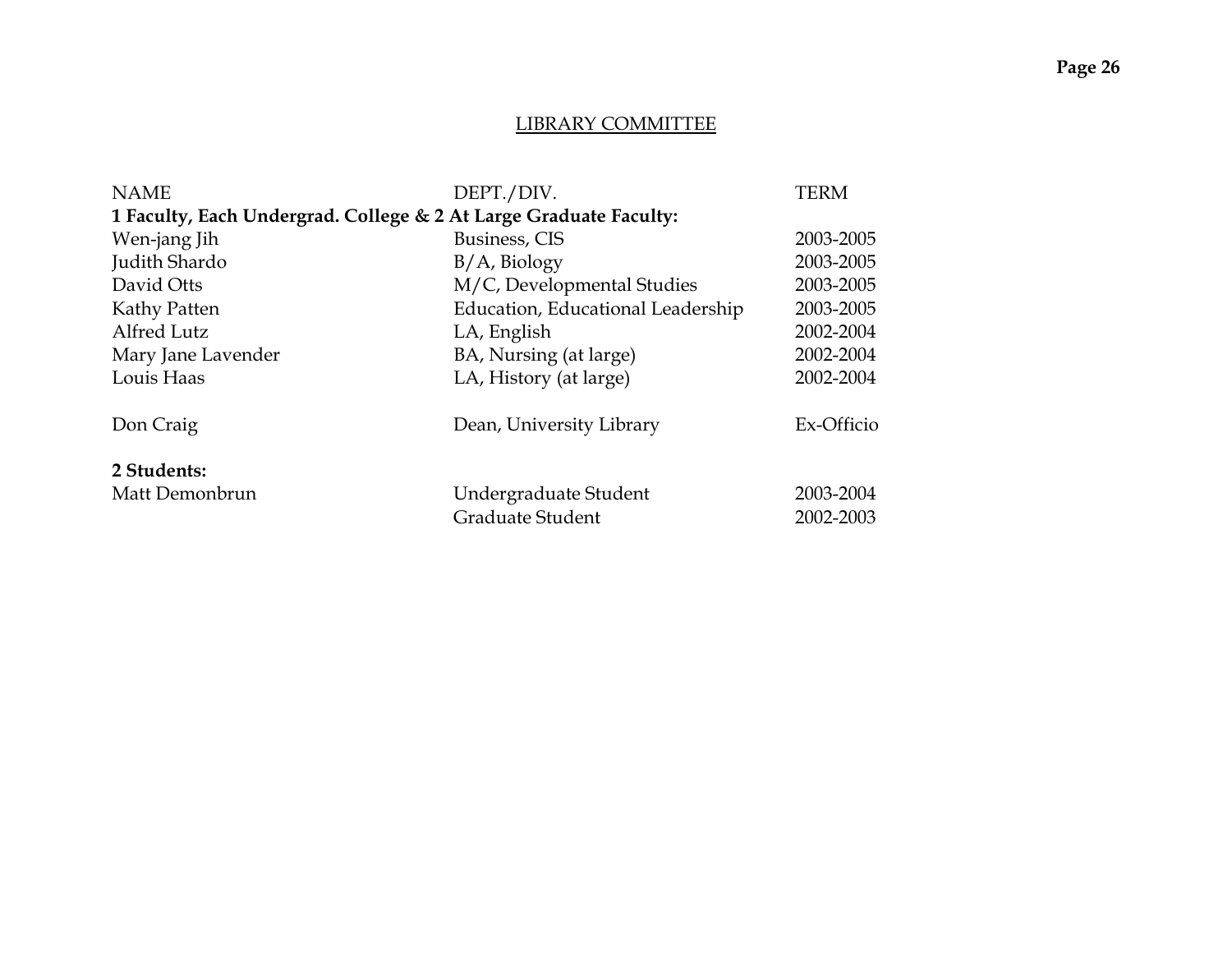#### MTSU PLANNING COMMITTEE

| <b>NAME</b>                         | DEPT./DIV.                            | <b>TERM</b> |
|-------------------------------------|---------------------------------------|-------------|
| 1 Faculty, Each Undergrad. College: |                                       |             |
| Raholanda Moore                     | Business, BMOM                        | 2003-2005   |
| <b>Sharon Smith</b>                 | $L/A$ , Speech & Theatre              | 2003-2005   |
| Mark Ivy                            | <b>Education, HPERS</b>               | 2002-2004   |
| Andrienne Friedli                   | $B \& A$ , Chemistry                  | 2002-2004   |
| Ed Kimbrell                         | MC, Journalism                        | 2002-2004   |
| 2 At Large Faculty:                 |                                       |             |
| Gary Shaffer                        | Education, Elementary & SpEd          | 2003-2005   |
| Kathy Mathis                        | $B/A$ , ETIS                          | 2003-2005   |
| Diane Miller                        | Associate Provost, Academic Affairs   | Chair       |
| Cornelia Wills                      | Director, Institutional Research      | Co-chair    |
| Kaylene Gebert                      | <b>VPAA</b>                           | Ex-officio  |
|                                     |                                       |             |
| John Cothern                        | <b>VPBF</b>                           | Ex-officio  |
| <b>Joe Bales</b>                    | <b>VPDUR</b>                          | Ex-officio  |
| Robert Glenn                        | <b>VPSA</b>                           | Ex-officio  |
| Faye Parham                         | Director, Institutional Effectiveness | Ex-officio  |
| Dan Pfeifer                         | <b>President, Faculty Senate</b>      | Ex-officio  |
| David Hays                          | Professional Staff, Student Affairs   | Ex-officio  |
| 2 Students:                         |                                       |             |
| Jennifer Myers                      | Student                               | 2003-2004   |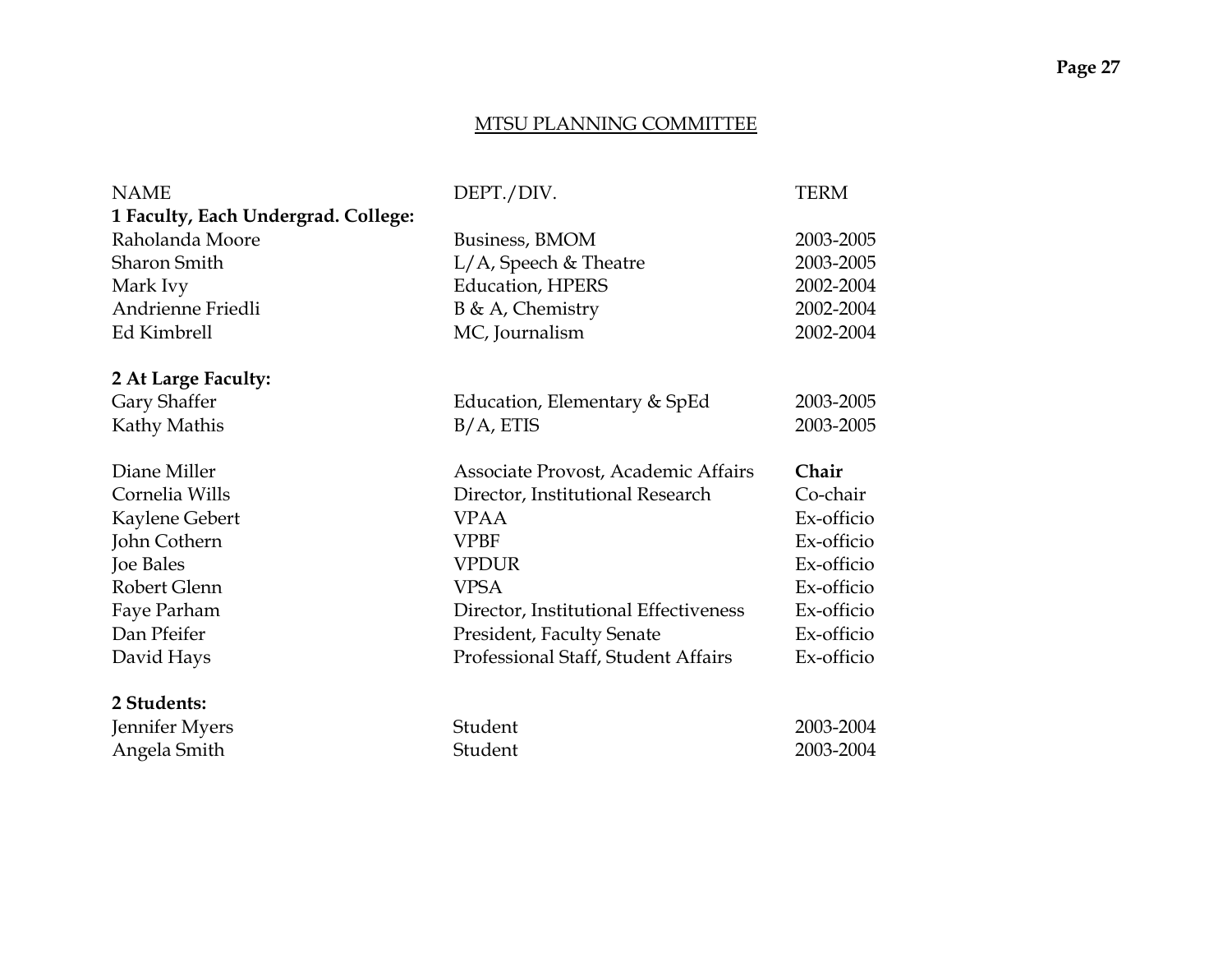#### NON-INSTRUCTIONAL ASSIGNMENT COMMITTEE

| <b>NAME</b>                         | DEPT./DIV.                     | <b>TERM</b> |
|-------------------------------------|--------------------------------|-------------|
| 1 Faculty, Each Undergrad. College: |                                |             |
| Mary Hoffschwelle                   | $L/A$ , History                | 2003-2005   |
| <b>Andrew Worsey</b>                | $B/A$ , Math.                  | 2003-2005   |
| Melvin Davis                        | M/C, James E. Walker Library   | 2003-2005   |
| Ken Hollman                         | Business, Economics            | 2002-2004   |
| Jerry Brookshire                    | LA, History                    | 2002-2004   |
| <b>Tammy Melton</b>                 | BA, Chemistry                  | 2002-2004   |
| Ray Wong                            | MC, Journalism                 | 2002-2004   |
| Scott Colclough                     | <b>Education, HPERS</b>        | 2002-2004   |
| Rajesh Aggarwal                     | Business, Computer Information | 2002-2004   |
|                                     | <b>Systems</b>                 |             |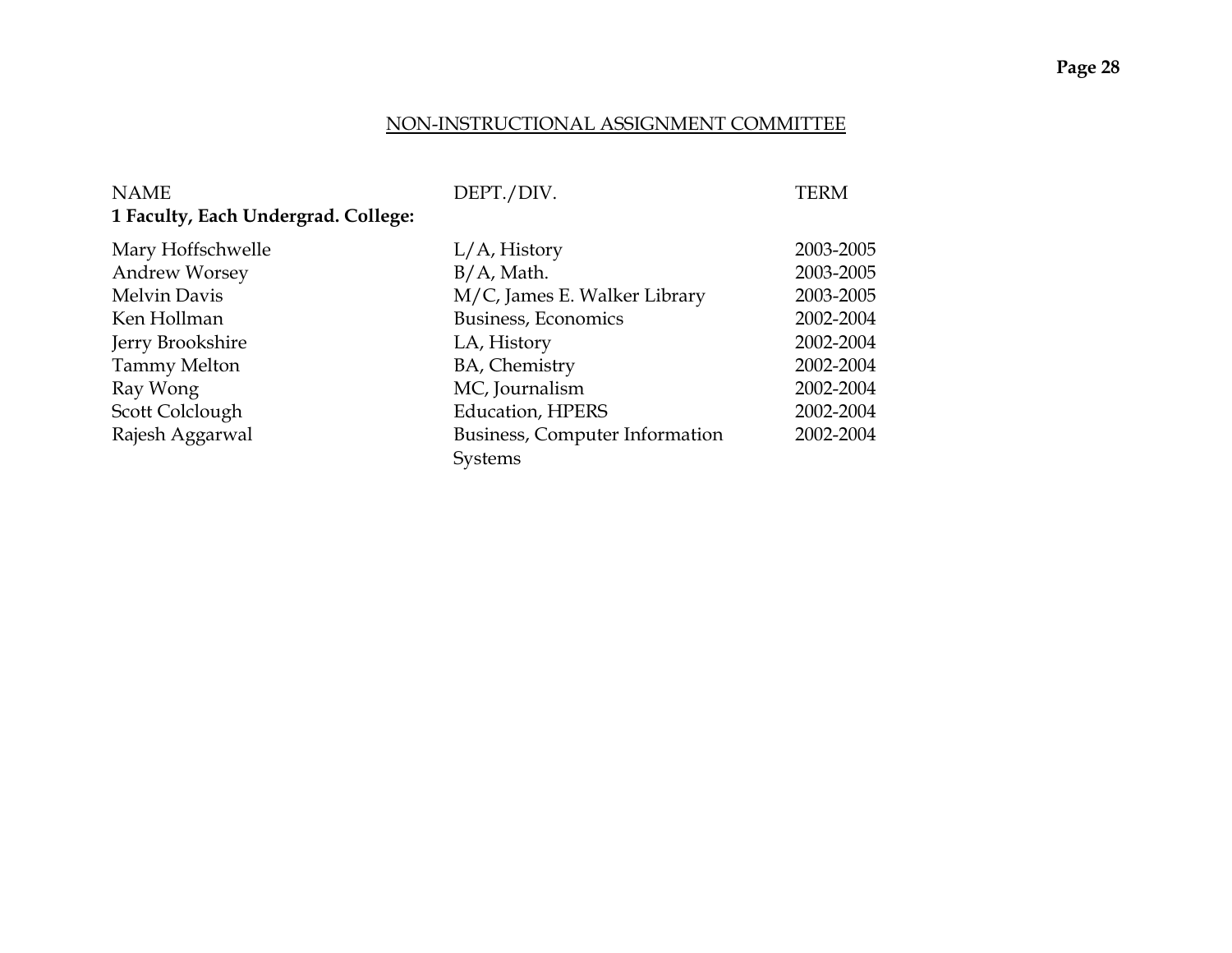#### PUBLIC SERVICE COMMITTEE

| <b>NAME</b>                         | DEPT./DIV.                       | <b>TERM</b> |
|-------------------------------------|----------------------------------|-------------|
| 2 Faculty, Each Undergrad. College: |                                  |             |
| Sheila Marquart                     | $B/A$ , Nursing                  | 2003-2005   |
| Susan Harmon                        | Business, Management & Mktg      | 2003-2005   |
| Sandy Neal                          | <b>Education, HPERS</b>          | 2003-2005   |
| Dale McGilliard                     | $L/A$ , Speech & Theatre         | 2003-2005   |
| Mayo Taylor                         | M/C, Library                     | 2003-2005   |
| <b>Charles Higgins</b>              | $B \& A$ , Physics               | 2002-2004   |
| Larry Howard                        | Business, Management & Marketing | 2002-2004   |
| Deborah Belcher                     | <b>Education, Human Sciences</b> | 2002-2004   |
| <b>Stacey Borasky</b>               | LA, Social Work                  | 2002-2004   |
| Terrence Sundeen                    | MC, Developmental Studies        | 2002-2004   |
| <b>Rosemary Owens</b>               | Dean, Continuing Studies         | Ex-officio  |
| 2 Undergraduate Students:           |                                  |             |
| Amanda Thacker                      | Student                          | 2003-2004   |
| John Thomas Shults                  | Student                          | 2003-2004   |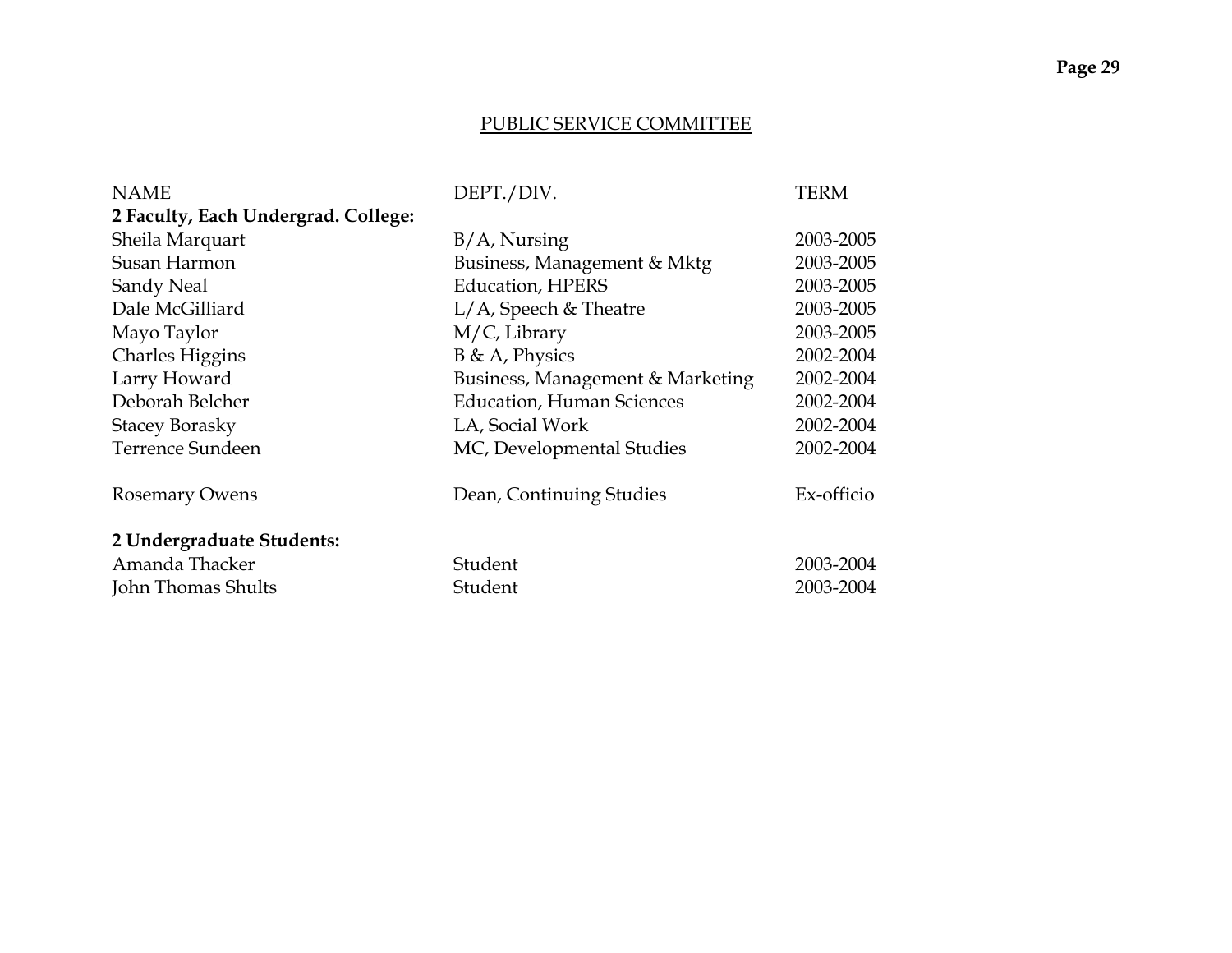The following committees report to the Vice President for Business and Finance:

### INSTRUCTIONAL TECHNOLOGIES DEVELOPMENT COMMITTEE

| <b>NAME</b>                              | DEPT./DIV.                           | <b>TERM</b> |
|------------------------------------------|--------------------------------------|-------------|
| 1 Faculty, Each Undergrad. College:      |                                      |             |
| Pat O'Leary                              | $B \& A$ , Nursing                   | 2002-2004   |
| Aleka Blackwell                          | LA, English                          | 2002-2004   |
| Jeanie Harrington                        | Business, Accounting                 | 2002-2004   |
| John Fishell (replacing Jonell Polansky) | MC, RIM                              | 2002-2004   |
| <b>Richard Farley</b>                    | <b>Education, HPERS</b>              | 2003-2005   |
| 2 At Large Faculty:                      |                                      |             |
| <b>Guanping Zheng</b>                    | $M/C$ , EMC                          | 2003-2005   |
| Marc Singer                              | Business, Management & Marketing     | 2003-2005   |
| 1 Developmental Studies Faculty:         |                                      |             |
| Nancy McCormick                          | Developmental Studies Representative | 2003-2005   |
| Peter Cunningham                         | Graduate Studies Representative      | Ex-Officio  |
| Brenda Kerr                              | OIT Representative                   | Ex-Officio  |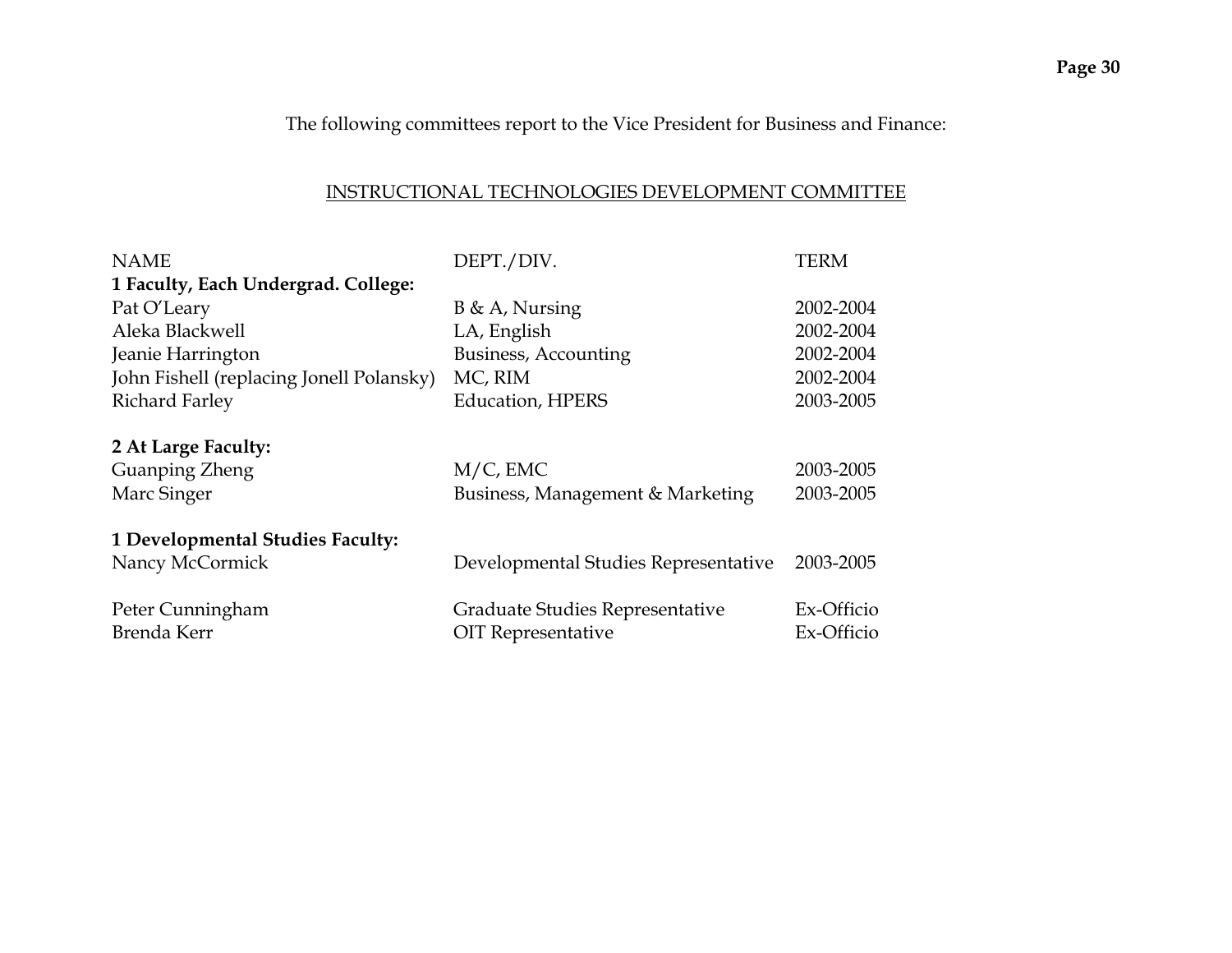### PUBLIC SAFETY AND SECURITY COMMITTEE

| <b>NAME</b>                                  | DEPT./DIV.                          | <b>TERM</b> |
|----------------------------------------------|-------------------------------------|-------------|
| 1 Faculty, Each Undergrad. College:          |                                     |             |
| A. J. Halterlein                             | B/A, Agribusiness, Agriscience      | 2003-2005   |
| Don Parente                                  | MC, Journalism                      | 2002-2004   |
| Carl Ostrowski                               | LA, English                         | 2002-2004   |
| Phil Harper                                  | Business, Accounting                | 2002-2004   |
| Patricia Grimes                              | Education, Educational Leadership   | 2002-2004   |
|                                              |                                     |             |
| Michele Butler                               | President, SGA                      |             |
| <b>Teresa Pickering</b>                      | Resident Hall Representative        |             |
|                                              |                                     |             |
| 2 Representatives, Student Affairs Division: |                                     |             |
| David Hays                                   | <b>Student Affairs Division</b>     |             |
| John Dickerson                               | <b>Student Affairs Division</b>     |             |
|                                              |                                     |             |
| Melissa Osburn                               | Representative, Campus Planning     |             |
| <b>Gerald Caudill</b>                        | Representative, Facilities Services |             |
| Terry Logan                                  | <b>Campus Safety Officer</b>        |             |
| Jack Drugmand                                | Director, Public Safety             |             |
|                                              |                                     |             |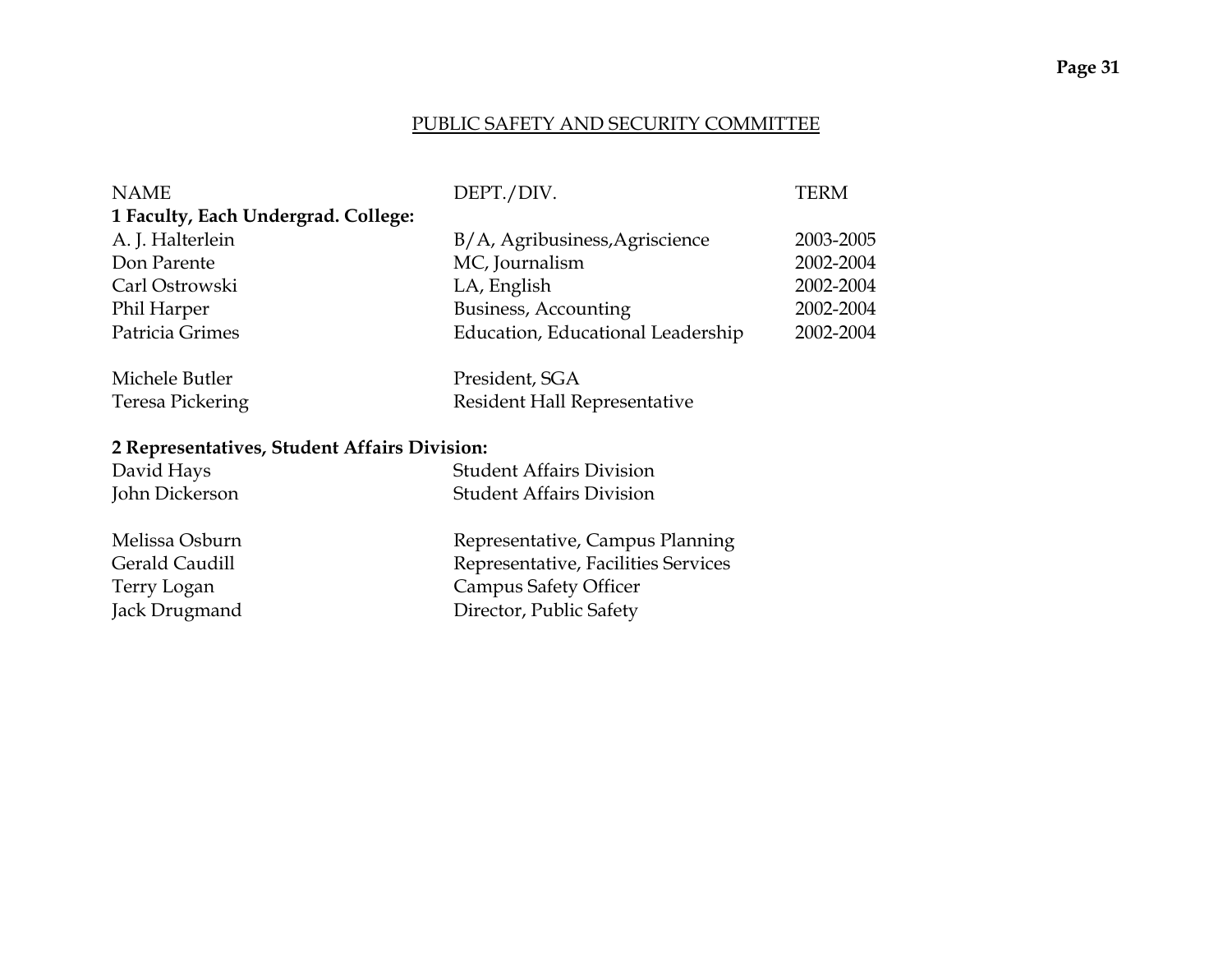#### TRAFFIC COMMITTEE

| <b>NAME</b>                                                                     | DEPT./DIV.                       | <b>TERM</b> |
|---------------------------------------------------------------------------------|----------------------------------|-------------|
| 1 Faculty, Each Undergrad. College:                                             |                                  |             |
| Martha Foster                                                                   | LA, History                      | 2003-2005   |
| Stephen Lewis                                                                   | Business, BMOM                   | 2003-2005   |
| Ron Luo                                                                         | BA, Math                         | 2003-2005   |
| Janet Colson                                                                    | <b>Education, Human Sciences</b> | 2002-2004   |
| <b>Beverly Keel</b>                                                             | MC, Recording Industry           | 2002-2004   |
| 2 At-Large Faculty:                                                             |                                  |             |
| Oscar Diaz                                                                      | LA, Foreign Languages            | 2003-2005   |
| Don Beard                                                                       | $B & A$ , ETIS                   | 2002-2004   |
| 1 Administrative Representative:                                                |                                  |             |
| Linda Pellegrini                                                                | <b>Human Resource Services</b>   | 2001-2003   |
| 1 Classified Representative (President's Classified Employees Committee Chair): |                                  |             |
|                                                                                 |                                  | 2002-2003   |
| 2 Students:                                                                     |                                  |             |
| <b>Kentral Moore</b>                                                            | Student                          | 2003-2004   |
| <b>Bob Schomaker</b>                                                            | Student                          | 2003-2004   |
| Alternate:                                                                      |                                  |             |
| Jack Burke, Jr.                                                                 | Student                          | 2003-2004   |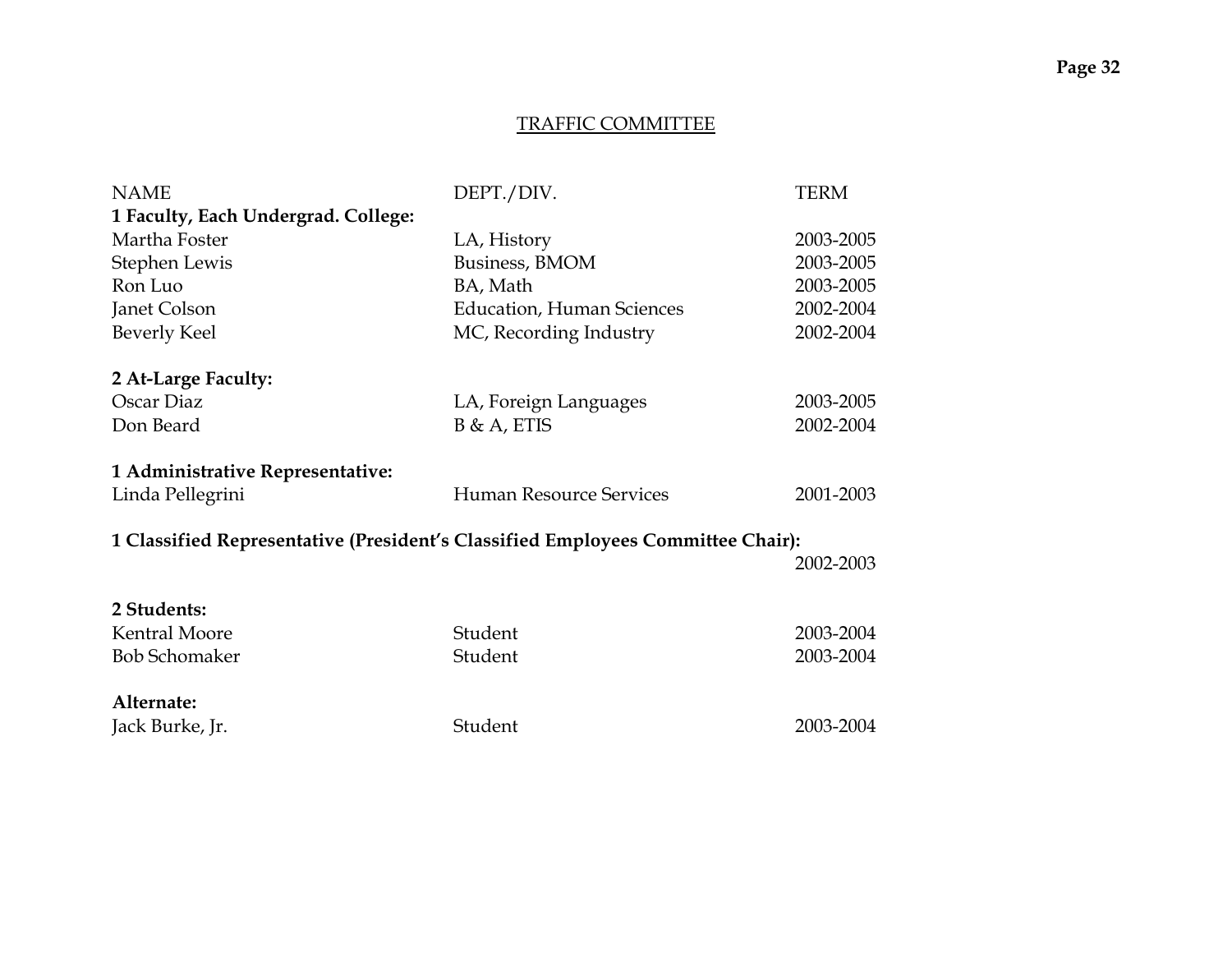# **The following committees report to the Vice President for Student Affairs:**

### COMMITTEE ON PROGRAMS FOR STUDENTS WITH DISABILITIES

| <b>NAME</b>                                            | DEPT./DIV.                    | <b>TERM</b> |
|--------------------------------------------------------|-------------------------------|-------------|
| 1 Faculty, Each Undergrad. College:                    |                               |             |
| Tara Perry                                             | <b>Education, HPERS</b>       | 2003-2005   |
| Rhonda Armstrong                                       | MC, Library                   | 2003-2005   |
| Martha Foster                                          | LA, History                   | 2002-2004   |
| B. S. Sridhara                                         | $B & A$ , ETIS                | 2002-2004   |
| <b>Brian Kethley</b>                                   | Business, Management & Mktg   | 2002-2004   |
| 2 At Large Faculty:                                    |                               |             |
| Lori Kissinger                                         | LA/Speech and Theatre         | 2003-2005   |
| Jane Brissie                                           | <b>Education</b> , Psychology | 2003-2005   |
| 2 Administrators (one must be Student Personnel Dean): |                               |             |
| John Harris                                            | <b>Student Personnel Dean</b> | Ex-Officio  |
| Patti Miller                                           | Campus Planning               | Ex-Officio  |
| Gail Fedak                                             | Representative, LRC           | Consultant  |
| Lucinda Lea                                            | Representative, OIT           | Consultant  |
| 4 Students:                                            |                               |             |
| Heather Hill                                           | Graduate Student              | 2003-2004   |
| Larry D. Plein                                         | Undergraduate Student         | 2003-2004   |
| Shannon De Vido                                        | Undergraduate Student         | 2003-2004   |
| Cal Majure                                             | Undergraduate Student         | 2003-2004   |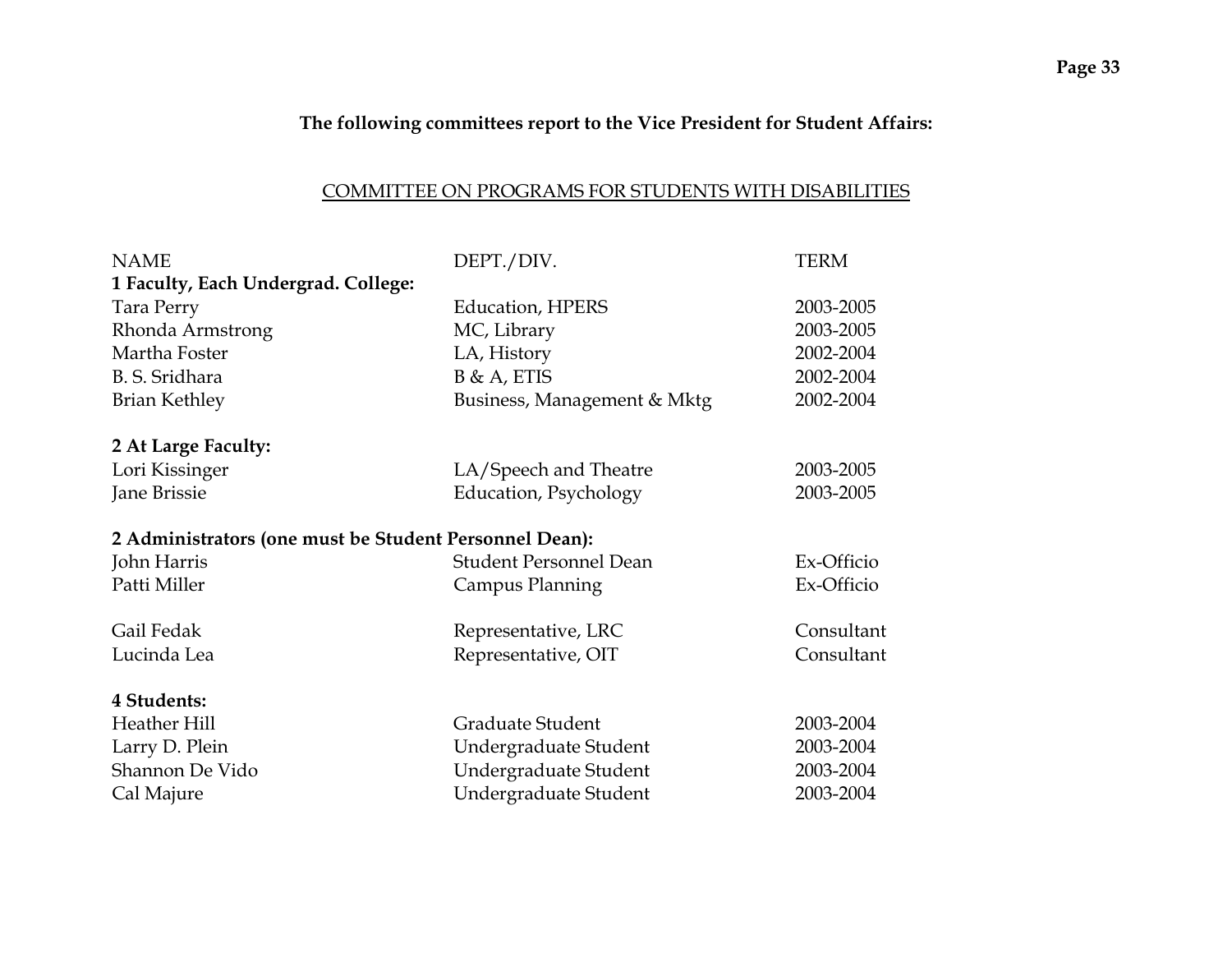### STUDENT APPEALS COMMITTEE

| <b>NAME</b>                         | DEPT./DIV.                          | <b>TERM</b> |
|-------------------------------------|-------------------------------------|-------------|
| 1 Faculty, Each Undergrad. College: |                                     |             |
| Gordon Freeman                      | Business, CIS                       | 2003-2005   |
| Kim Ward                            | Education, Psychology               | 2003-2005   |
| Tom Strawman                        | LA, English                         | 2003-2005   |
| <b>Annette Williams</b>             | MC, Developmental Studies           | 2002-2004   |
| Janet McGee                         | B & A, Aerospace                    | 2002-2004   |
|                                     |                                     |             |
| 2 At Large Faculty:                 |                                     |             |
| Maria Smith                         | BA, Nursing                         | 2003-2005   |
| Lara Womack                         | Business, Accounting                | 2002-2004   |
|                                     |                                     |             |
| David Hays                          | Dean, Student Life                  | Ex-Officio  |
| Lynn Palmer                         | Representative, Admissions/Records  | Ex-Officio  |
| <b>Grace Prater</b>                 | Representative, Graduate Admissions | Ex-Officio  |
| Angie Melton                        | Representative, IPSO                | Ex-Officio  |
| 4 Students:                         |                                     |             |
| Rob Patterson                       | Graduate Student                    | 2003-2004   |
| Erika Leigh Hagy                    | Undergraduate Student               | 2003-2004   |
| Dennis Clark                        | Undergraduate Student               | 2003-2004   |
| Molly Hamm                          | Undergraduate Student               | 2003-2004   |
|                                     |                                     |             |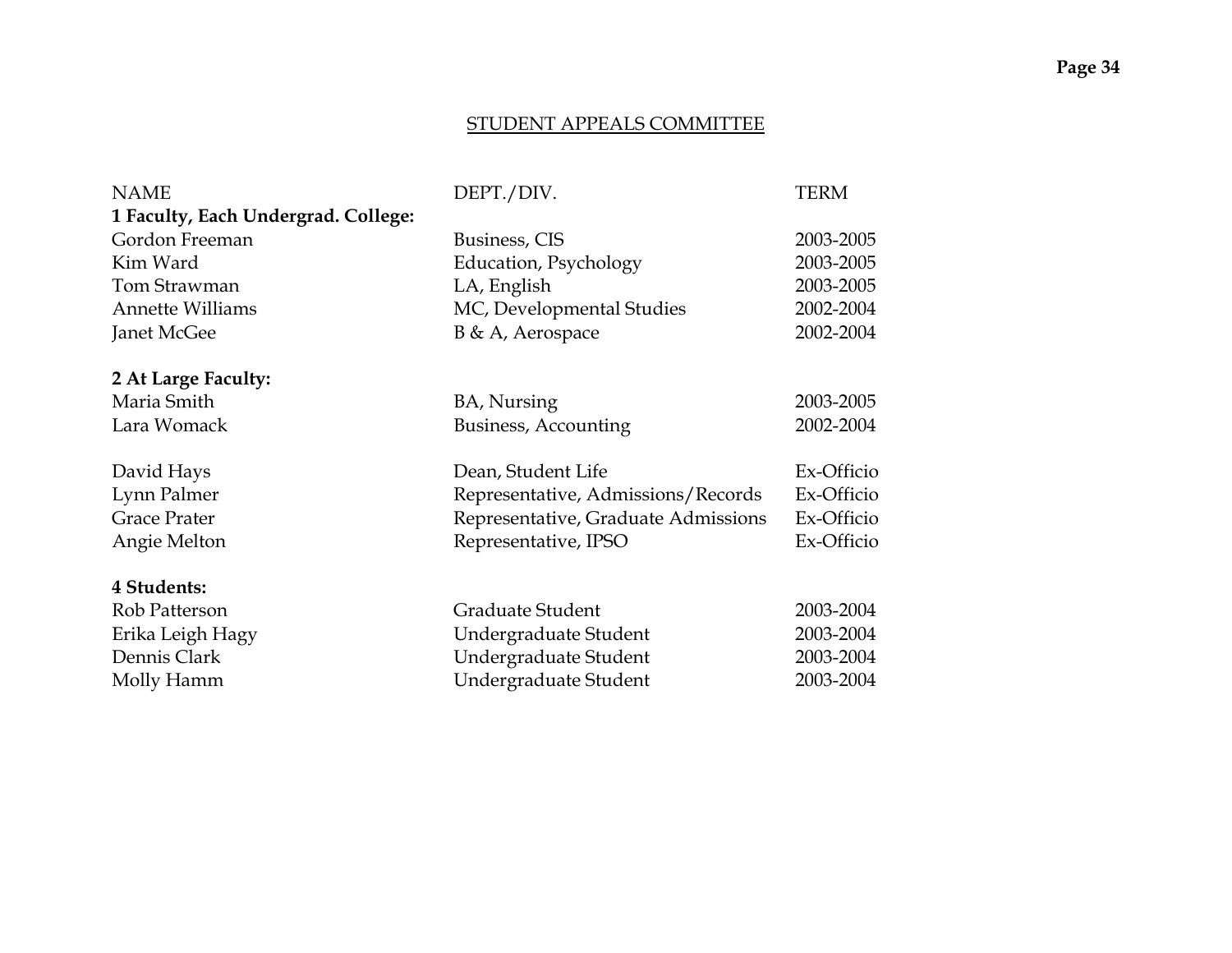#### STUDENT PUBLICATIONS COMMITTEE

| <b>NAME</b>                                                     | DEPT./DIV.                            | <b>TERM</b> |
|-----------------------------------------------------------------|---------------------------------------|-------------|
| 1 Faculty, Each Undergrad. College (not Developmental Studies): |                                       |             |
| Dennis Walsh                                                    | BA, Math                              | 2003-2005   |
| Jennifer Woodard                                                | MC, EMC                               | 2003-2005   |
| Mark Anshel                                                     | <b>Education, HPERS</b>               | 2003-2005   |
| Anton Eff                                                       | Business, Economics                   | 2002-2004   |
| <b>Ron Kates</b>                                                | LA, English                           | 2002-2004   |
|                                                                 |                                       |             |
| Randy Weiler                                                    | Media Production Admin. Rep.          | Ex-Officio  |
| Jenny Crouch                                                    | Faculty Advisor, Student Publications | Ex-Officio  |
|                                                                 |                                       |             |
| 4 Students:                                                     |                                       |             |
| Shamika Harris                                                  | Graduate Student                      | 2003-2004   |
| Christina Dawn Hale                                             | Undergraduate Student                 | 2003-2004   |
| Rebecca Schussler                                               | Undergraduate Student                 | 2003-2004   |
| Sara Nagel                                                      | Undergraduate Student                 | 2003-2004   |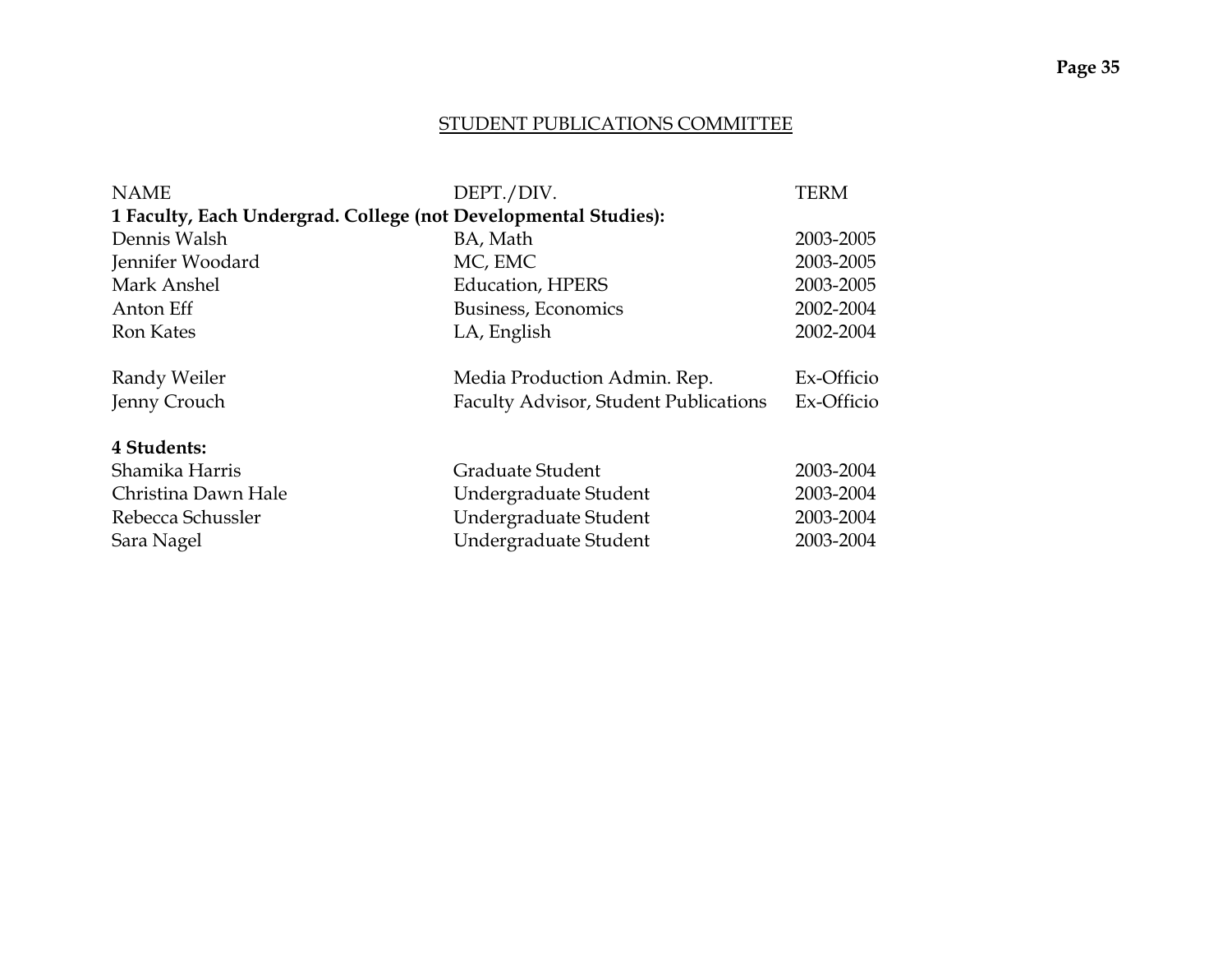### UNIVERSITY AWARDS COMMITTEE

| <b>NAME</b>                                 | DEPT./DIV.                         | <b>TERM</b> |
|---------------------------------------------|------------------------------------|-------------|
| 1 Faculty, Each Undergrad. College:         |                                    |             |
| Linda Richey                                | <b>Education, Human Sciences</b>   | 2003-2005   |
| Greg Moore                                  | Business, M/M                      | 2003-2005   |
| John Dougan                                 | MC, Recording Industry             | 2002-2004   |
| Steve Livingston                            | LA, Political Science              | 2002-2004   |
| Michaele Chappell                           | $B \& A$ , Mathematics             | 2002-2004   |
|                                             |                                    |             |
| 2 Student Affairs Division Representatives: |                                    |             |
| <b>Wayne Rollins</b>                        | <b>Student Affairs</b>             | 2002-2004   |
|                                             | <b>Student Affairs</b>             | 2002-2004   |
| Dena Raffo                                  | Director of Leadership Development | Ex-Officio  |
| 3 Undergraduate Students:                   |                                    |             |
| Stephen Clay Delashmitt                     | Student                            | 2003-2004   |
| Lindsay Rolen                               | Student                            | 2003-2004   |
| Katie Pittenger                             | Student                            | 2003-2004   |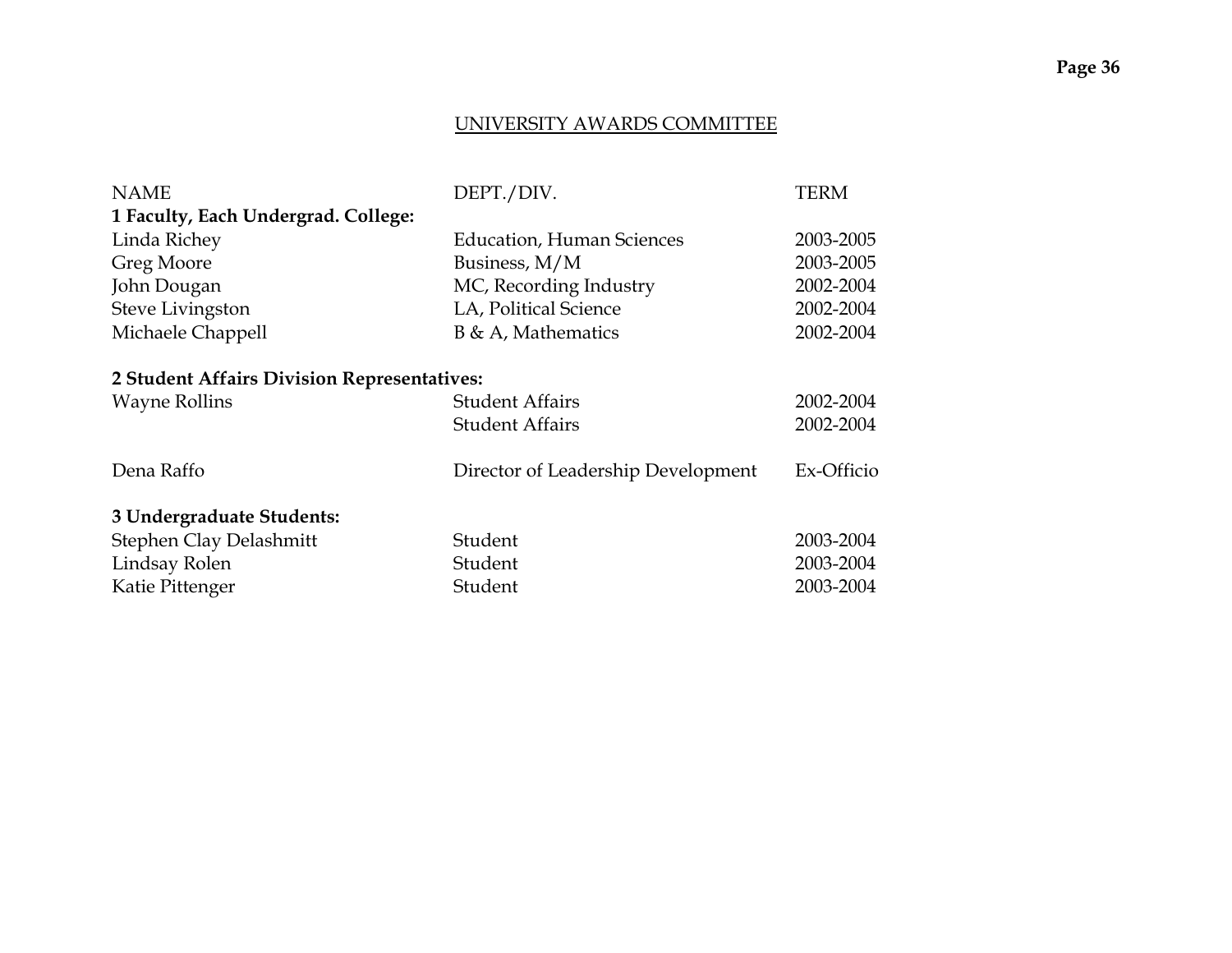# **Page 37**

#### UNIVERSITY DISCIPLINE COMMITTEE

| <b>NAME</b>                         | DEPT./DIV.                       | <b>TERM</b> |
|-------------------------------------|----------------------------------|-------------|
| 1 Faculty, Each Undergrad. College: |                                  |             |
| Carol Detmer                        | <b>Education, Human Sciences</b> | 2003-2005   |
| Richard Mpoyi                       | Business, Management & Mktg      | 2003-2005   |
| Matt O'Brien                        | MC, Recording Industry           | 2002-2004   |
| <b>Beverly Lewis</b>                | LA, Speech and Theatre           | 2002-2004   |
| <b>Terrence Lee</b>                 | $B \& A$ , Chemistry             | 2002-2004   |
|                                     |                                  |             |
| 2 At Large Faculty:                 |                                  |             |
| Craig Cornish                       | LA, Music                        | 2003-2005   |
| <b>Emily Zietz</b>                  | Business, Economics              | 2003-2005   |
|                                     |                                  |             |
| David Hays                          | Dean of Student Life             | Ex-Officio  |
|                                     |                                  |             |
| <b>6 Students:</b>                  |                                  |             |
| Heather Hill                        | Graduate Student                 | 2003-2004   |
| <b>Emily Owens</b>                  | Undergraduate Student            | 2003-2004   |
| Megan Musick                        | Undergraduate Student            | 2003-2004   |
| Luke Naylor                         | Undergraduate Student            | 2003-2004   |
| Andrea LaVant                       | Undergraduate Student            | 2003-2004   |
| <b>Curtis Settle</b>                | Undergraduate Student            | 2003-2004   |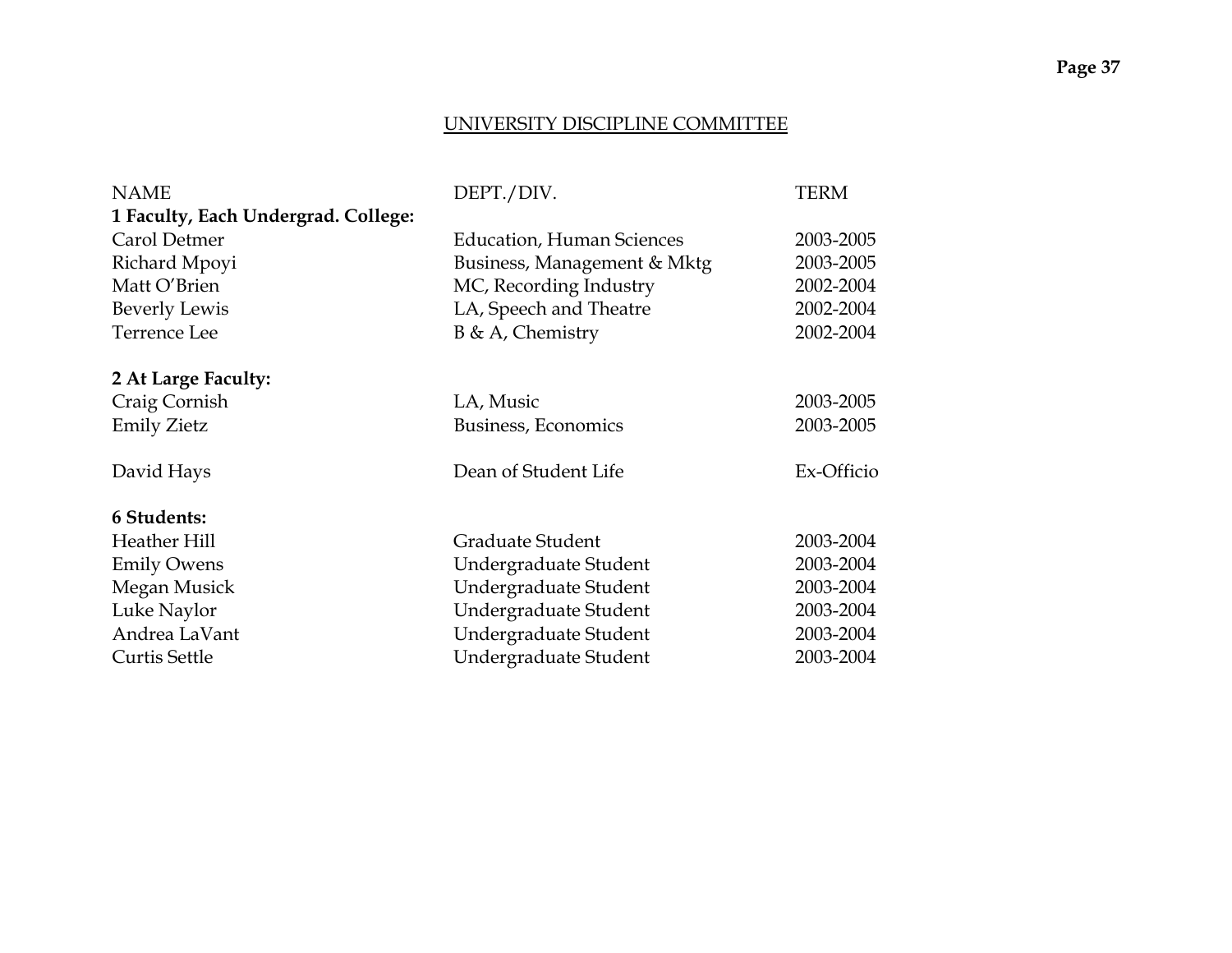### UNIVERSITY RULES COMMITTEE

| <b>NAME</b>                         | DEPT./DIV.                               | <b>TERM</b> |
|-------------------------------------|------------------------------------------|-------------|
| 1 Faculty, Each Undergrad. College: |                                          |             |
| Horace Johns                        | <b>Business, Accounting</b>              | 2003-2005   |
| Phil Waldrop                        | Education, Elem & Sped                   | 2003-2005   |
| Rob Roberson                        | LA, English                              | 2003-2005   |
| Jim Balch                           | $B \& A$ , Mathematics                   | 2002-2004   |
| John Fishell                        | MC, Recording Industry                   | 2002-2004   |
|                                     |                                          |             |
| 2 At Large Faculty:                 |                                          |             |
| David Hatfield                      | BA, ETIS                                 | 2003-2005   |
| Franklin Michello                   | Business, Economics                      | 2002-2004   |
| 2 Student Life Administrators:      |                                          |             |
| Gene Fitch                          | Associate Dean, Student Life             | Ex-Officio  |
| John Dickerson                      | Assistant Dean, Judicial Affairs and     | Ex-Officio  |
|                                     | <b>Mediation Services</b>                |             |
| 4 Students:                         |                                          |             |
| Katie Williams                      | Graduate Student                         | 2003-2004   |
| Jennifer Clark                      | Upper Division Undergrad. Student        | 2003-2004   |
| Serena Bissenger                    | Upper Division Undergrad. Student        | 2003-2004   |
| Michael Ceccarelli                  | <b>Upper Division Undergrad. Student</b> | 2002-2003   |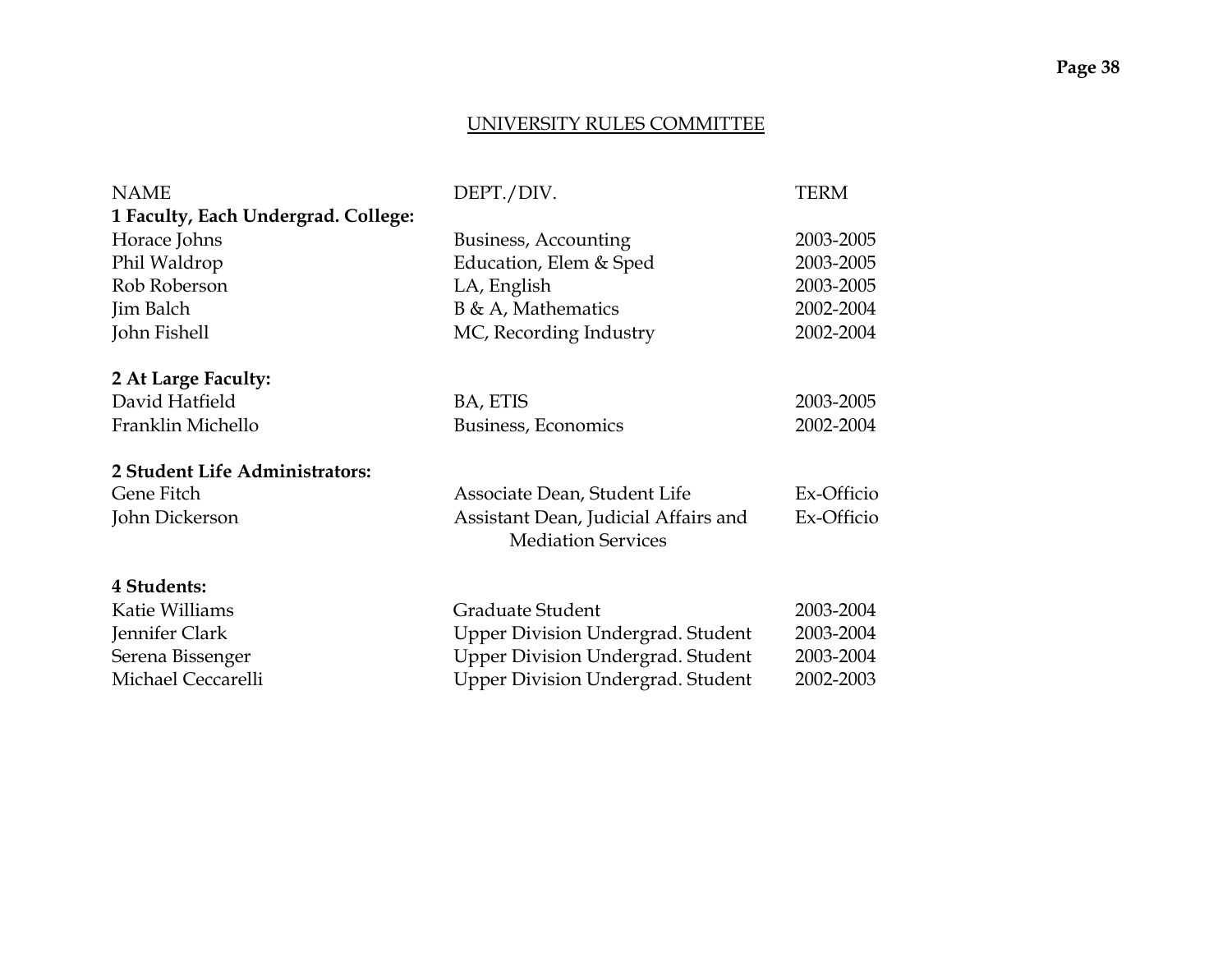#### ADVISORY COMMITTEE ON INTERNATIONAL PROGRAMS AND SERVICES

| <b>NAME</b>             | DEPT./DIV.                    | <b>TERM</b> |
|-------------------------|-------------------------------|-------------|
| 2 Faculty Each College: |                               |             |
| Ahmad Khansari          | $B \& A$ , Math               | 2003-2005   |
| Mirza Murtaza           | Business, CIS                 | 2003-2005   |
| Beryl West              | Education, Psychology         | 2003-2005   |
| Ida Fadzillah           | LA, Sociology, Anthropology   | 2003-2005   |
| Mike Alleyne            | Mass Comm/RIM                 | 2003-2005   |
| Saeed Foroudastan       | $B & A$ , ETIS                | 2002-2004   |
| Richard Hannah          | Business, Economics & Finance | 2002-2004   |
| Mark Ivy                | Ed., HPERS                    | 2002-2004   |
| Pete McCluskey          | LA, English                   | 2002-2004   |
| Kathy Field             | MC, Library                   | 2002-2004   |
| <b>Tech Wubneh</b>      | Director, IPSO                | Ex-Officio  |
| Kimberly Rose Isiminger | Student                       | 2003-2004   |
| John Eves               | <b>Community Leader</b>       |             |
| Harry Horne             | Community Leader              |             |
|                         | <b>Community Leader</b>       |             |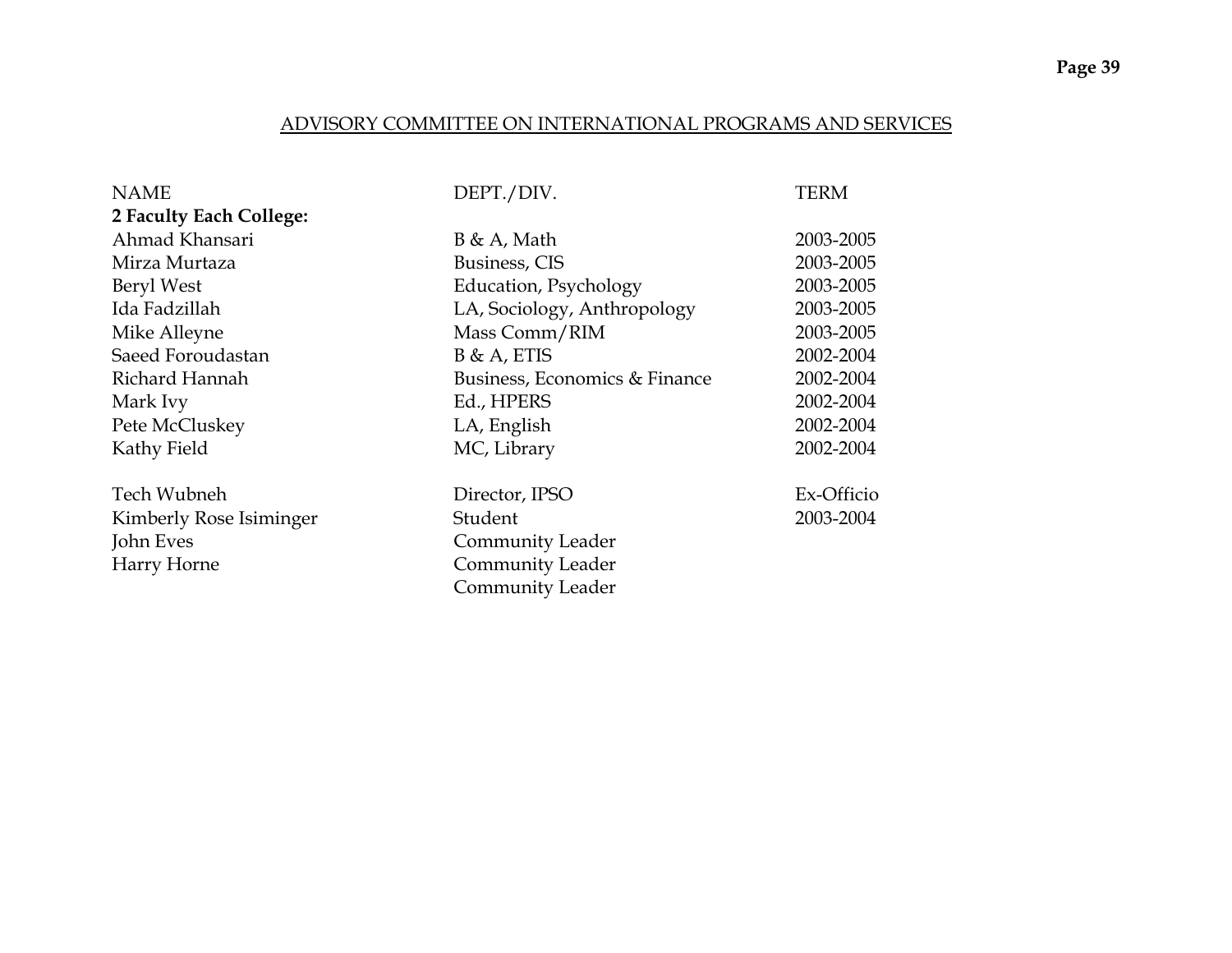# **Page 40**

### LOAN AND SCHOLARSHIP COMMITTEE

| <b>NAME</b>                         | DEPT./DIV.                            | <b>TERM</b> |
|-------------------------------------|---------------------------------------|-------------|
| 1 Faculty, Each Undergrad. College: |                                       |             |
| <b>Carol Nies</b>                   | LA, Music                             | 2003-2005   |
| Don Campbell                        | $B/A$ , Math                          | 2002-2004   |
| Carol Detmer                        | <b>Education, Human Sciences</b>      | 2002-2004   |
| <b>Timothy Graeff</b>               | Business, M/M                         | 2003-2005   |
| Lucinda Scanlon                     | MC/Library                            | 2003-2005   |
| <b>5 At Large Faculty:</b>          |                                       |             |
| Roger Heinrich                      | MC, Electronic Media                  | 2002-2004   |
| <b>Sarah Dawkins</b>                | Business, Accounting                  | 2002-2004   |
| Chrisila Petty                      | $B/A$ , Com/Sci                       | 2003-2005   |
| Sheila Otto                         | MC, Developmental Studies             | 2003-2005   |
| <b>Willis Means</b>                 | Ed, Elementary Education              | 2003-2005   |
| Sherian Huddleston                  | Director, Records                     | Ex-Officio  |
| David Hutton                        | Director, Student Financial Aid       | Ex-Officio  |
| Jane Tipps                          | Director, Counseling and Testing Ctr. | Ex-Officio  |
| Kurt Purdhom                        | Director, Development                 | Consultant  |
| John Cothern                        | <b>VPBF</b>                           | Consultant  |
| 2 Students:                         |                                       |             |
| Kate Williams                       | Graduate Student                      | 2003-2004   |
| Henry "Wayne" Holloway              | Undergraduate Student                 | 2003-2004   |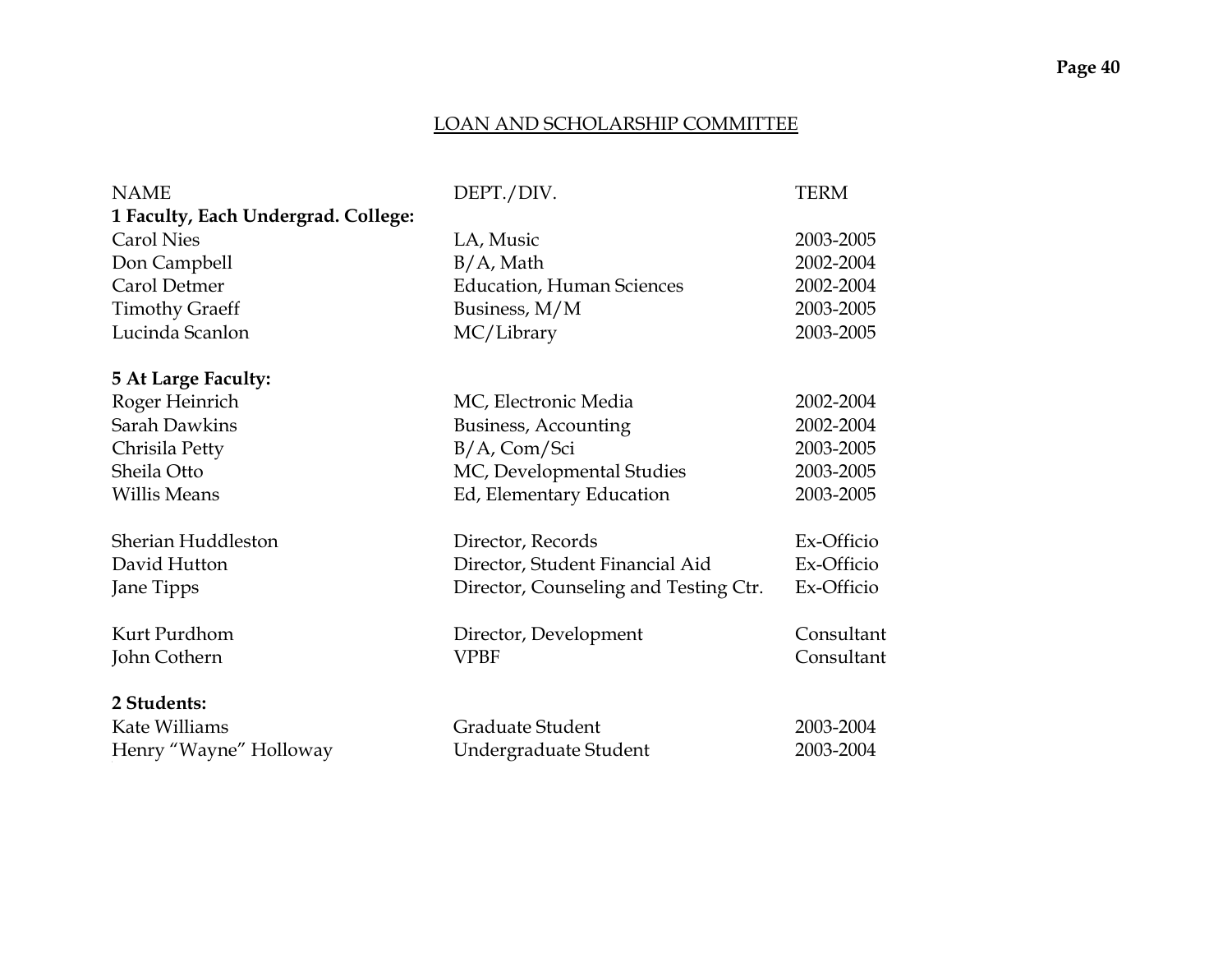### COMMITTEE ON ADMISSIONS AND STANDARDS

| <b>NAME</b>                        | DEPT./DIV.                          | <b>TERM</b> |
|------------------------------------|-------------------------------------|-------------|
| 2 Faculty-Each Undergrad. College: |                                     |             |
| Tony Johnston                      | B&A, Ag/Ag                          | 2003-2005   |
| William Warren                     | Bus., $M/M$                         | 2003-2005   |
| Dana Miller                        | <b>Education, Human Sciences</b>    | 2003-2005   |
| Jeong Lee                          | LA, English                         | 2003-2005   |
| John Hitchcock                     | MC, Library                         | 2003-2005   |
| David Gore                         | $B & A$ , ETIS                      | 2002-2004   |
| Lee Sarver                         | Business, Economics & Finance       | 2002-2004   |
| Elaine Royal                       | Ed., Psychology                     | 2002-2004   |
| Lisa Langenbach                    | LA, Political Science               | 2002-2004   |
| <b>Annette Williams</b>            | MC, Developmental Studies           | 2002-2004   |
|                                    |                                     |             |
| Sherian Huddleston                 | Associate VP, Enrollment Management | Ex-Officio  |
| Robert Carlton                     | Dean, College of Graduate Studies   | Ex-Officio  |
| <b>Bill Badley</b>                 | Director, General Studies           | Ex-Officio  |
| Tech Wubneh                        | Director, ISPO                      | Ex-Officio  |
| 2 Students, upper class rep:       |                                     |             |
| Lisa Christie                      | Student                             | 2003-2004   |
| Ashley Elizabeth Graham            | Student                             | 2003-2004   |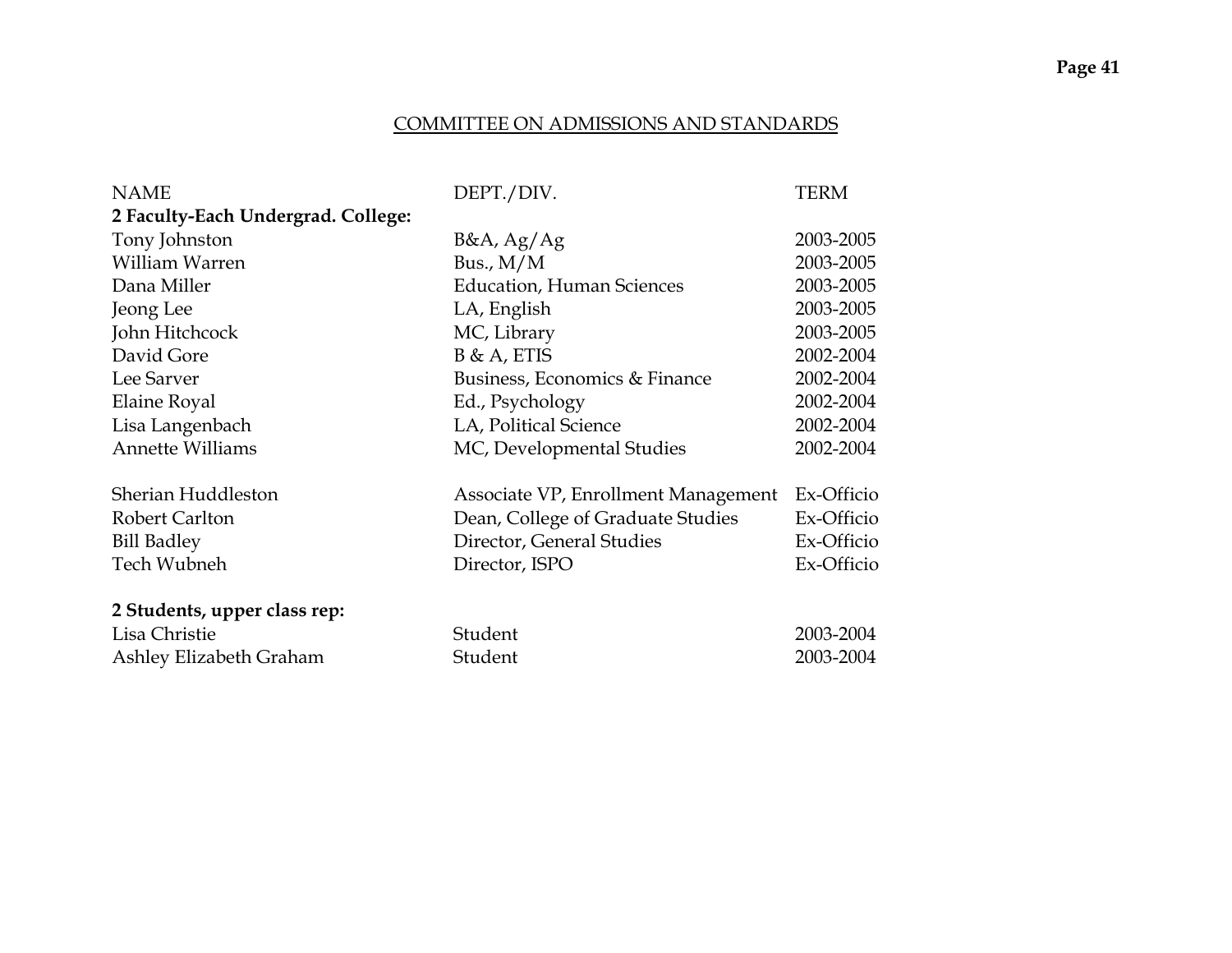#### COMMITTEE ON OTHER-RACE UNDERGRADUATE STUDENT RECRUITMENT AND RETENTION

| <b>NAME</b>                             | DEPT./DIV.                               | <b>TERM</b> |
|-----------------------------------------|------------------------------------------|-------------|
| One faculty, each undergraduate college |                                          |             |
| Dianne Bartley                          | <b>Education, HPERS</b>                  | 2001-2003   |
| Al Carter                               | Basic and Applied, Industrial Studies    | 2001-2003   |
| James Timmons                           | <b>Business</b>                          | 2002-2004   |
| Melinda Richards                        | Liberal Arts                             | 2002-2004   |
| Maurice Wilson                          | Mass Comm/Developmental Studies          | 2002-2004   |
|                                         |                                          |             |
| Two at-large faculty                    |                                          |             |
| Jane Davis                              | Mass Comm/Library                        | 2002-2004   |
| Mary Ellen Fromuth                      | Education                                | 2002-2004   |
|                                         |                                          |             |
| Lynn Palmer (chair)                     | Director of Undergraduate Admissions     |             |
| Chris Fleming                           | Assoc. Director for Minority Recruitment |             |
| Ron Malone                              | Geier Statewide Committee Member         |             |
|                                         |                                          |             |
| Two undergraduate students              |                                          |             |
| Patricia Carmen Nunez                   | Student                                  | 2003-2004   |
| <b>Brittany McDivitt</b>                | Student                                  | 2003-2004   |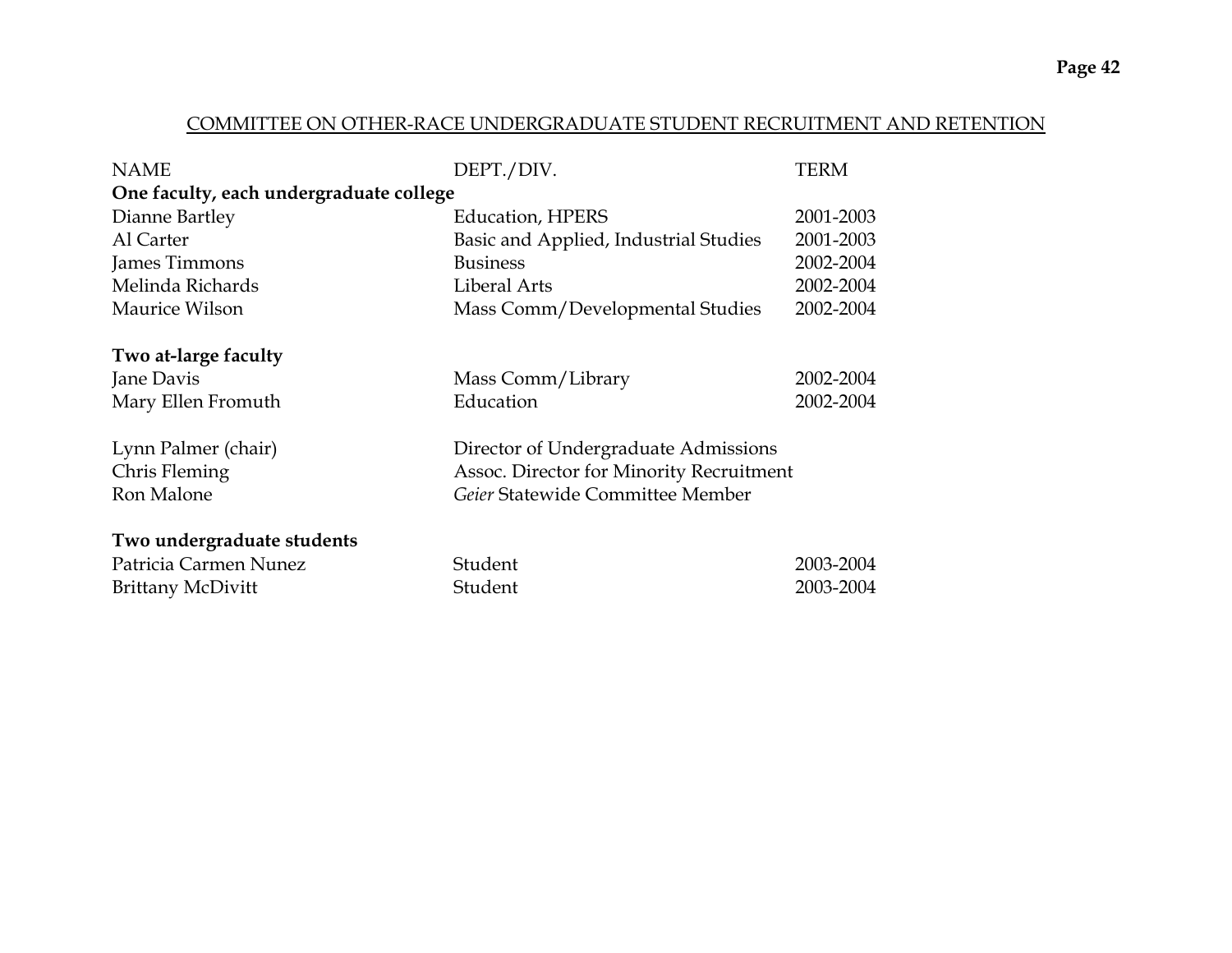# **The following committee reports to the Vice President for Development and University Relations:**

### UNIVERSITY RELATIONS COMMITTEE

| <b>NAME</b>                         | DEPT./DIV.                             | <b>TERM</b> |
|-------------------------------------|----------------------------------------|-------------|
| 2 Faculty, Each Undergrad. College: |                                        |             |
| Preston McDougall                   | BA, Chemistry                          | 2003-2005   |
| Ken Hollman                         | Business, Chair of Insurance           | 2003-2005   |
| Christopher Quarto                  | Education, Psychology                  | 2003-2005   |
| Mark Price                          | LA, Art                                | 2003-2005   |
| Vivian Alley                        | Mass Comm, Developmental Studies       | 2003-2005   |
| David Gore                          | B & A, Eng. Tech./Indust. Studies      | 2002-2004   |
| Earl Thomas                         | Business, Management & Marketing       | 2002-2004   |
| Kim Shibinski                       | Ed., Educational Leadership            | 2002-2004   |
| Bob Jones                           | LA, History                            | 2002-2004   |
| Diane Baird                         | MC, Library                            | 2002-2004   |
| Doug Williams                       | Director, News/Public Affairs          |             |
| Mark Owens                          | Director, Athletic Media Relations     |             |
| Randy O'Brien                       | News Director, WMOT Radio              |             |
| Pat Jackson                         | <b>Production Manager, TV Services</b> |             |
| Joe Bales                           | <b>VPDUR</b>                           | Ex-Officio  |
| 2 Students:                         |                                        |             |
| <b>Allison Howell</b>               | Student                                | 2003-2004   |
| <b>Amber Chauncey</b>               | Student                                | 2003-2004   |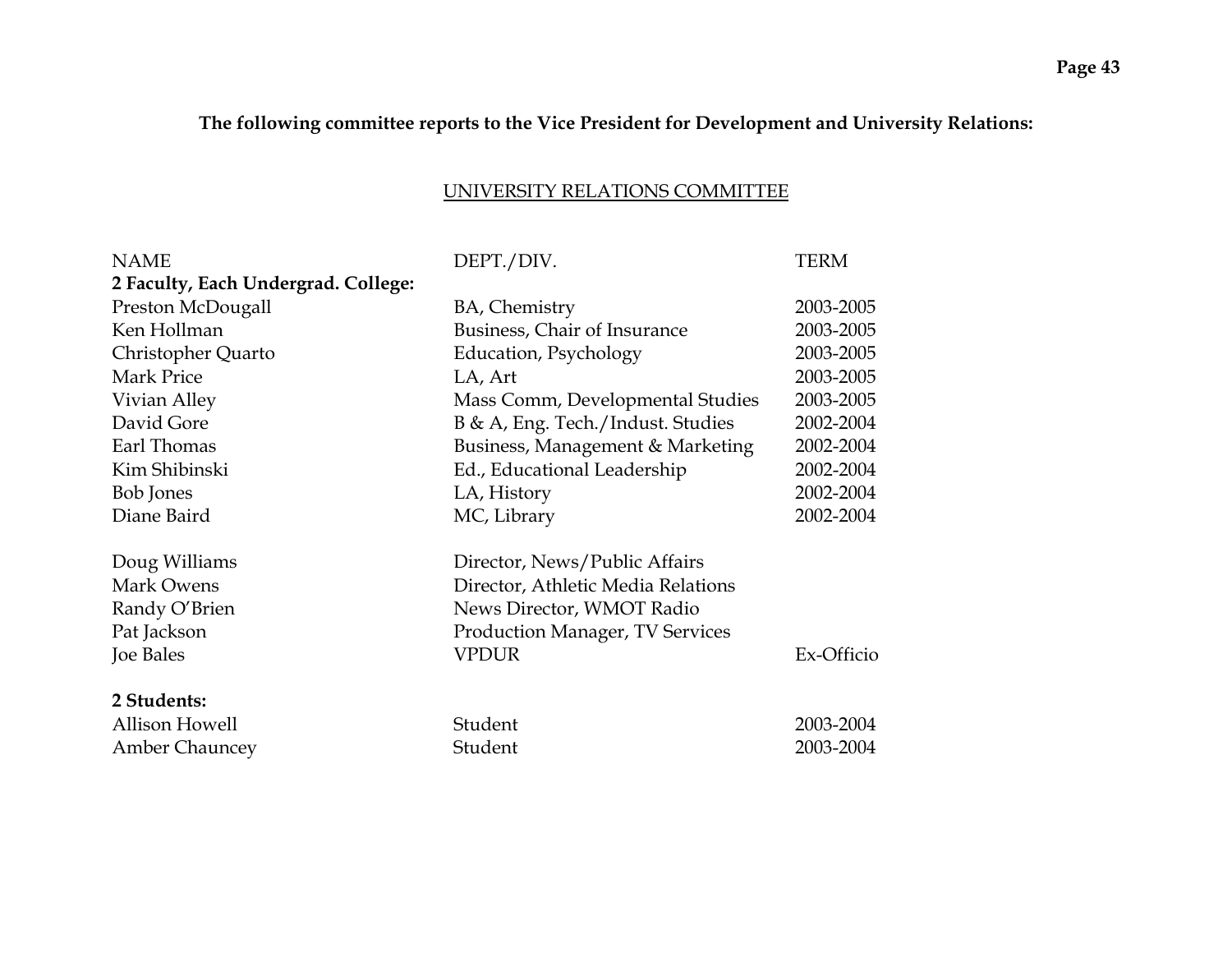# **The following committees report to the Vice President for Information Technology:**

#### INSTRUCTIONAL TECHNOLOGY COMMITTEE

| <b>NAME</b>                        | DEPT./DIV.                           | <b>TERM</b> |
|------------------------------------|--------------------------------------|-------------|
| 1 Faculty-Each Undergrad. College: |                                      |             |
| Ray Wong                           | $M/C$ , Journalism                   | 2003-2005   |
| Jean Nagy                          | $L/A$ , Art                          | 2003-2005   |
| Norm Weatherby                     | Ed., HPERS                           | 2003-2005   |
| Pat O'Leary                        | $B \& A$ , Nursing                   | 2002-2004   |
| Martha Balachandran                | Business, BMOM                       | 2002-2004   |
| Tom Cheatham                       | Academic Dean                        | 2003-2005   |
| Connie Jones                       | Academic Chair                       | 2003-2005   |
| David Robinson                     | Manager, Library Automation          | 2003-2005   |
| Mike Gower                         | Administrator-Finance & Admin.       | 2003-2004   |
| Lucinda Lea                        | VP, Information Technology           |             |
| Deb Sells                          | <b>Administrator-Student Affairs</b> | 2003-2005   |
| Amy Burks                          | Administrator-Student Affairs        | 2003-2005   |
| Carlos Coronel                     | Computer Lab Director/Faculty        | 2003-2005   |
| Dan Pfeifer                        | <b>President-Faculty Senate</b>      |             |
| Jennifer Dooley                    | Past President-Faculty Senate        |             |
| Watson Hannah                      | Director of Academic Technology      | Ex-officio  |
| Michele Butler                     | Student                              | 2003-2004   |
| Jason Searles                      | Student                              | 2003-2004   |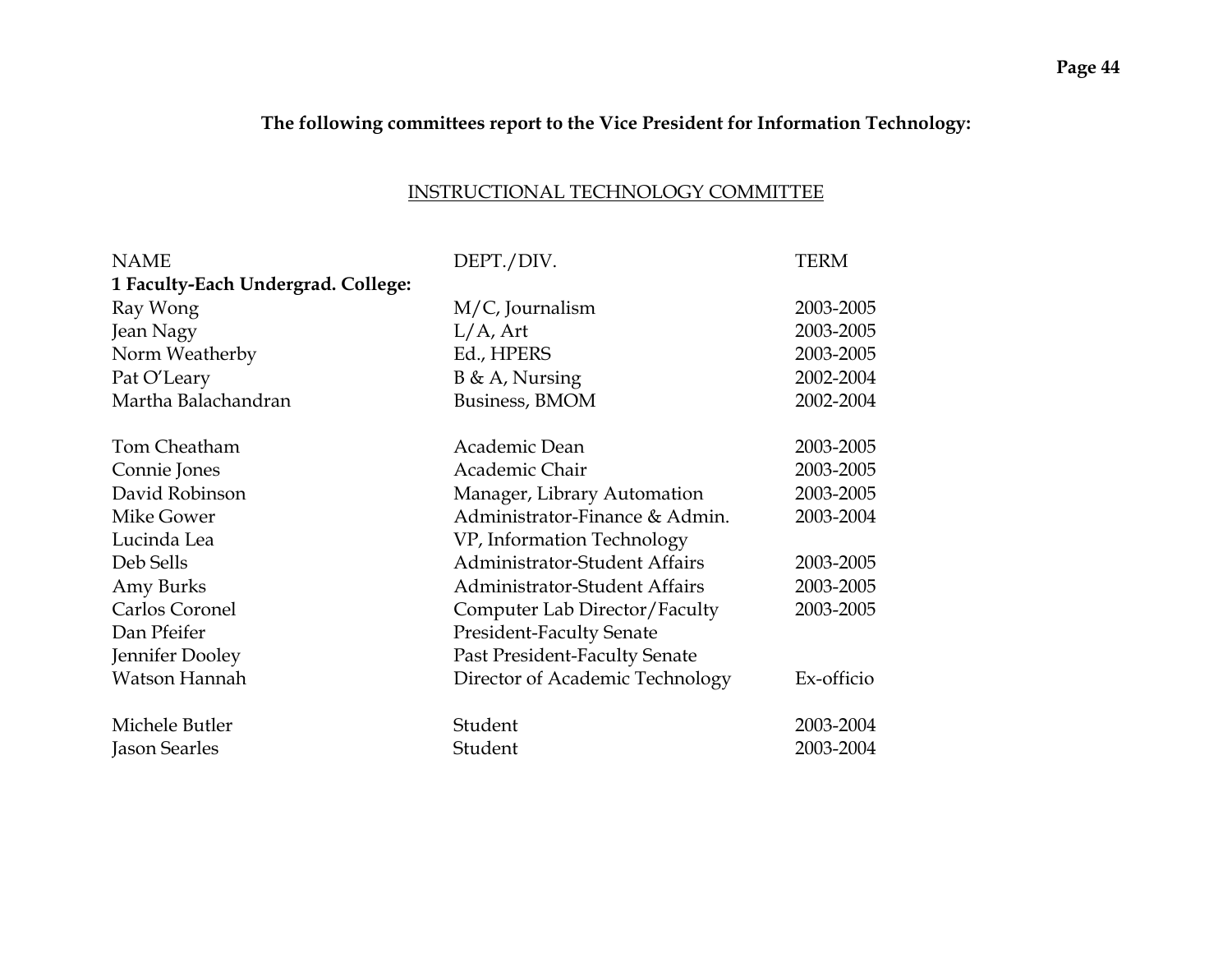# **Page 45**

#### ADMINISTRATIVE COMPUTING COMMITTEE

| <b>NAME</b>                   | DEPT./DIV.                       | <b>TERM</b> |
|-------------------------------|----------------------------------|-------------|
| 1 Administrator-Each VP Area: |                                  |             |
| Joe Whitefield                | Finance/Administration           | 2003-2005   |
| John Lynch                    | Development/University Relations | 2003-2005   |
| Faye Parham                   | AA, Institutional Research       | 2003-2005   |
| Amy Burks                     | SA, Disabled Student Services    | 2002-2004   |
| Lucinda Lea                   | <b>Information Technology</b>    | 2002-2004   |
| Diane Turnham                 | President's Division             | 2001-2003   |
| 2 At Large Administrators:    |                                  |             |
| Dianna Zeh                    | <b>Academic Affairs</b>          | 2002-2004   |
| Alan Thomas, Chair            | <b>Business and Finance</b>      | 2002-2004   |
|                               |                                  |             |
| Lisa Rogers                   | Manager, Admin. Computing        | Ex-Officio  |
| Greg Schaffer                 | Network Manager                  | Ex-Officio  |
|                               |                                  |             |
| 1 Student:                    |                                  |             |
| Michele Butler                | President, SGA                   | 2003-2004   |